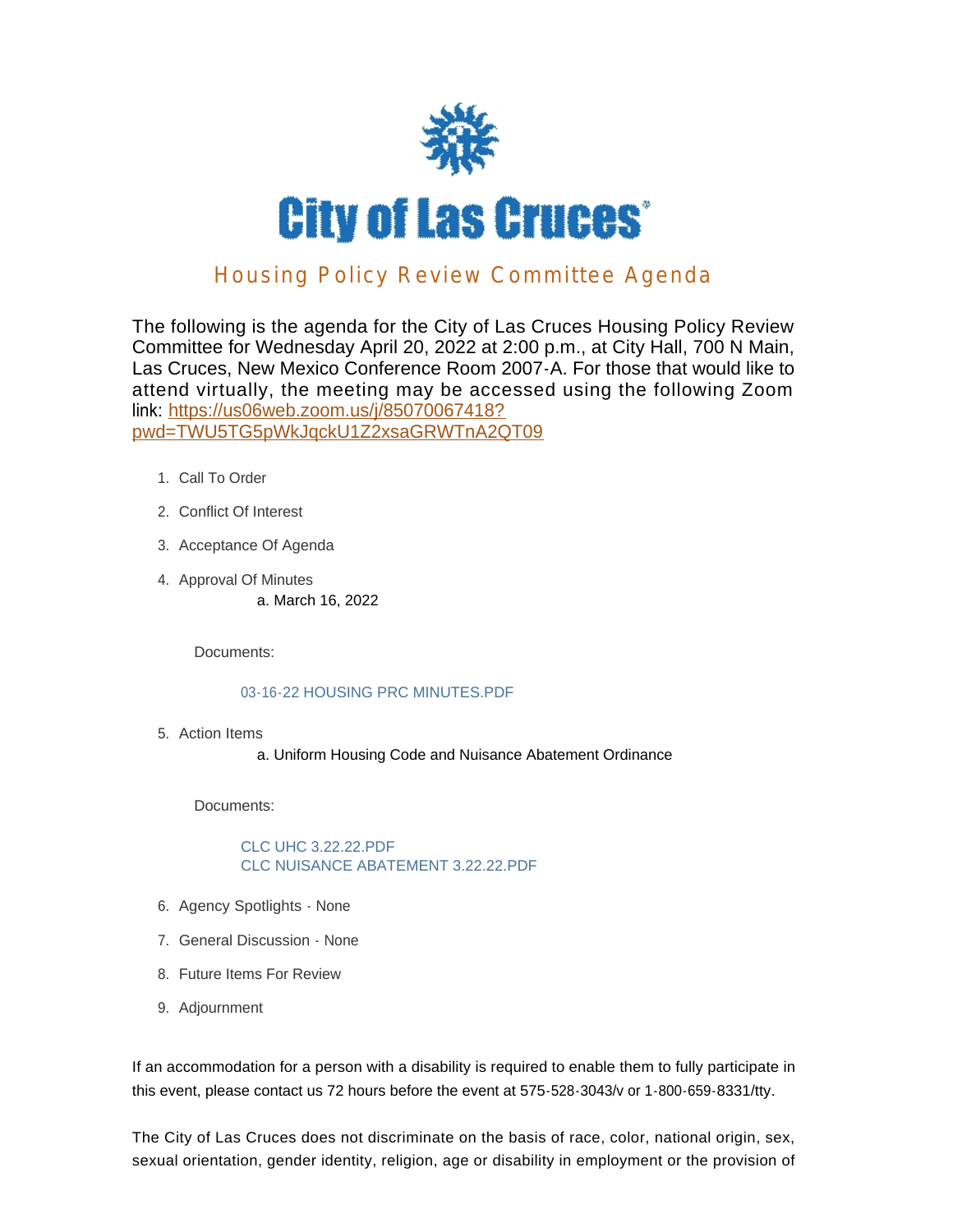services.

Date posted: 4/8/22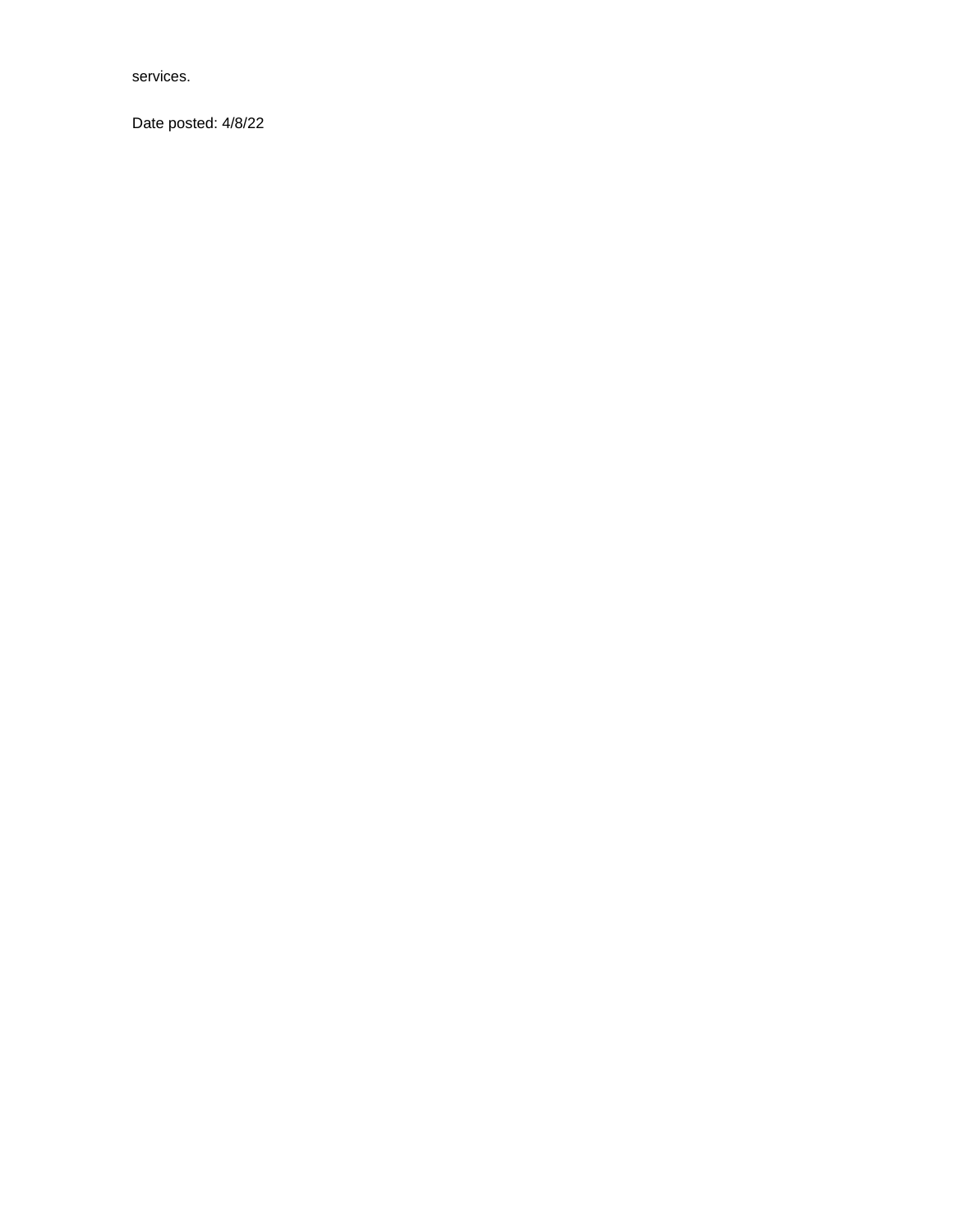

| 2  |                                                                                       |
|----|---------------------------------------------------------------------------------------|
| 3  | The following are summary minutes for the meeting of the City of Las Cruces - Housing |
| 4  | Policy Review Committee on March 16, 2022. The meeting was held via Zoom and in       |
| 5  | Room 2007A at City Hall, 700 N. Main Street, Las Cruces, New Mexico.                  |
| 6  |                                                                                       |
| 7  | <b>Members Present:</b>                                                               |
| 8  | Kasandra Gandara, City Council                                                        |
| 9  | Johana Bencomo, City Council                                                          |
| 10 | Yvonne Flores, City Council                                                           |
| 11 | Benjamin Beard, Las Cruces Home Builders Association                                  |
| 12 |                                                                                       |
| 13 | <b>Members Absent:</b>                                                                |
| 14 | Sonja Unrau, NM Mortgage Finance Authority                                            |
| 15 | Juan Olvera, Mesilla Valley Public Housing Authority                                  |
| 16 |                                                                                       |
| 17 | <b>Others Present:</b>                                                                |
| 18 | Natalie Green, Housing Neighborhood Service Manager                                   |
| 19 | Jan Lauterbach, Housing Development Coordinator                                       |
| 20 | Kevin Wilson, Housing Development Coordinator                                         |
| 21 | Rene Romo                                                                             |
| 22 | Elizabeth Teeters, Economic Development Director                                      |
| 23 | Sergio Ruiz, Policy Analyst                                                           |
| 24 | Gerard Anaya, Police                                                                  |
| 25 | Paris Rubio                                                                           |
| 26 | Nicole Martinez, Director, Mesilla Valley Community of Hope                           |
| 27 | <b>Christine Rivera, City Clerk</b>                                                   |
| 28 | Eric Enriquez, Assistant City Manager                                                 |
| 29 | Greg Shervanick:                                                                      |
| 30 | Becky Baum, RC Creations, Transcription                                               |
| 31 |                                                                                       |
| 32 | 1. Call to Order: Councilor Bencomo called the meeting to order at 2:10.              |
| 33 |                                                                                       |
| 34 | 2. Conflict of Interest: No conflict of interest was proclaimed.                      |
| 35 |                                                                                       |
| 36 | 3. Acceptance of the Agenda: Motion to accept the agenda by Councilor Gandara,        |
| 37 | seconded by Councilor Flores. Motion passes.                                          |
| 38 |                                                                                       |
| 39 | 4. Minutes for Approval:                                                              |
| 40 | a. Housing PRC Meeting of January 19, 2022: Motion to accept the Minutes              |
| 41 | by Councilor Gandara, seconded by Councilor Bencomo. Motion passes.                   |
| 42 | <b>Councilor Flores abstained.</b>                                                    |
| 43 |                                                                                       |
| 44 | 5. Action Items:                                                                      |
|    |                                                                                       |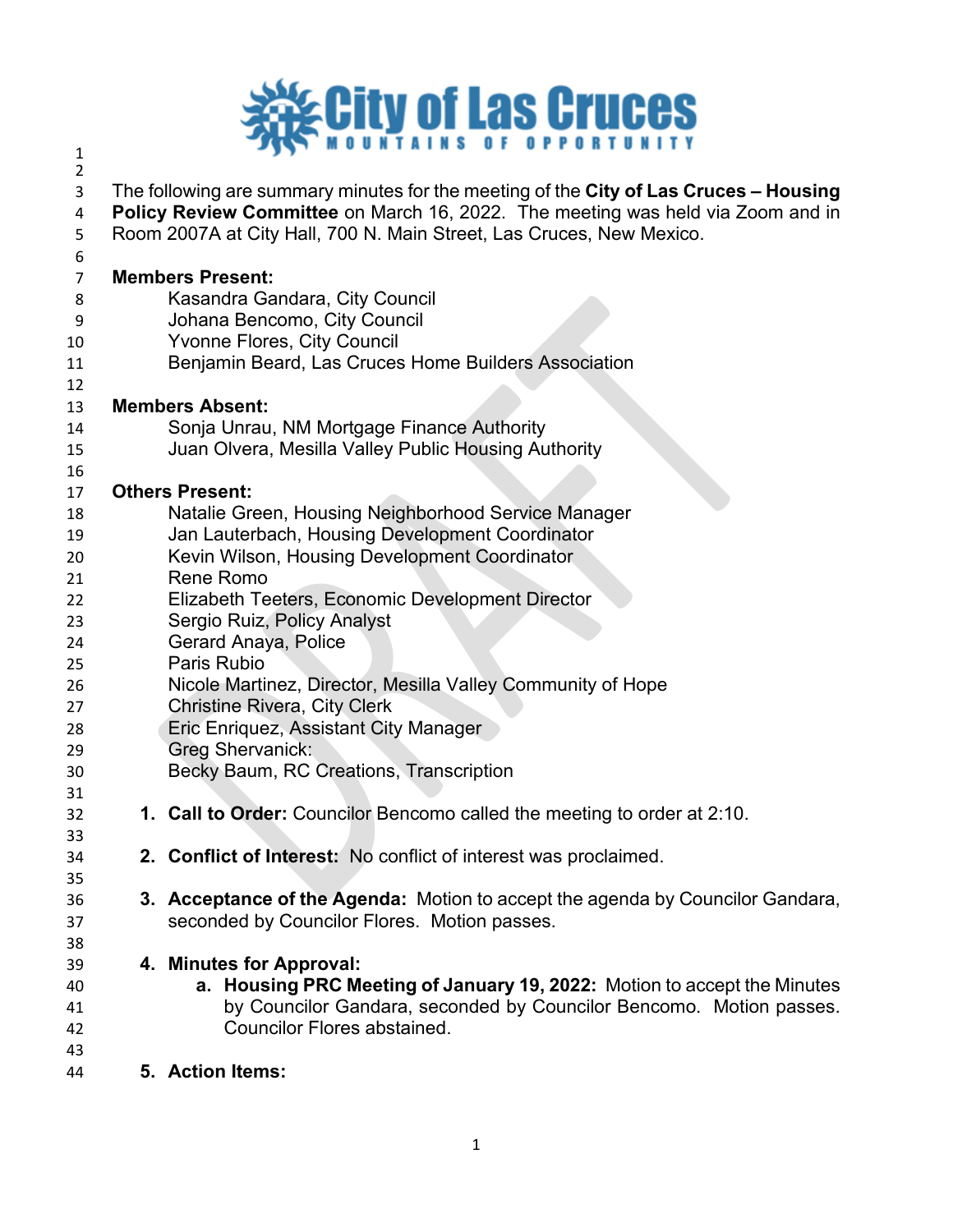**a. Uniform Housing Code and Nuisance Abatement Ordinance:** Tabled to another meeting. The Board needs Legal present in order to discuss it.

 **6. Agency Spotlights:** Rene Romo stated that the latest message they have about directions of congressionally directed spending for the next round is that it will be a slightly evolving situation as further instruction from Senate leaders comes in. He is happy to send the information to any nonprofits or those who need it. Announcements were made of wins for the community which were for several projects in Doña Ana County. Some projects included was \$1.5 million for the Doña Ana County emergency operations center and \$350,000 for the rapid DNA program for the Sheriff's office. He suggested the Board consider submitting a request for some earmarked related to housing. Mr. Romo doesn't have concrete ideas but Natalie Green and her team have many projects; money can be put in for engineering, construction, land acquisition, and etcetera.

## **7. General Discussion:**

- **8. Future Items for Review:** Councilor Bencomo stated that she and Ms. Green planned out a draft for the next few months' worth of meetings. April would continue to discuss the income discrimination and mitigation fund and finalize for voting in May. The form of how someone pays rent shouldn't be discriminated against. Other future topics of discussion include infill zone for affordable housing especially as it relates to fees and incentives for developers, electrification for low to moderate income households. There was discussion on the infill being affordable/attainable housing or the City purchasing or leasing land from the BLM or the state. Currently the discussion on affordable housing is directly related to how to incentivize developers. Additional conversation on funding sources and land acquisition can be added to the list.
- There are many agencies that have dived into housing or have done substantial changes in their programing. Ms. Green would like to have them come and give updates for the future agency spotlights, specifically FYI Plus and El Calvario. Other potential agency spotlights include developers involved in the upcoming developments. Nicole Martinez gave an update on HUD; the Continuum of Care grant awards were released yesterday. Community of Hope and other nonprofits have secured \$1,019,634 for housing; all projects were renewed with a few at a higher rate. The Desert Hope project was also approved for a sustainable position on the property. Ms. Martinez read what she had said at the public comment meeting for supporting the GO Bond.
- The dates on the GO Bond meetings are March 16th at 6:00 pm at Doña Ana Community College. There will be a break between meetings to account for spring break. Mr. Romo asked Ms. Martinez to e-mail him her statement; she will. The other dates of the GO Bond meetings are March 19th at 9:30 am at Brannigan Cultural Center, March 31st at 12:00 pm and at 6:00 pm at the Council chambers, April 5th at 12:00 pm and 6:00 pm at the Frank O'Brien Papen Community Center, April 12th at 5:30 pm at Sage Café, April 19th at 5:30 pm at Las Cruces Utilities Center Boardroom on 680 N. Motel, and April 7th at 6:00 pm.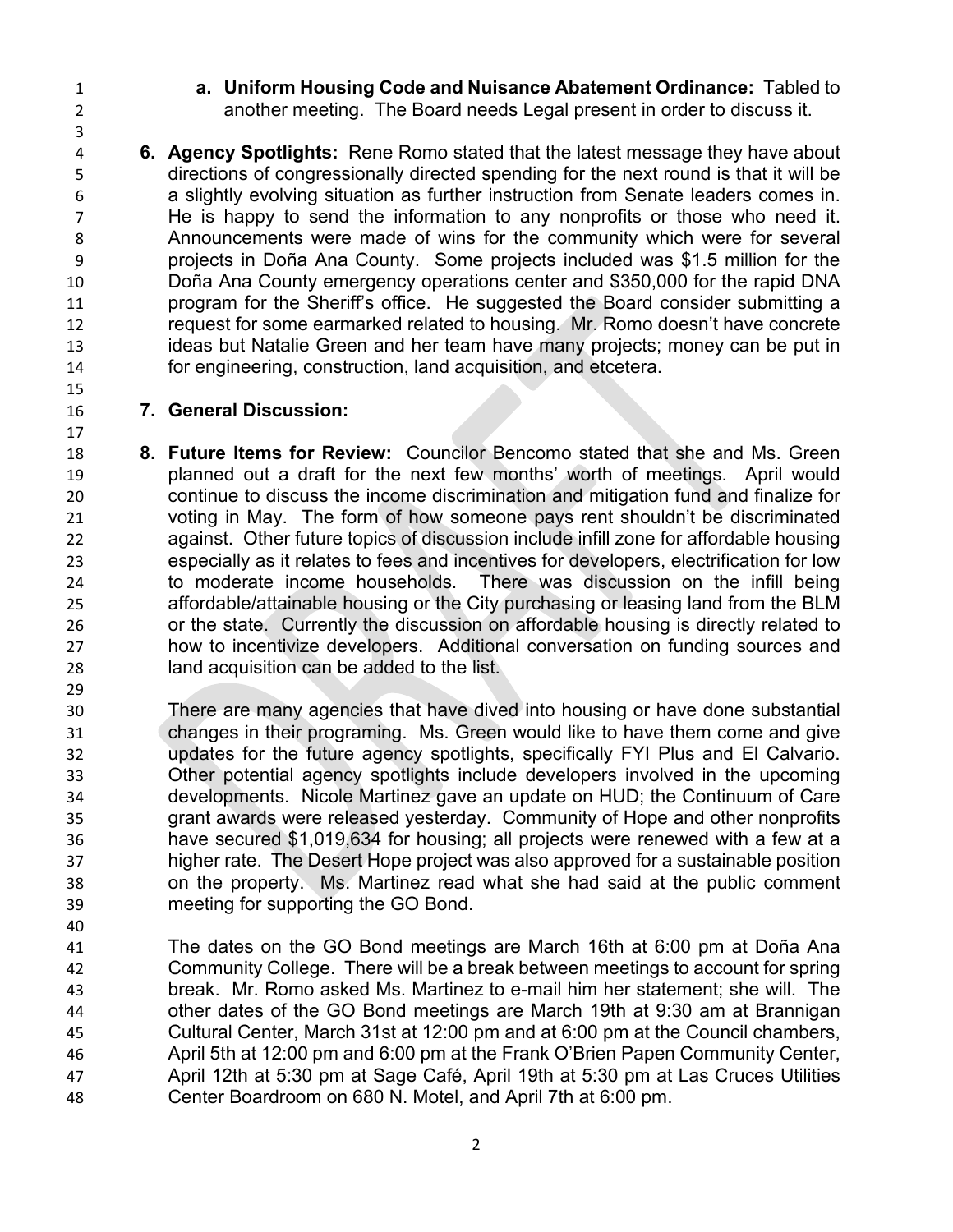|    | 9. Adjournment: Motion to adjourn the meeting by Councilor Gandara, seconded |
|----|------------------------------------------------------------------------------|
|    | by Councilor Flores. The meeting adjourned at approximately 3:37 p.m.        |
| 4  |                                                                              |
|    |                                                                              |
| 6  |                                                                              |
|    |                                                                              |
| 8  |                                                                              |
| 9  | Chairperson                                                                  |
| 10 |                                                                              |
| 11 |                                                                              |
| 12 |                                                                              |
| 13 | Approved:                                                                    |
|    |                                                                              |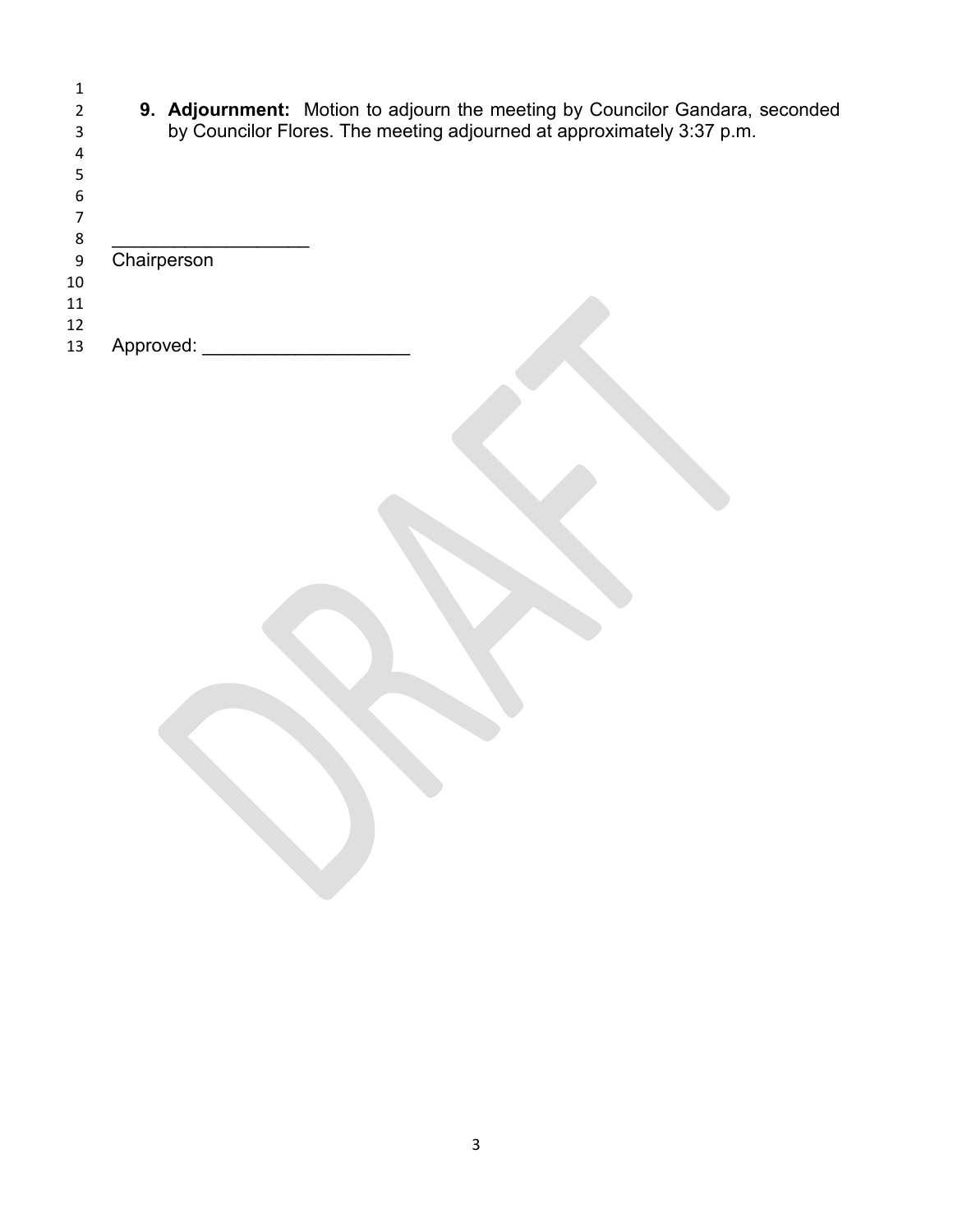## *Article 1.1*

- 30-3 Short title
- 30-4 Purpose
- 30-5 Scope
- 30-6 Definitions

## **DIVISION I: GENERAL PROVISIONS**

## **§ 30-3 SHORT TITLE.**

 This article shall be known as the "Uniform Housing Code," may be cited as such, and will be referred to herein as "this code."

#### **§ 30-4 PURPOSE.**

 The purpose of this code is to provide minimum standards to safeguard life or limb, health, property and public welfare by regulating and controlling the occupancy level and maintenance of all residential and non-residential buildings and structures within this jurisdiction.

## **§ 30-5 SCOPE.**

(A) *Application.*

 (1) The provisions of this code shall apply to all buildings or portions thereof used or designed to be used or intended to be used for human habitation. Such occupancies in existing buildings may be continued as provided in  $\S$ §30-136 and 30-721, except such structures as are found to be substandard as defined in this code.

 (2) Where any building or portion thereof is used, or intended to be used as a combination apartment house-hotel, the provisions of this code shall apply to the separate portions as if they were separate buildings.

 (3) Every rooming house shall comply with all the requirements of this code for dwellings.

 (B) *Alteration.* Existing buildings which are altered, enlarged or repaired shall be made to conform to this code insofar as the new work is concerned and in accordance with §§30-136 and 30-721.

 (C) *Relocation.* Residential buildings or structures moved into or within this jurisdiction shall comply with the requirements of this code and all LCMC Building Codes, including §§30-136 and 30-721.

## **§ 30-6 DEFINITIONS.**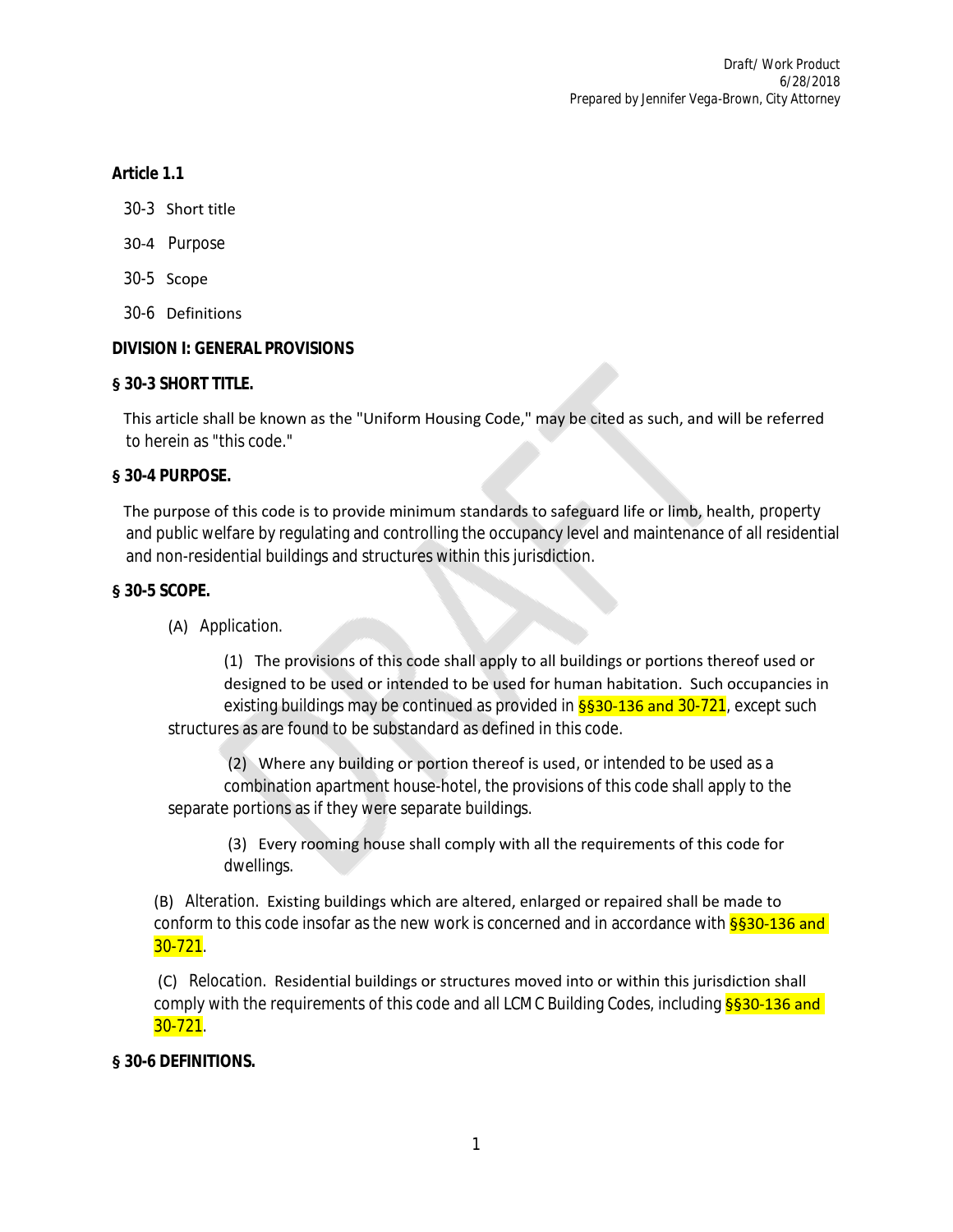For the purpose of this code, certain terms, phrases, words and their derivatives shall be construed as specified in either this chapter and article or as specified in the LCMC Building Codes, including **§§30-**136 and 30-721. Where terms are not defined, they shall have their ordinary accepted meanings within the context with which they are used. Words in the singular include the plural and the plural the singular. Words used in the masculine gender include the feminine and the masculine. All citations and references to other codes, ordinances, statutes or regulations thereto shall be construed to include any amendments or modifications thereof.

 *APARTMENT HOUSE.* An apartment house is any building or portion thereof which contains three or more dwelling units.

 *APPROVED.* Approved, as to materials, types of construction, equipment and systems, refers to approval by the Building Official as the result of investigation and tests conducted by him/her, or by reason of accepted principles or tests by recognized authorities or scientific organizations.

 *BUILDING CODE.* Building Code is the Uniform Building Code promulgated by the International Code Council (ICC)., as adopted by this jurisdiction

**DEPARTMENT.** The department is the **Community Development Department**, or the Department that may be subsequently charged with the responsibility of the enforcement of this code.

**DIRECTOR.** The Director is the legally designated head of the Department that may be subsequently charged with the responsibility of the enforcement of this code.

 *DWELLING.* A dwelling is any building or portion thereof which contains not more than two dwelling units.

 *DWELLING UNIT.* A dwelling unit is any building or portion thereof which contains living facilities, including provisions for sleeping, eating, cooking and sanitation, as required by this code, for not more than one family.

 *EFFICIENCY DWELLING UNIT.* Efficiency dwelling unit is a dwelling unit containing only one habitable room and meeting the requirements of LCMC Building Codes, including §§30-136 and 30-721.

 *HABITABLE SPACE (ROOM).* Habitable space is a space in a structure for living, sleeping, eating or cooking. Bathrooms, toilet compartments, closets, halls, storage or utility space and similar areas are not considered habitable space.

 *HEALTH OFFICER.* Health Officer is the legally designated head of the Environmental Health Department of this jurisdiction or his designated representative.

 *HOTEL.* A hotel is any building containing six or more guest rooms intended or designed to be used, or which are used, rented or hired out to be occupied, or which are occupied for sleeping purposes by guests.

 *HOT WATER.* Hot water is hot water supplied to plumbing fixtures at a temperature of not less than 110° F.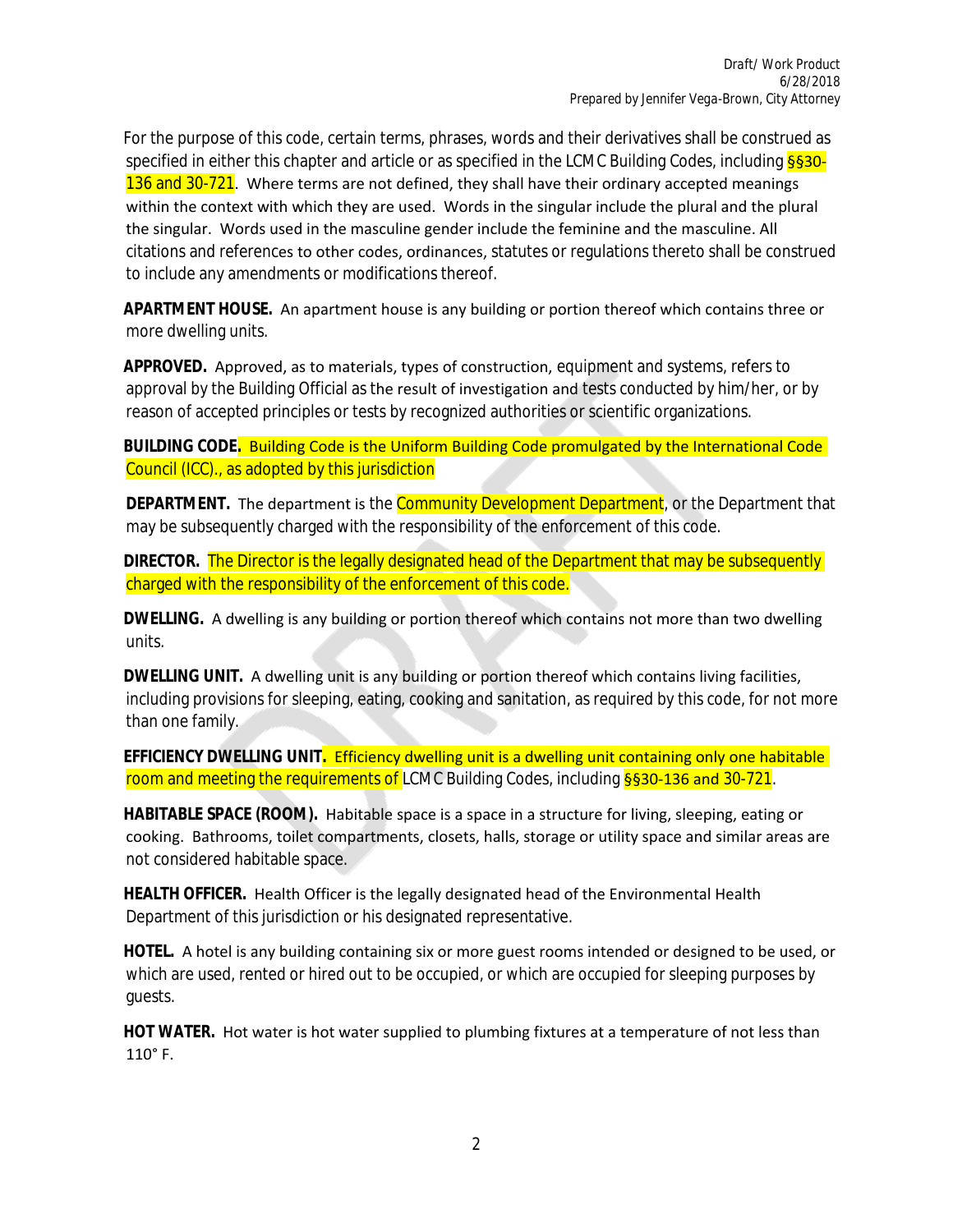*INSPECTOR.* The inspector is the Building and/or Housing Inspector or any subsequently titled position, including Las Cruces Code Enforcement, charged with the responsibility of making inspections to enforce the provisions of the Housing Code adopted by this jurisdiction.

*MAYOR.* The Mayor or his designated representative.

 *MECHANICAL CODE.* Mechanical code is the International Association of Plumbing and Mechanical Officials, as adopted by this jurisdiction.

*MOTEL.* A motel shall mean hotel as defined in this code.

*NUISANCE.* The following shall be defined as nuisances:

- (1) Any nuisance known at common law or in equity jurisprudence.
- (2) Any attractive nuisance which may prove detrimental to children whether in a building, on the premises of a building, or upon an unoccupied lot. This includes any:
	- (a) abandoned wells, shafts, basements or excavations;
	- (b) abandoned large appliances;
	- (c) structurally unsound fences or structures;
	- (d) lumber, trash, fences or debris;
	- (e) abandoned or partially destroyed vehicles;
	- (f) pooled oil accumulation;
	- (g) ponds or pools of stagnant water;
	- (h) all diseased animals running at large;
	- (i) carcasses of animals not buried or destroyed within 24 hours after death;
	- (j) exposed accumulation of decayed or unwholesome food or vegetable matter;
	- (k) accumulations of manure, refuse or other debris; and

 (l) privy vaults and garbage cans which are not rodent free or fly-tight or which are so maintained as to constitute a health hazard or to emit foul or disagreeable odors.

- (3) Whatever is dangerous to human life or is detrimental to health, as determined by the health officer.
- (4) Overcrowding a room with occupants.
- (5) Insufficient ventilation or illumination.
- (6) Inadequate or unsanitary sewage or plumbing facilities.
- (7) Any violation of the housing standards and licensing requirements set forth in this code.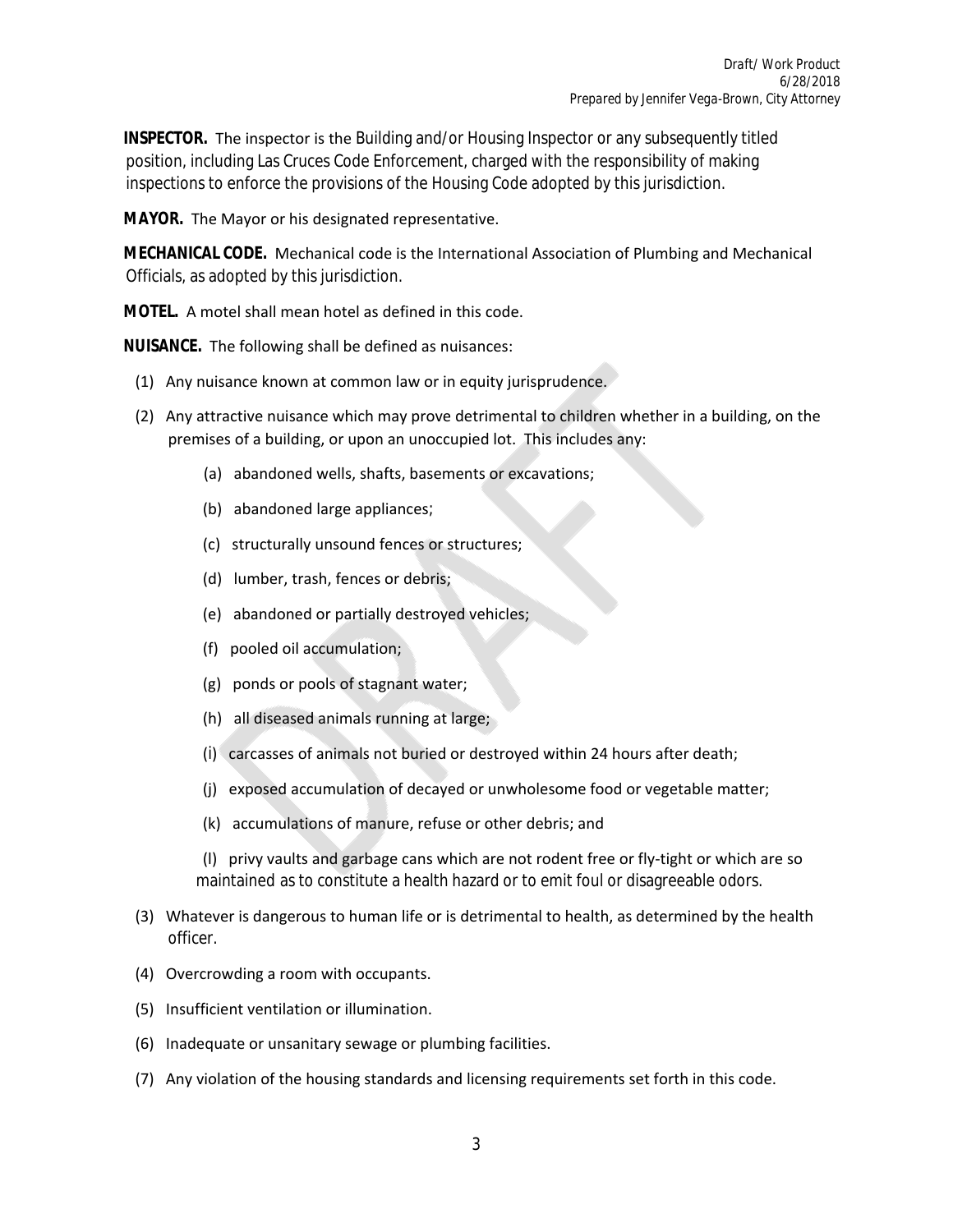## (8) Any violation of Chapter 18, et. seq.

(9) Any violation of Chapter 11, et. seq., that is deemed to present a threat or danger to public safety by the Fire Marshall or Fire Chief.

 *RELOCATION AGENCY.* Community Development or Housing Authority or agency designated by the City.

#### *RELOCATION COSTS.*

 *RENTAL AGREEMENT.* Any written or oral agreement allowing occupancy of all or a portion of a residential building by a resident.

 *RESIDENT.* One or more people entitled under a rental agreement to occupy all or a portion of a residential building to the exclusion of others and who actually reside(s) at such location.

 *RESIDENTIAL BUILDING.* A residential building is a building or portion thereof designed or used for human habitation.

 *ROOMING HOUSE.* Rooming house is any building or portion thereof, containing not more than five guest rooms, which are used by not more than five guests where rent is paid in money, goods, labor or otherwise. A rooming house shall comply with all the requirements for this code for dwellings.

 *STRUCTURE.* A structure is that which is built or constructed, an edifice or building of any kind, or any piece of work artificially built up or composed of parts joined together in some definite manner.

 *SUPERFICIAL FLOOR AREA.* Superficial floor area is the floor area that is obviously or apparently used for habitable space.

 *VACANT BUILDING.* A dwelling, dwelling unit, efficiency dwelling unit, habitable space, residential building, or structure lacking the continuous habitual presence of human beings who have a legal right to be on the premises for a period of 90 days or longer but excluding property under a listing agreement with a real estate agent licensed in New Mexico.

## **DIVISION 2: SPACE AND OCCUPANCY STANDARDS**

#### **§ 30-6 ROOM DIMENSIONS.**

(A) *Ceiling Heights.*

 (1) Habitable space shall have a ceiling height of not less than seven (7) feet, except as otherwise permitted in LCMC Building Codes, including §§30-136 and 30-721. Kitchens, halls, bathrooms and toilet compartments shall have a ceiling height of not less than 7 feet measured to the lowest part of the ceiling. Where exposed beam ceiling members are spaced at less than 48 inches on center, ceiling height shall be measured to the bottom of these members. Where exposed beam ceiling members are spaced at 48 inches on center, ceiling height shall be measured to the bottom of the deck supported by these members, provided that the bottom of the members is not less than 7 feet above the floor.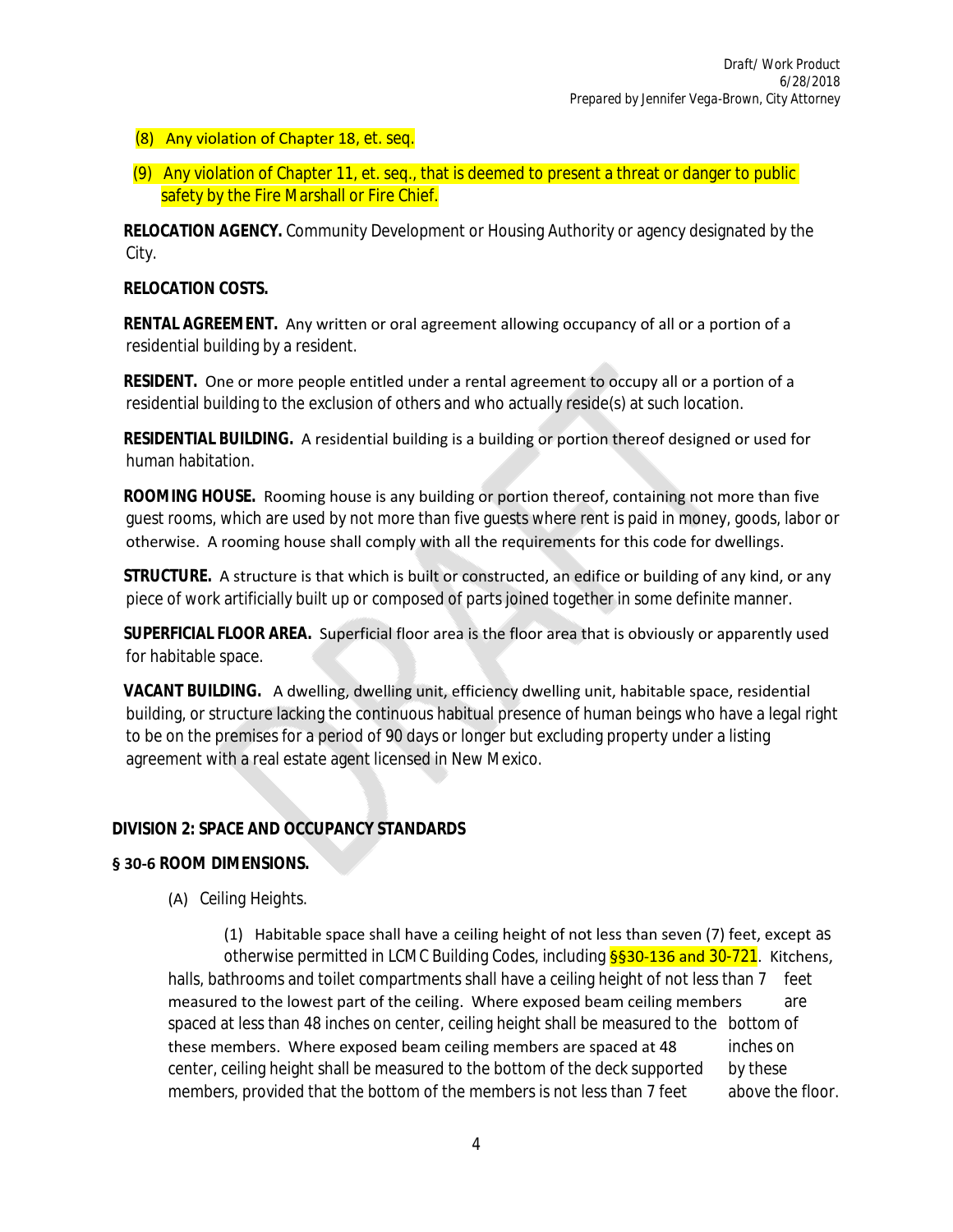(2) If any room in the building has a sloping ceiling, the prescribed ceiling height for the room is required in only one-half the area thereof. No portion of the room measuring less than 5 feet from the finished floor to the finished ceiling shall be included in any computation of the minimum area thereof.

 (3) If any room has a furred ceiling, the prescribed ceiling height is required in twothirds the area thereof, but in no case shall the height of the furred ceiling be less than 7 feet.

(B) *Floor Space.*

 (1) Every dwelling unit shall contain at least 150 square feet of floor space for the first occupant thereof and at least 100 additional square feet of floor space for every additional occupant thereof, the floor space to be calculated on the basis of total habitable room area.

 (2) In every dwelling unit of two or more rooms, every room occupied for sleeping purposes by one occupant shall contain at least 70 square feet of floor space, and every room occupied for sleeping purposes by more than one occupant shall contain at least 45 square feet of floor space for each occupant thereof.

(C) *Width.*

 (1) No habitable room other than a kitchen shall be less than 7 feet in any dimension. Kitchens shall have a clear passageway of not less than three (3) feet (914 mm) between counter fronts and appliances or counter fronts and walls.

 (2) Each water closet stool shall be located in a clear space not less than 30 inches in width and clear space in front of the water closet stool of not less than 24 inches shall be provided.

 (D) *Exception.* Nothing in this Chapter shall prohibit the use of an efficiency living unit within an apartment house meeting the following requirements:

 (1) The unit shall have a living room of not less than 220 square feet of superficial floor area. An additional 100 square feet of superficial floor area shall be provided for each occupant of such unit in excess of two.

(2) The unit shall be provided with a separate closet.

 (3) The unit shall be provided with a kitchen sink, cooking appliance and refrigeration facilities, each having a clear working space of not less than 30 inches in front. Light and ventilation conforming to this code shall be provided.

 (4) The unit shall be provided with separate bathroom containing a water closet, lavatory and bathtub or shower.

#### **§ 30-7 LIGHT AND VENTILATION.**

(A) *Natural Light and Ventilation.*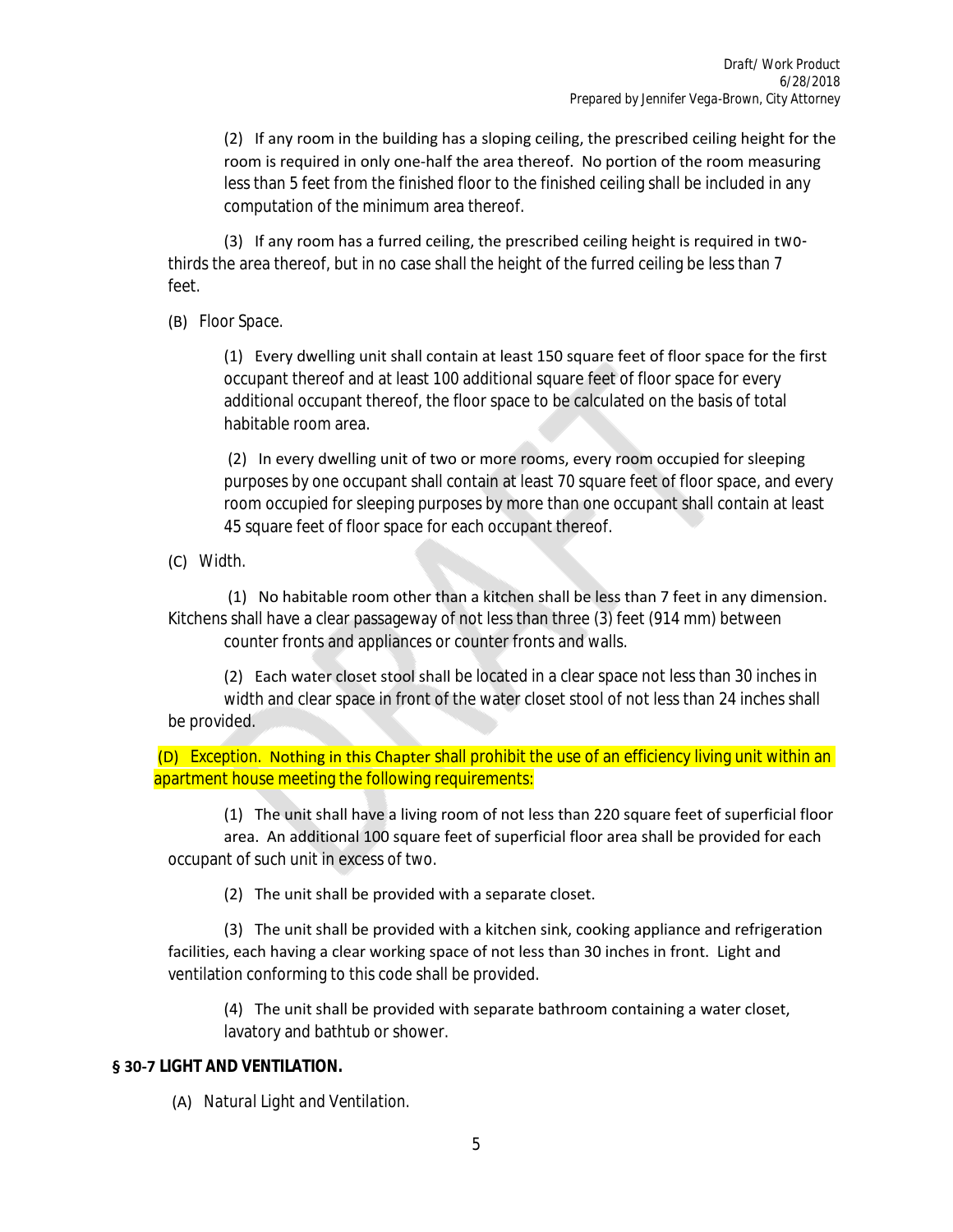(1) All guest rooms, dormitories and habitable rooms within a dwelling unit shall be provided with natural light by means of exterior glazed openings with an area not less than one tenth of the floor area of such rooms with a minimum of 10 square feet. All bathrooms, water closet compartments, laundry rooms and similar rooms shall be provided with natural ventilation by means of operable exterior openings with an area not less than  $1/20$  of the floor area of such rooms with a minimum of  $1\frac{1}{2}$  square feet.

 (2) All guest rooms, dormitories and habitable rooms within a dwelling unit shall be provided with natural ventilation by means of operable exterior openings with an area of not less than 1/20 of the floor area of such rooms with a minimum of 5 square feet.

(B) *Origin of Light and Ventilation.*

 (1) Required exterior openings for natural light and ventilation shall open directly onto a street or public alley or a yard or court located on the same lot as the building.

- (2) Exception.
	- (a) Required windows may open into a roofed porch where the porch:
		- i. Abuts a street, yard, or court;
		- ii. Has a ceiling height of not less than 7 feet; and
		- iii. Has the longer side at least 65 percent open and unobstructed.

 (b) A required window in a service room may open into a vent shaft which is open and unobstructed to the sky and not less than 4 feet in least dimension. No vent shaft shall extend through more than two stories.

 (3) For the purpose of determining light and ventilation requirements, any room may be considered as a portion of an adjoining room when one half of the area of the common wall is open and unobstructed and provides an opening of not less than one tenth of the floor area of the interior room or 25 square feet, whichever is greater.

 (C) *Mechanical Ventilation.* In lieu of required exterior openings for natural ventilation, a mechanical ventilation system may be provided in all guest rooms, dormitories, habitable rooms and public corridors. In bathrooms, water closet compartments, laundry rooms and similar rooms a mechanical ventilation system connected directly to the outside shall be provided.

 (D) *Hallways.* All public hallways, stairs and other exit ways shall be illuminated at any time the building is occupied with light having intensity of not less than 1 foot candle at floor level. Exit signs where required must be in accordance with LCMC Building Codes, including **§§30-136 and**  $30 - 721$  .

## **§ 30-8 SANITATION.**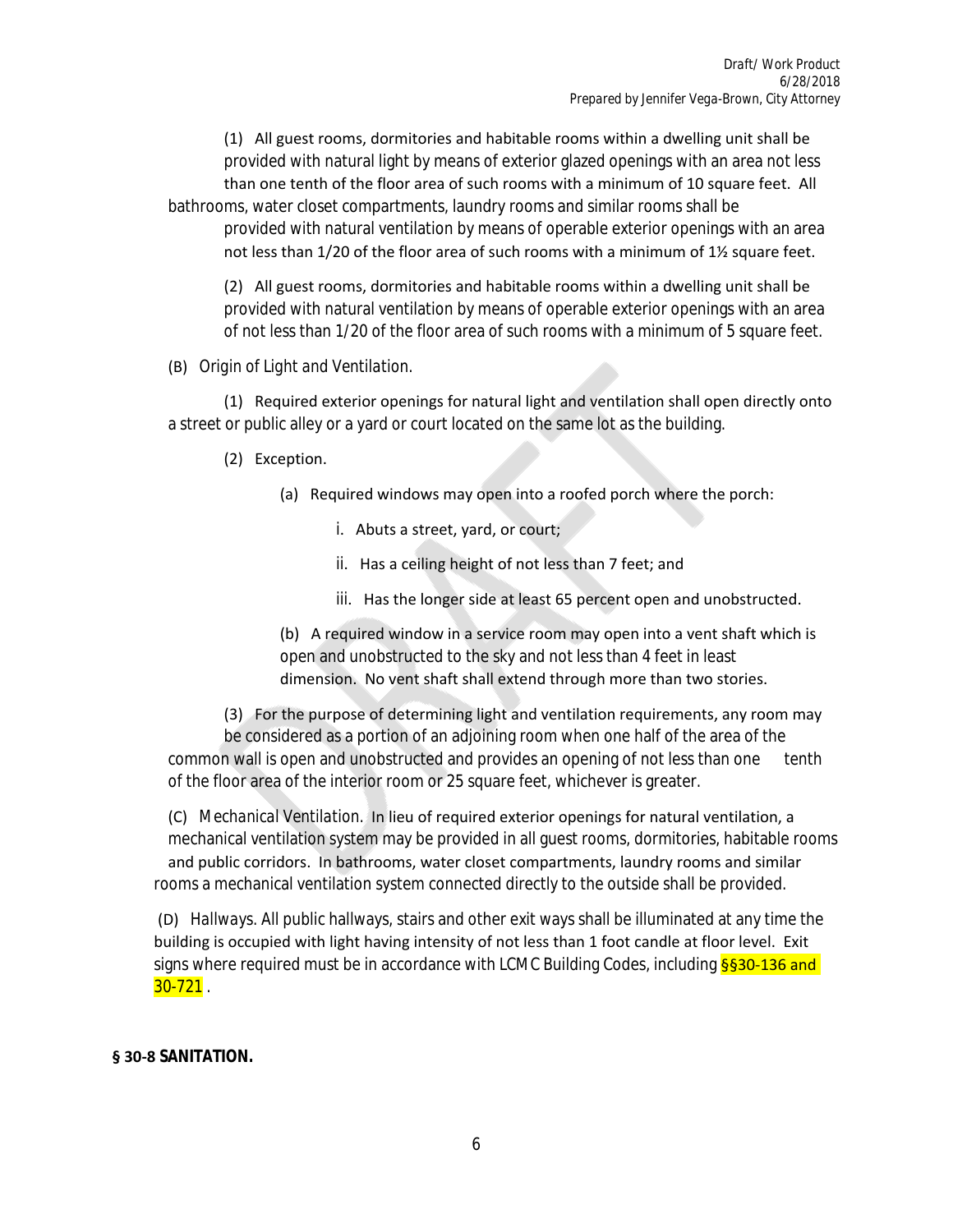(A) *Dwelling Units.* Every dwelling unit shall be provided with a bathroom equipped with facilities consisting of a water closet, lavatory and either a bathtub or shower.

 (B) *Kitchen.* Each dwelling unit shall be provided with a kitchen. Every kitchen shall be provided with a kitchen sink. Wooden sinks or sinks of similarly absorbent material shall not be permitted.

(C) *Fixtures.*

 (1) All plumbing fixtures shall be connected to a sanitary sewer or to an approved private sewage disposal system. All plumbing fixtures shall be connected to an approved system of water supply and provided with hot and cold running water necessary for its normal operation.

 (2) All plumbing fixtures shall be of an approved glazed earthenware type or of a similarly nonabsorbent material.

 (D) *Water Closet Compartments.* Water closet compartments in dwellings shall be finished with approved nonabsorbent materials. Bathroom floor surface shall be maintained to be reasonably impervious to water.

 (E) *Bathroom or Shower Accessories.* All accessories such as grab bars, towel bars, paper dispensers and soap dishes and the like, provided on or within walls, shall be installed and sealed to protect structural elements from moisture.

 (F) *Showers.* Showers in all occupancies shall be finished to a height of not less than 70 inches above the drain inlet. Materials other than structural elements used in such walls shall be of a type which is not adversely affected by moisture.

 (G) *Room Separations.* Every water closet, bathtub or shower required by this code shall be installed in a room which will afford privacy to the occupant. A room in which a water closet is located shall be separated from food preparation or storage rooms by a tight-fitting door.

 (H) *Installation and Maintenance.* All sanitary facilities shall be installed and maintained in a safe and sanitary condition and in accordance with all applicable laws.

## **DIVISION 3: GENERAL REQUIREMENTS**

#### **§ 30-9 STRUCTURAL REQUIREMENTS.**

 (A) *General.* Buildings or structures may be of any type of construction permitted by the Building Code. Roofs, floors, walls, foundations and all other structural components of buildings shall be capable of resisting any and all forces and loads to which they may be subjected. All structural elements shall be proportioned and joined in accordance with the stress limitations and design criteria as specified in the appropriate sections of the Building Code. Buildings of every permitted type of construction shall comply with the applicable requirements of the Building Code.

 (B) *Shelter.* Every building shall be weather protected to provide shelter for the occupants against the elements and to exclude dampness.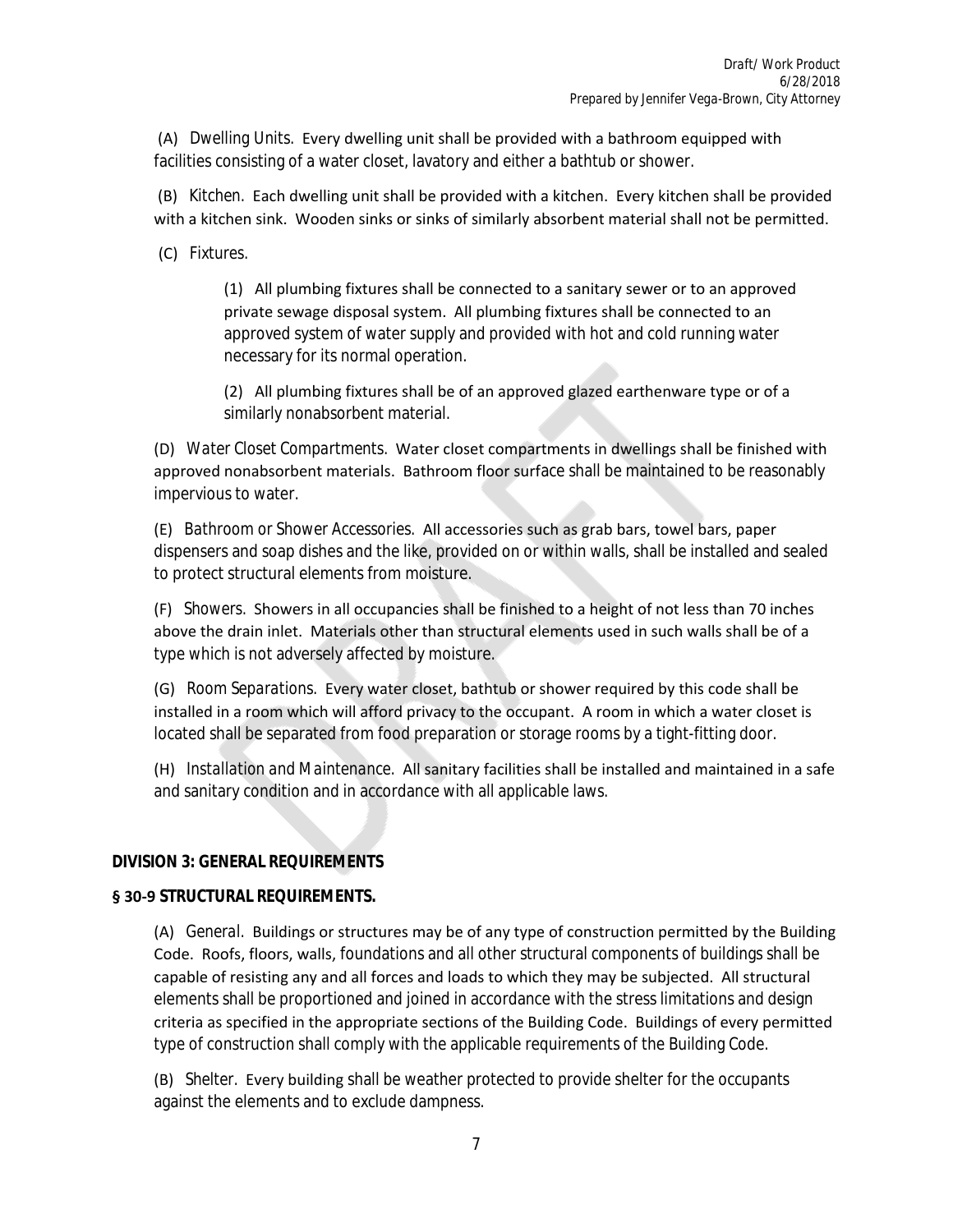(C) *Protection of Materials.* All wood shall be protected against termite damage and decay as provided in the Building Code.

#### **§ 30-10 MECHANICAL REQUIREMENTS.**

- (A) *Heating and Ventilation.*
	- (1) Heating.

 (a) Every dwelling unit and guest room shall be provided with heating facilities capable of maintaining a room temperature of 68° F. at a point 3 feet above the floor in all habitable rooms. Such facilities shall be installed and maintained in a safe condition and in accordance with §§30-136 and 30-721 of the LCMC Building Code, and all other applicable laws.

 (b) Unvented fuel-burning heaters shall not be permitted. All heating devices or appliances shall be of an approved type, and installed per the manufacturers specifications.

(2) Electrical Equipment.

 (a) All electrical equipment, wiring and appliances shall be installed and maintained in a safe manner in accordance with all applicable laws. All electrical equipment shall be of an approved type.

 (b) Every habitable room shall contain at least two supplied electric convenience outlets or one such convenience outlet and one supplied electric light fixture. Every water closet compartment, bathroom, laundry room, furnace room and public hallway shall contain at least one supplied electric light fixture.

 (3) Ventilation. Ventilation for rooms and areas and for fuel-burning appliances shall be provided as required in the Mechanical Code and in this code. Where mechanical ventilation is provided in lieu of the natural ventilation required by LCMC Building Codes, including  $\S$ 30-136 and 30-721 such mechanical ventilating system shall be

maintained in operation during the occupancy of any building or portion thereof.

#### **§ 30-11 EXITS.**

(A) *General.*

 (1) Every dwelling unit or guest room shall have access directly to the outside or to a public corridor.

 (2) All buildings or portions thereof shall be provided with exits, exit ways and appurtenances as required by LCMC Building Codes, including §§30-136 and 30-721.

 (3) Every sleeping room below the fourth story shall have at least one operable window or exterior door approved for emergency escape or rescue. The units shall be operable from the inside to provide a full clear opening without the use of separate tools.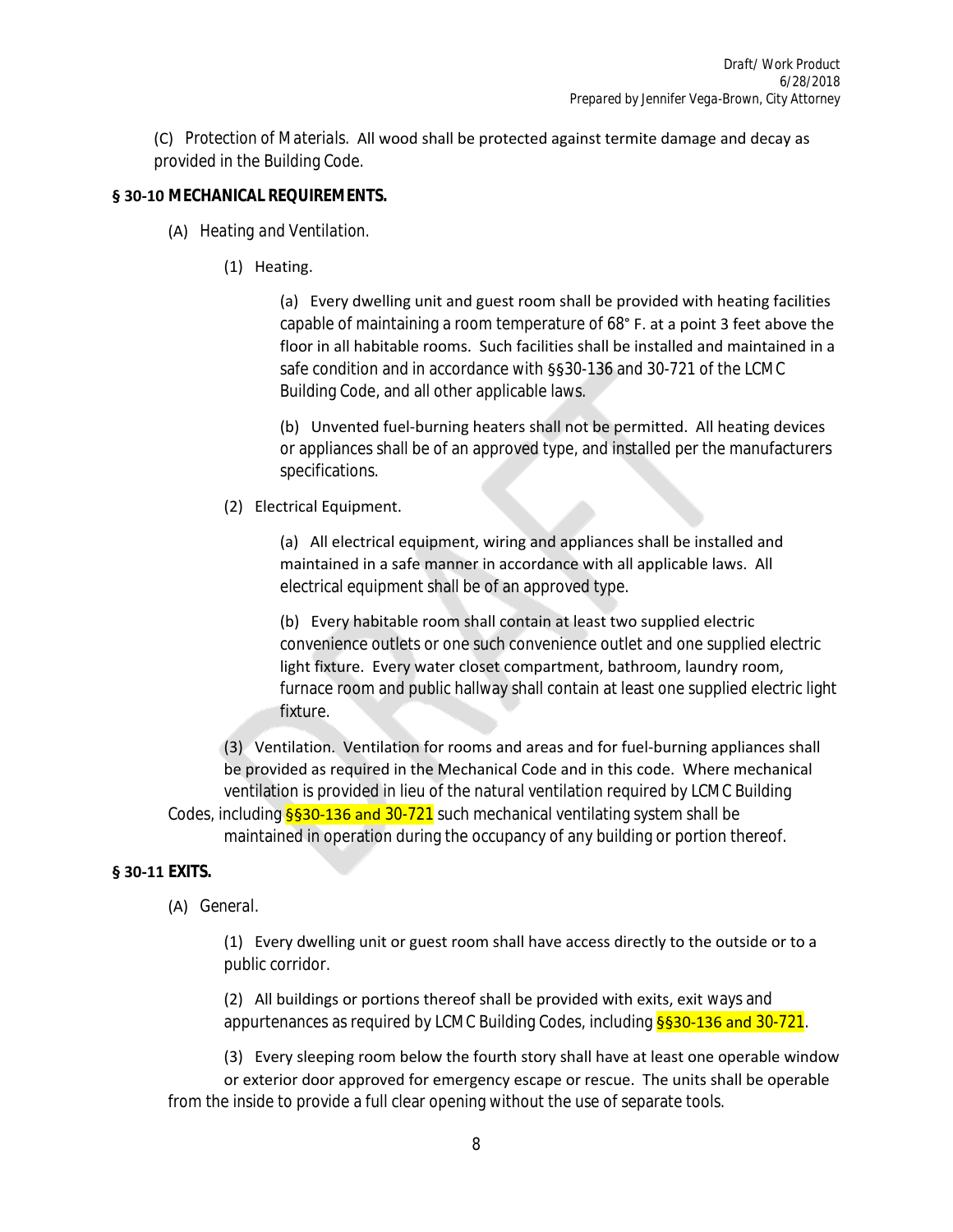(4) All escape or rescue windows from sleeping rooms shall have a minimum net clear opening of 5.7 square feet. The minimum net clear opening height dimension shall be 24 inches. The minimum net clear opening width dimension shall be 20 inches. Where windows are provided as a means of egress or rescue they shall have a finished sill height not more than 44 inches above the floor.

### **§ 30-12 FIRE PROTECTION.**

 All buildings or portions thereof shall be provided with the degree of fire-resistive construction as required by City Code, LCMC Building Codes, including §§30-136 and 30-721 for the appropriate occupancy, type of construction and location on property; and shall be provided with the appropriate fire-extinguishing systems or equipment required by the chief of the fire department or his deputy.

#### **DIVISION 4: SUBSTANDARD BUILDINGS**

## **§ 30-13 SUBSTANDARD BUILDING DEFINED.**

 Any building or portion thereof, including any dwelling unit, guest room or suite of rooms, or the premises on which the same is located, in which there exists any of the following listed conditions set forth in this code or LCMC Building Codes, including  $\S$ §30-136 and 30-721, to an extent that endangers the life, limb, health, property, safety or welfare of the public or the occupants thereof shall be deemed and declared a *SUBSTANDARD BUILDING*.

## **§ 30-13.1 INADEQUATE SANITATION.**

*INADEQUATE SANITATION* shall include but not be limited to the following:

- (A) Lack of, or not properly operative water closet, lavatory, bathtub or shower in a dwelling unit.
- (B) Lack of, or not properly operative water closets, lavatories and bathtubs or showers in a motel.
- (C) Lack of, or not properly operative kitchen sink.
- (D) Lack of hot and cold running water to plumbing fixtures in a motel.
- (E) Lack of hot and cold running water to plumbing fixtures in a dwelling unit.
- (F) Lack of adequate heating facilities.
- (G) Lack of, or improper operation of required ventilating equipment.
- (H) Lack of minimum amounts of natural light and ventilation required by this code.
- (I) Room and space dimensions less than required by this code.
- (J) Lack of required electrical lighting.
- (K) Dampness of habitable rooms because of faulty weather protection.
- (L) General dilapidation or inadequate maintenance.
- (M) Lack of connection to required sewage disposal system.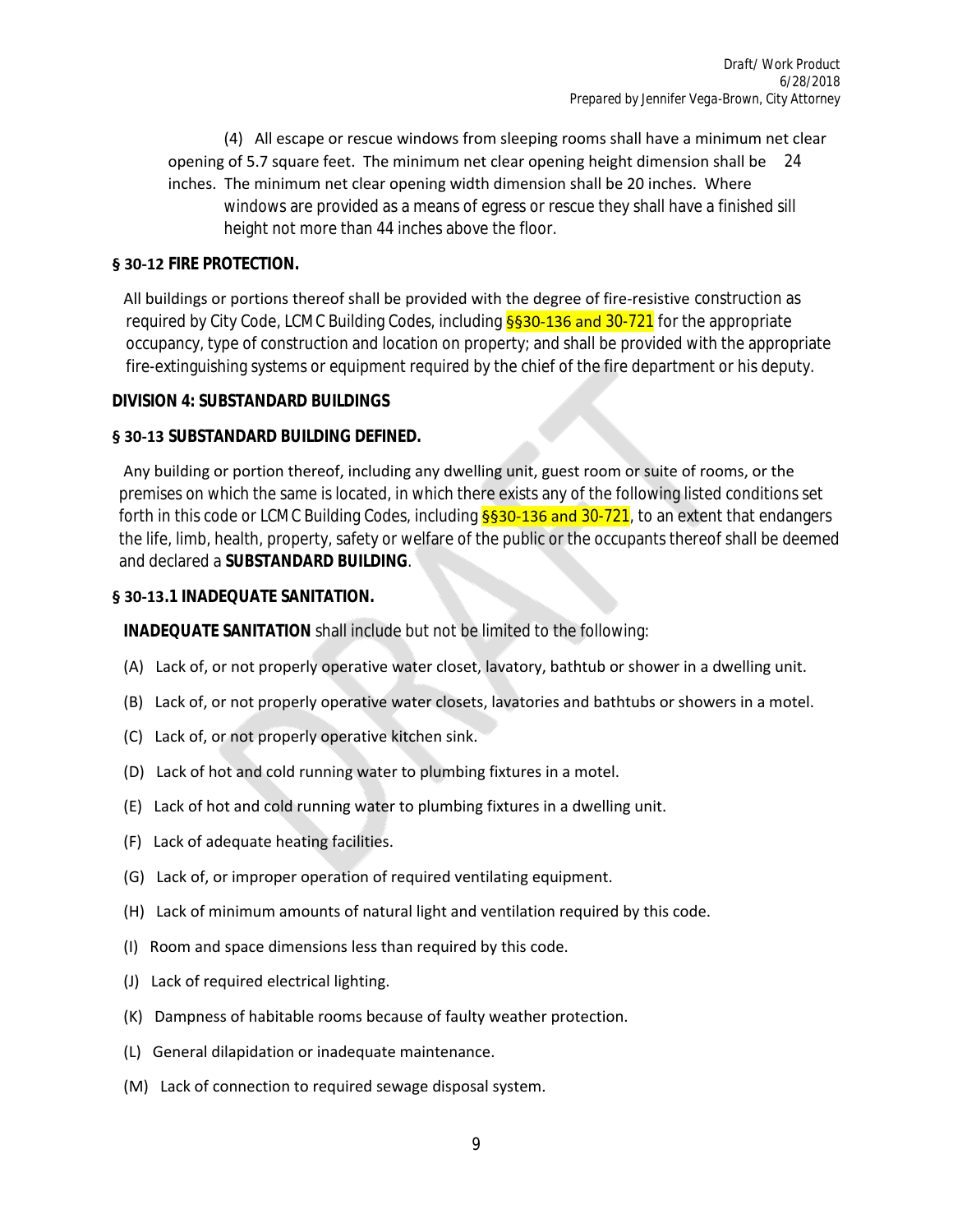(N) Infestation of insects, vermin or rodents as set forth in Chapter 18 of this code.

#### **§ 30-13.2 STRUCTURAL HAZARDS.**

*STRUCTURAL HAZARDS* shall include but not be limited to the following:

- (A) Deteriorated or inadequate foundations.
- (B) Defective or deteriorated flooring or floor supports.
- (C) Flooring or floor supports of insufficient size to carry imposed loads with safety.
- (D) Members of walls, partitions or other vertical supports that spilt, lean, list or buckle.
- (E) Members of walls, partitions or other vertical supports that are of insufficient size to carry imposed loads with safety.
- (F) Members of ceilings, roofs, ceiling and roof supports or other horizontal members which sag, split or buckle.
- (G) Members of ceilings, roofs, ceiling and roof supports, or other horizontal members that are of insufficient size to carry imposed loads with safety.
- (H) Fireplaces or chimneys which list, bulge or settle.
- (I) Fireplaces or chimneys which are of insufficient size or strength to carry imposed loads with safety.
- (J) Every inside and outside stair, every porch, and every appurtenance thereto shall be safe to use and capable of supporting the load that normal use may cause to be placed thereon.
- (K) Every interior wall and ceiling is free of holes and large cracks. Every interior wall and ceiling is free of loose plaster and other structural material, the collapse of which might constitute an accident hazard. Plaster, paint, and all other surface materials are of such character as to be easily cleanable and are reasonably smooth, clean, and tight.

#### **§ 30-13.3 NUISANCE.**

A *NUISANCE* shall include:

- (A) Unlicensed vacant buildings;
- (B) Buildings that have broken windows or doors constituting hazardous conditions and inviting trespassers or malicious mischief;
- (C) Buildings that are Commissioned up, partially destroyed, not properly secured or partially constructed or incomplete after the building permit authorizing its construction has expired;
- (D) Buildings whose maintenance is so out of harmony and conformity with the maintenance and quality of adjacent or nearby properties as to cause substantial diminution in the enjoyment, use or property value of such adjacent or nearby properties; and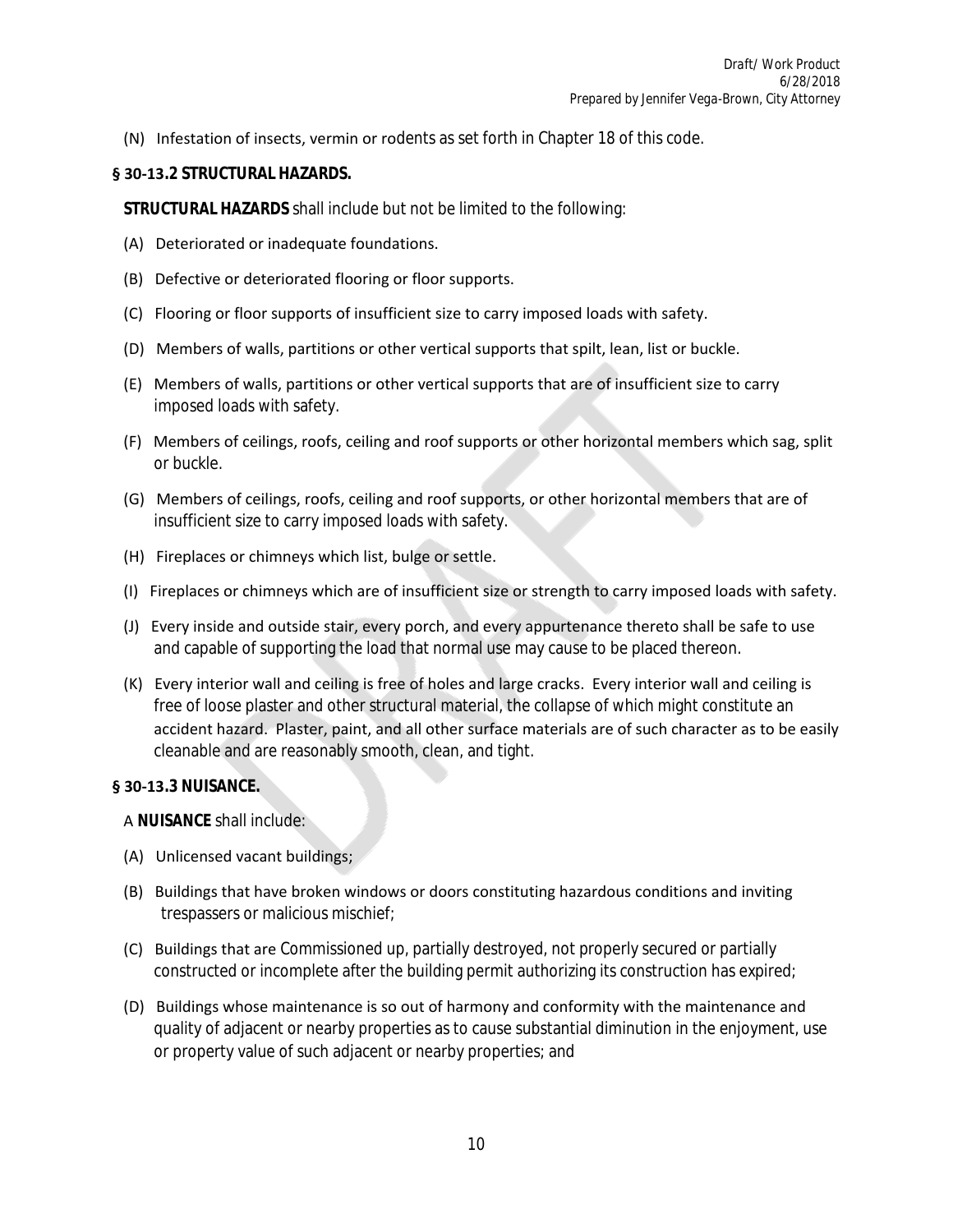(E) Buildings in an unsecured state that are not securely fenced or adequately lighted to prevent access to trespassers, criminals or others unauthorized to enter for the purpose of committing a nuisance or unlawful act or that constitutes an attractive nuisance for children.

## **§ 30-14.4 HAZARDOUS WIRING.**

 *HAZARDOUS WIRING* shall include all wiring except that which conformed with all applicable laws in effect at the time of installation and which has been maintained in good condition and is being used in a safe manner.

## **§ 30-14.5 HAZARDOUS PLUMBING.**

 *HAZARDOUS PLUMBING* shall include all plumbing except that which conformed with all applicable laws in effect at the time of installation and which has been maintained in good condition and which is free of cross-connections and siphon between fixtures.

## **§ 30-14.6 HAZARDOUS MECHANICAL EQUIPMENT.**

 *HAZARDOUS MECHANICAL EQUIPMENT* shall include all mechanical equipment, including vents, except that conformed with all applicable laws in effect at the time of installation and which has been maintained in a good and safe condition.

#### **§ 30-14.7 FAULTY WEATHER PROTECTION.**

*FAULTY WEATHER PROTECTION* shall include but not be limited to the following:

 (A) Deteriorated or ineffective waterproofing of exterior walls, roof, foundations or floors, including broken windows, doors and basement hatchways.

 (B) Defective or lack of weather protection for exterior wall coverings, including lack of paint, or weathering due to lack of paint or other approved protective covering.

(C) Broken, rotted, split or buckled exterior wall coverings or roof coverings.

#### **§ 30-13.8 FIRE HAZARD.**

 A *FIRE HAZARD* shall include any building or portion thereof, device, apparatus, equipment, combustible waste or vegetation which, in the opinion of the Chief of the Fire Department or his deputy, is in such a condition as to cause a fire or explosion or provide a ready fuel to augment the spread and intensity of fire or explosion arising from any cause.

#### **§ 30-13.9 FAULTY MATERIALS OF CONSTRUCTION.**

 *FAULTY MATERIALS OF CONSTRUCTIONS* shall include all materials of construction except those which are specifically allowed or approved by this code and the Building Code, and which have been adequately maintained in good and safe condition.

#### **§ 30-13.10 INADEQUATE MAINTENANCE.**

 *INADEQUATE MAINTENANCE* shall include any building or portion thereof which is determined to be an unsafe building in accordance with LCMC Building Codes, including §§30-136 and 30-721.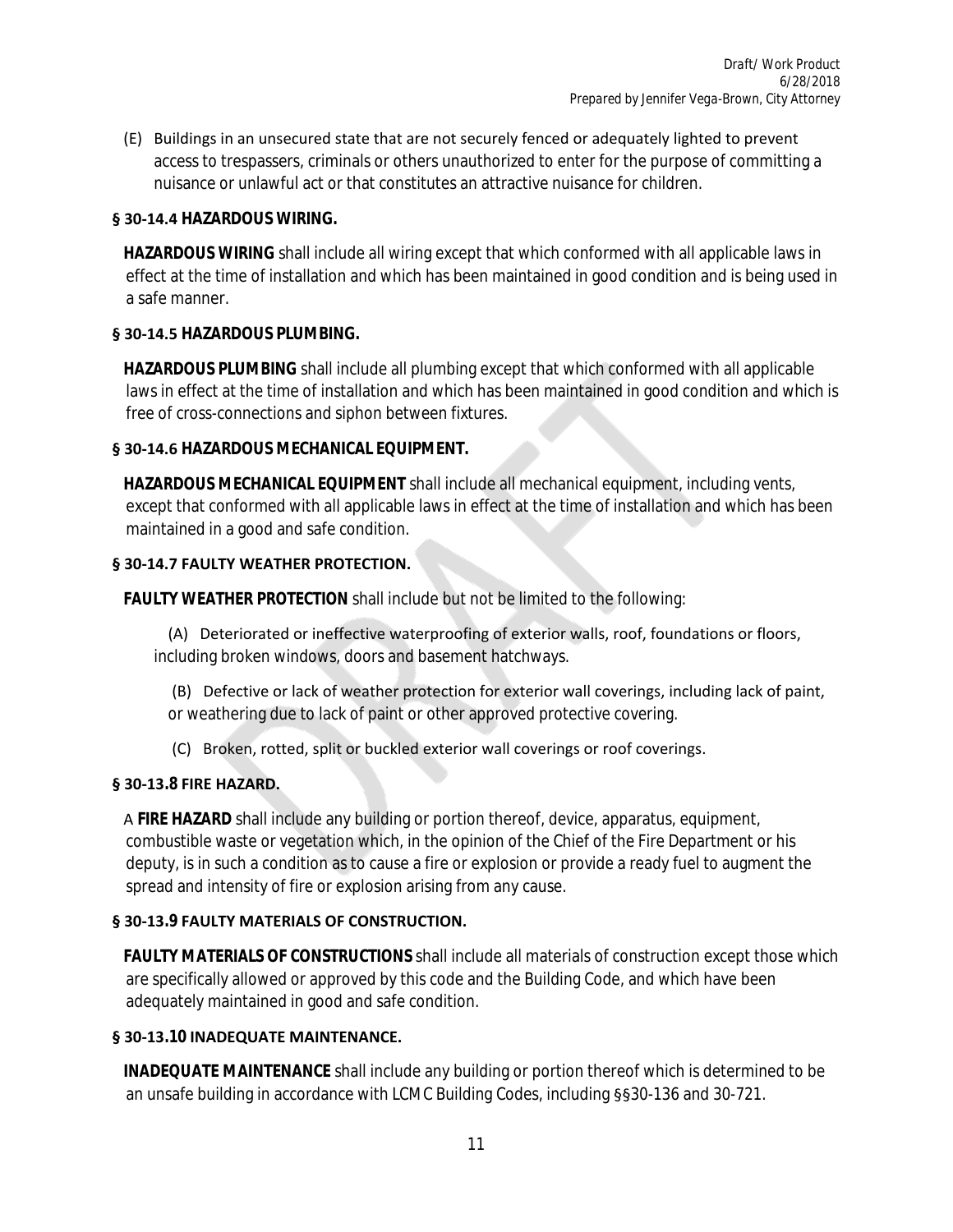## **§ 30-13.11 INADEQUATE EXITS.**

- (A) *INADEQUATE EXITS* shall include all buildings or portions thereof not provided with adequate exit facilities as required by this code except those buildings or portions thereof whose exit facilities conformed with all applicable laws at the time of their construction and which have been adequately maintained and increased in relation to any increase in occupant load, alteration or addition, or any change in occupancy.
- (B) When an unsafe condition exists through lack of, or improper location of exits, additional exits may be required to be installed.

## **§ 30-13.12 INADEQUATE FIRE-PROTECTION OR FIREFIGHTING EQUIPMENT.**

 *INADEQUATE FIRE-PROTECTION* or *FIREFIGHTING EQUIPMENT* shall include all buildings or portions thereof which are not provided with the fire-resistive construction or fire-extinguishing systems or equipment required by this code and the Chief of the Fire Department, except those buildings or portions thereof which conformed with all applicable laws at the time of their construction and whose fire-resistive integrity and fire-extinguishing systems or equipment have been adequately maintained and improved in relation to any increase in occupant load, alteration or addition, or any change in occupancy.

## **DIVISION 5: ADMINISTRATION AND ENFORCEMENT**

#### **§ 30-14 ENFORCEMENT.**

 The City Manager, or her/his designee, is hereby authorized and directed to enforce all of the provisions of this code. For such purposes, she/he shall have all the powers specified herein.

#### **§ 30-14.1 NOTICES AND ORDERS OF THE CITY MANAGER.**

(A) *General.*

 (1) Commencement of Proceedings. Whenever the City Manager has inspected or caused to be inspected any building and has found and determined that such building is a substandard building, they shall commence proceedings to cause the repair, rehabilitation, vacation, demolition or securing of the building.

 (2) Notice and Order. The City Manager shall issue a notice and order directed to the owner of the building as indicated by the county assessor's records and where appropriate the occupant of the building. The notice and order shall contain:

 (a) The street address and a legal description sufficient for identification of the premises upon which the building is located.

 (b) A statement that the City Manager has found the building to be substandard with a brief and concise description of the conditions found to render the building dangerous under the provisions of this code.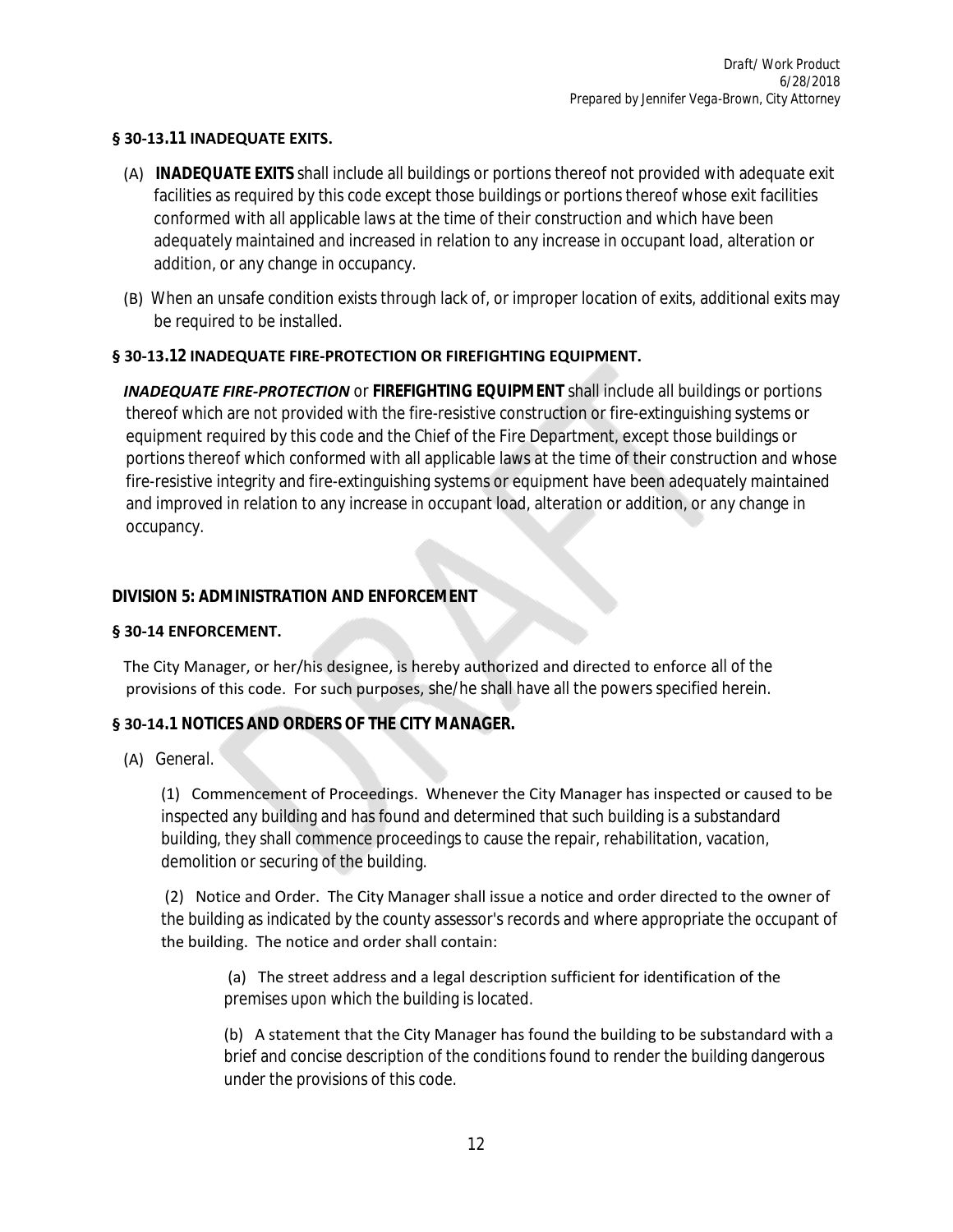#### (c) A statement of the action required to be taken as determined by the City Manager.

 i. If the City Manager has determined that the building or structure must be repaired, the order shall provide that all required permits be secured therefor and the work physically commenced within such time, not to exceed 30 days from the date of the order, and completed within such time as the City Manager shall determine is reasonable under all the circumstances.

 ii. If the City Manager has determined that the building or structure must be vacated, the order shall require that the building or structure shall be vacated within a certain time from the date of the order as determined by the City Manager to be reasonable.

 iii. If the City Manager has determined that the building or structure must be demolished, the order shall require that the building be vacated within such time as the City Manager shall determine reasonable, not to exceed 30 days from the date of the order; that all required permits be secured therefor within 60 days from the date of the order, and that the demolition be completed within such time as the City Manager shall determine is reasonable. Failure to comply with the order to demolish the building or structure within such time as the City Manager shall determine reasonable, not to exceed 30 days from the date of the order, will result in a Resolution of Condemnation being presented to the Governing Body on a specified date pursuant to NMSA 1978 §3-18-5.

 iv. If the City Manager has determined that the building or structure is a nuisance or an attractive nuisance; the order shall require the nuisance to be abated within such time the City Manager shall determine to be reasonable, not to exceed 30 days from the date of the order; where there has been a failure to comply with such order the City Manager shall proceed to obtain an appropriate court order to abate such nuisance. Any such abatement of the nuisance shall be accomplished and the cost thereof paid and recovered in the manner provided by this code.

(d) Statements advising:

 i. That any person having any title or legal interest in the building may appeal from the notice and order or any action of the City Manager, excluding demolition, to the **CITY COUNCIL**, provided the appeal is made in writing as provided in this code, and filed with the City Clerk prior to the effective date of the order;

 ii. That in the case of demolition the appeal procedure shall be as set forth in Section 3-18-5 NMSA 1978.

(3) Method of Service in Cases Other than Demolition.

 (a) Service of the notice and order shall be made upon all persons entitled thereto either personally or by mailing a copy of such notice and order by certified mail, postage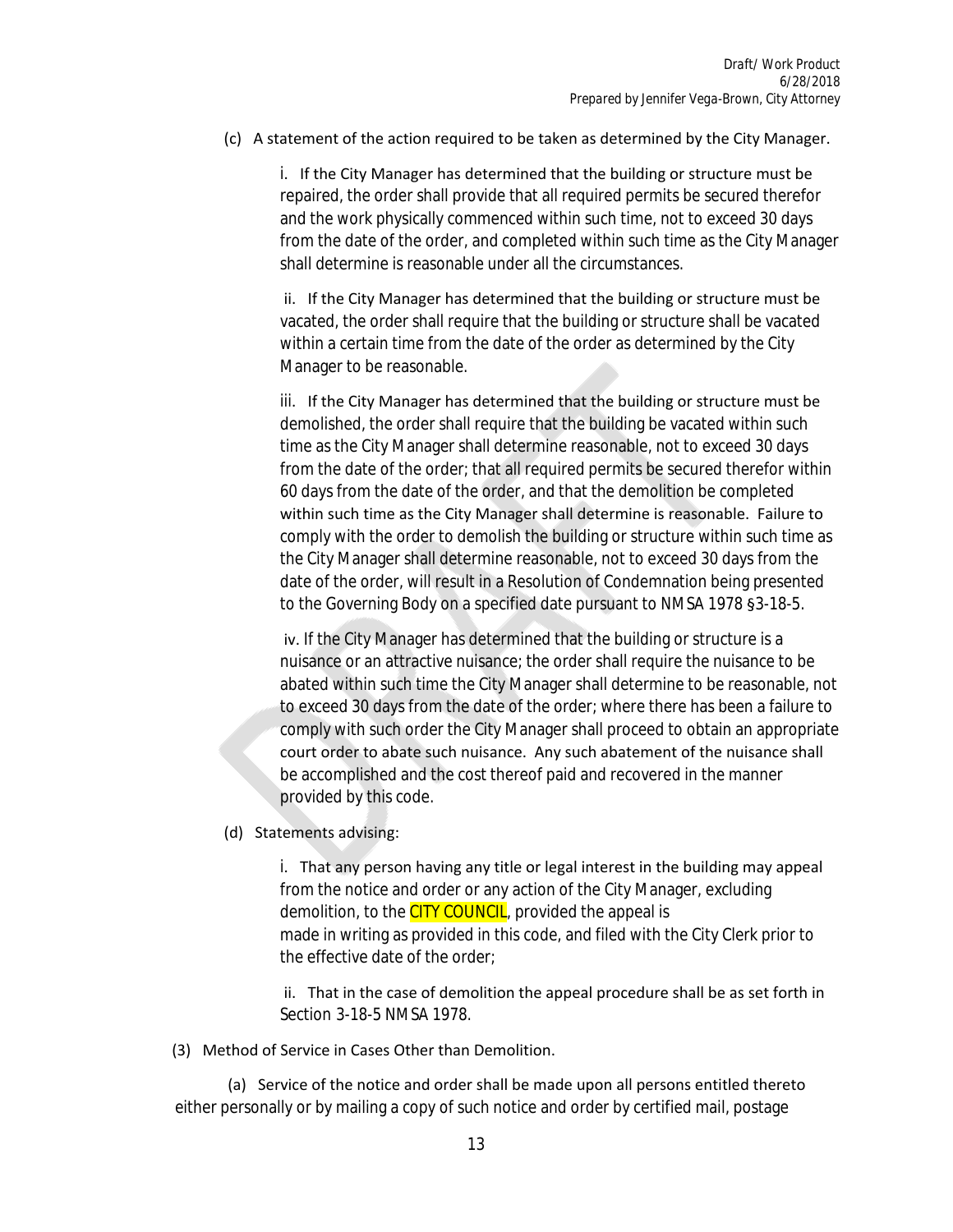prepaid, return receipt requested, to each such person at his address as it appears on the last assessment roll of the county or as known to the City Manager. If no address of any such person so appears or is known to the City Manager, then a copy of the notice and order shall be so mailed, addressed to such person, at the address of the building involved in the proceedings and posted thereon.

 (b) The failure of any such person to receive such notice shall not affect the validity of any proceedings taken under this section. Service by certified mail in the manner herein provided shall be effective on the date of mailing.

 (4) Proof of Service. Proof of service of the notice and order shall be certified to by a written affidavit executed by the person effecting service, declaring the time, date and manner in which service was made. The declaration, together with any receipt card returned in acknowledgement of receipt by certified mail shall be affixed to the copy of the notice and order retained by the City Clerk.

#### (B) *Recordation of Notice and Order.*

 (1) If compliance is not had with the order within the time specified therein, and no appeal has been properly and timely filed, the City Manager shall file in the office of the County Clerk a certificate describing the property and certifying:

- (a) That the building is a substandard building; and
- (b) That the owner has been so notified.

 (2) Whenever the corrections ordered shall thereafter have been completed or the building demolished so that it no longer exists as a substandard building on the property described in the certificate, the City Manager shall file a new certificate with the County Clerk certifying that the building has been demolished or all required corrections have been made so that the building is no longer substandard, whichever is appropriate.

## (C) *Repair, Vacation, Securing or Demolition.*

 (1) Standards to be Followed. The following standards shall be followed by the City Manager (and by the City Council) in ordering the repair, vacation, demolition or securing of any substandard building or structure:

> (a) If any building is declared a substandard building under this code it shall either be repaired in accordance with the current Building and Housing Codes or shall be demolished at the option of the building owner.

 (b) If the building or structure is in such condition as to make it immediately dangerous to the life, limb, property or safety of the public or of the occupants, it shall be ordered to be vacated.

 (c) If the building or structure is open and determined to be an attractive nuisance and/or nuisance, a court order to secure the building or structure will be obtained as provided herein.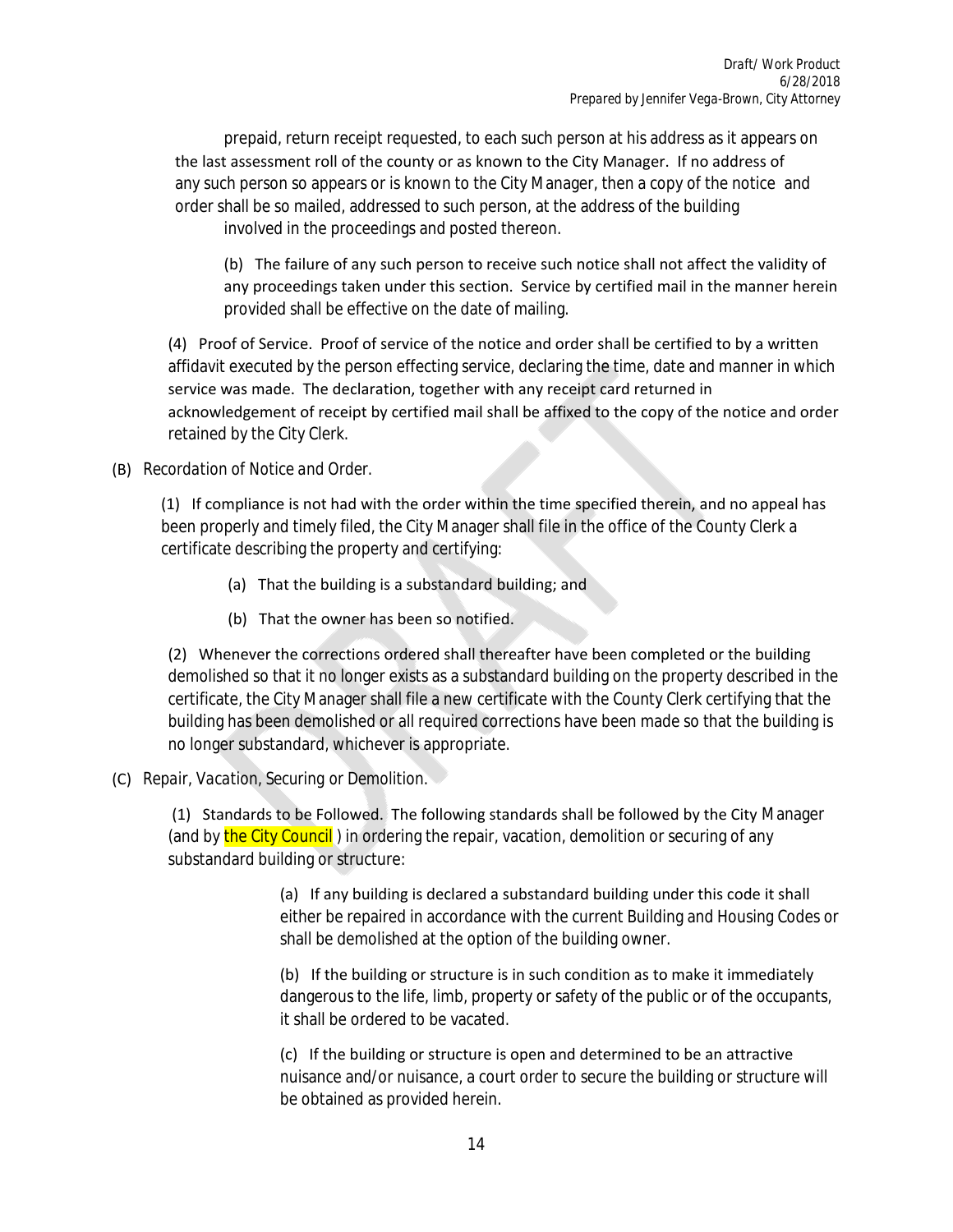(D) *Notice to Vacate.*

 (1) Posting. Every notice to vacate shall, in addition to being served, be posted at or upon each exit of the building, and shall be in substantially the following form:

## **DO NOT ENTER SUBSTANDARD BUILDING UNSAFE TO OCCUPY**

It is a misdemeanor to occupy this building, or to remove or deface this notice. Director of Community Development City of Las Cruces

 (2) Compliance. Whenever such notice is posted, the City Manager shall include a notification thereof in the notice and order issued by him reciting the emergency and specifying the conditions which necessitate the posting. No person shall remain in or enter any building which has been so posted, except that entry may be made to secure, repair, demolish or remove such building under permit. No person shall remove or deface any such notice after it is posted until the required repairs, demolition, or removal have been completed and a Certificate of Compliance filed with the county clerk. Any person violating this division (D)(2) shall be guilty of a misdemeanor.

## **§ 30-14.2.**

#### (A) *General.*

(1) Form of Appeal.

 (a) Any person entitled to appeal under this code may do so by filing at the office of the City Clerk/City Attorney a written appeal containing:

- i. The names of all appellants participating in the appeal.
- ii. A brief statement setting forth the legal interest of each of the appellants in the building or the land involved in the appeal.

iii.. A brief statement in ordinary and concise language of that specific order or action protested, together with any material facts claimed to support the contentions of the appellant.

 iv. A brief statement in ordinary and concise language of the relief sought and the reasons why it is claimed the protested order or action should be reversed, modified or otherwise set aside.

 v. The signatures of all parties named as appellants and their official mailing addresses.

 vi. The verification, by declaration under penalty of perjury, of at least one appellant as to the truth of the matters stated in the appeal.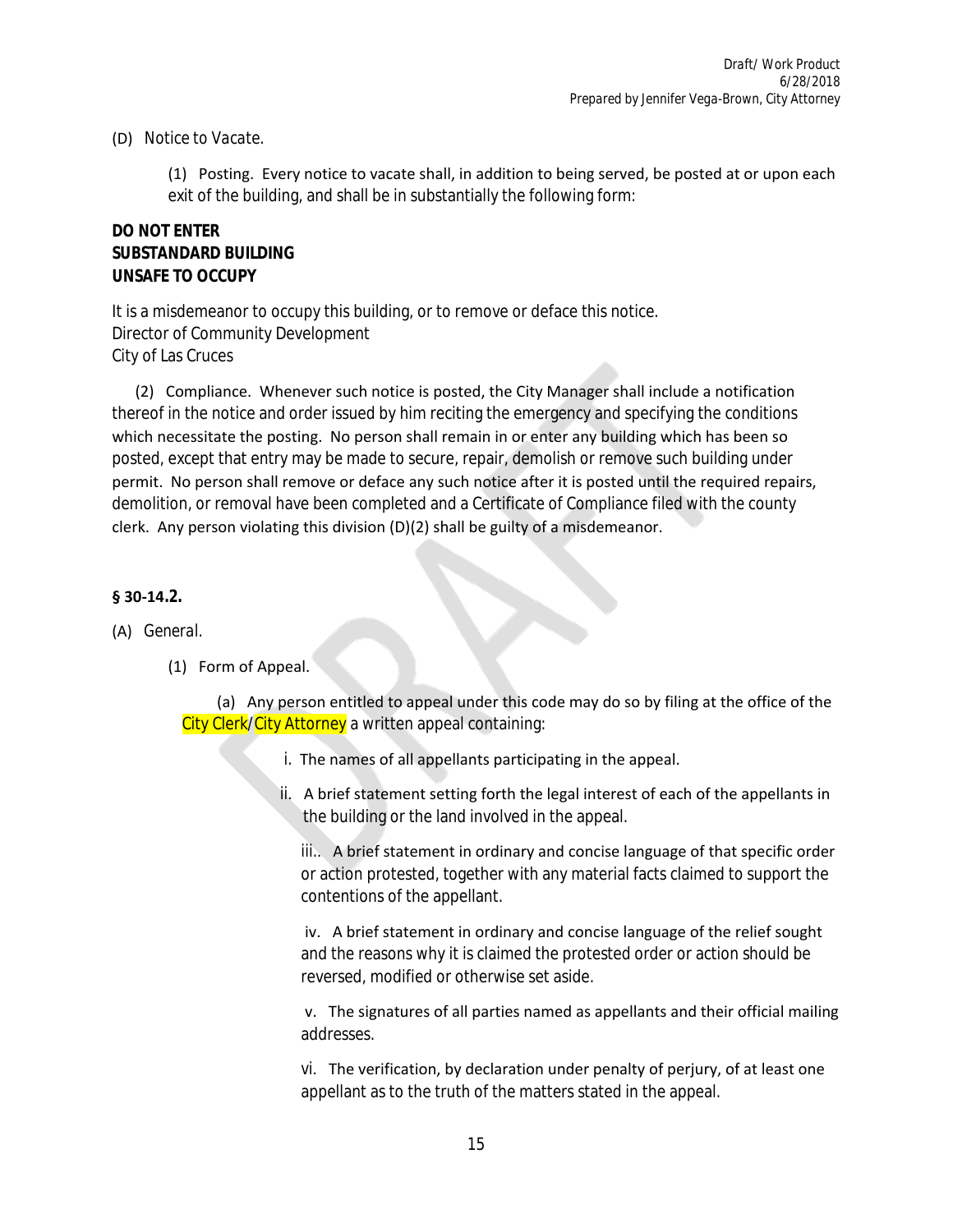- (b) The appeal shall be filed prior to the effective date of the order.
- (2) Processing of Appeal. Upon receipt of any appeal filed pursuant to this section, the City Clerk or his/her designee, shall present it at the next regular or special meeting of the City Council.
- (3) Scheduling and Noticing Appeal for Hearing. As soon as practicable after receiving the written appeal, the City Council shall fix a date, time and place for the hearing of the appeal by the Council. Such date shall be not less than ten days nor more than 60 days from the date the appeal was filed with the City Clerk. Written notice of the time and place of the hearing shall be given at least ten days prior to the date of the hearing to each appellant either by causing a copy of such notice to be delivered to the appellant personally or by mailing a copy thereof, postage prepaid, addressed to the appellant at his address shown on the appeal.
- (4) Appeal of Governing Body Action. Any person aggrieved by the finding of the Governing Body that a building, structure or premise is so ruined, damaged and dilapidated that it is such a menace to the public comfort, health, peace or safety so as to require the removal from the municipality of the building, structure, ruins, rubbish, wreckage or debris, may file a written objection with the City Clerk within ten days of the receipt of a copy of the Resolution of Condemnation, asking for a hearing before the Governing Body. After receiving a valid written objection the City Council shall hold a hearing as provided for in Section 3-18-5, NMSA 1978.

 (5) *Effect of Failure to Appeal.* Failure of any person to file an appeal in accordance with the provisions herein shall constitute a waiver of his right to an administrative hearing and adjudication of the notice and order or to any portion thereof.

 (6) *Scope of Hearing Appeal.* Only those matters or issues specifically raised by the appellant shall be considered in the hearing of the appeal.

 (7) *Staying of Order Under Appeal.* Enforcement of any notice and order of the City Manager issued under this code shall be stayed during the pendency of an appeal therefrom which is properly and timely filed.

#### **§ 30-14.3 PROCEDURES FOR CONDUCT OF HEARING APPEALS.**

(A) *Form of Notice of Hearing.* The notice to appellant shall be substantially in the following form, but may include other information:

"You are hereby notified that a hearing will be held before the Las Cruces City Council at \_ on the  $\_\_\_$ day of  $\_\_\_$ , 20, at the hour of  $\_\_\_$ , upon the notice and order served upon you. You may be present at the hearing. You may be, but need not be, represented by legal counsel. You may present any relevant evidence and will be given full opportunity to cross-examine all witnesses testifying against you."

(B) *Conduct of Hearings.*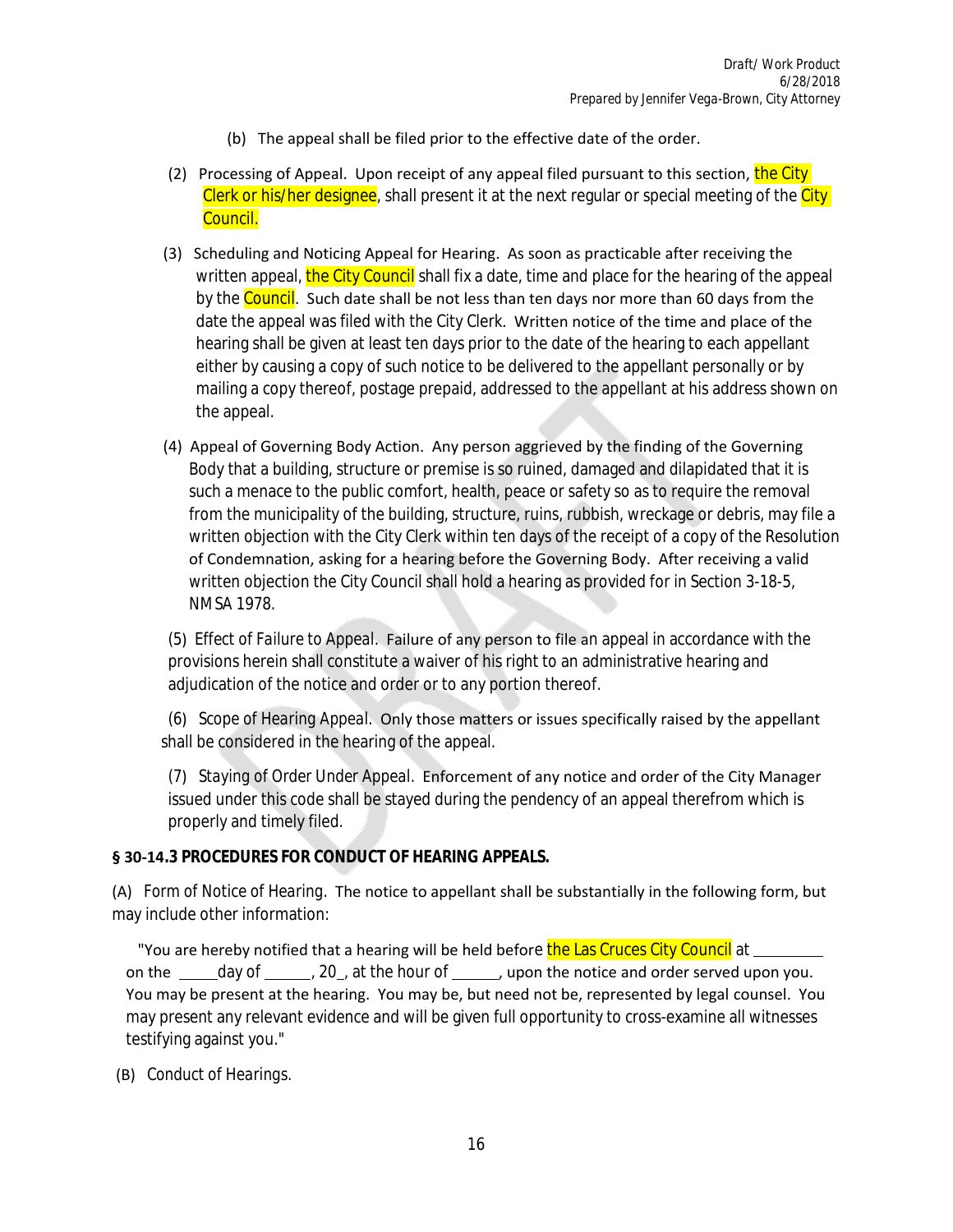(1) Disclosure. The City Council may require that the parties provide, prior to the hearing, a written statement of all issues to be addressed, a list of proposed witnesses, a brief statement of the nature of each witness' testimony, and copies of all documentary evidence to be introduced, which material shall be available for inspection and copying by all parties.

(2) Evidence.

(a) The Council shall afford all parties an opportunity to present oral or documentary evidence and argument on all issues involved, except that irrelevant, immaterial and unduly repetitious evidence shall be excluded. It is the policy of the Council that testimony and information presented during the hearing must have a direct and substantial bearing on the case at hand.

(b) The Council may impose reasonable limits on the number of witnesses heard and on the nature and length of the testimony or questioning.

 (c) Hearsay testimony is admissible subject to the other limitations on admissibility contained in these rules.

(d) The Council shall base its decision on evidence of a type commonly relied upon by reasonably prudent men in the conduct of their affairs. The decision must be supported by at least some evidence which is admissible in a court of law.

(3) Hearing Procedure.

(a) The Chairperson of the Council shall act as the presiding officer at the hearing unless they are unavailable or wish to delegate this duty, in which case, the presiding officer shall be selected in accordance with **Council procedure.** The presiding officer shall:

i. Determine the admissibility of evidence and testimony;

ii. Make rulings on procedural issues; and

iii. Be responsible for the Council's written ruling in each case.

(b) Should an action of the presiding officer be challenged by another Council member, and should the presiding officer disagree with the challenge, the issue will be decided by a majority vote of the **Council**.

(c) Any interested parties shall be allowed to attend the hearing.

(d) The Council can recognize any agreements on facts and issues between the parties or decide that certain facts are not in dispute to define the issues to be heard.

(e) The Council may request the clarification of a complaint prior to a hearing; request that certain facts be examined initially to determine whether such facts exist as will support the allegations to be heard or make any other rulings, procedural, limiting,

dispositive, or otherwise, which are in accordance with the law as applied to the facts at issue.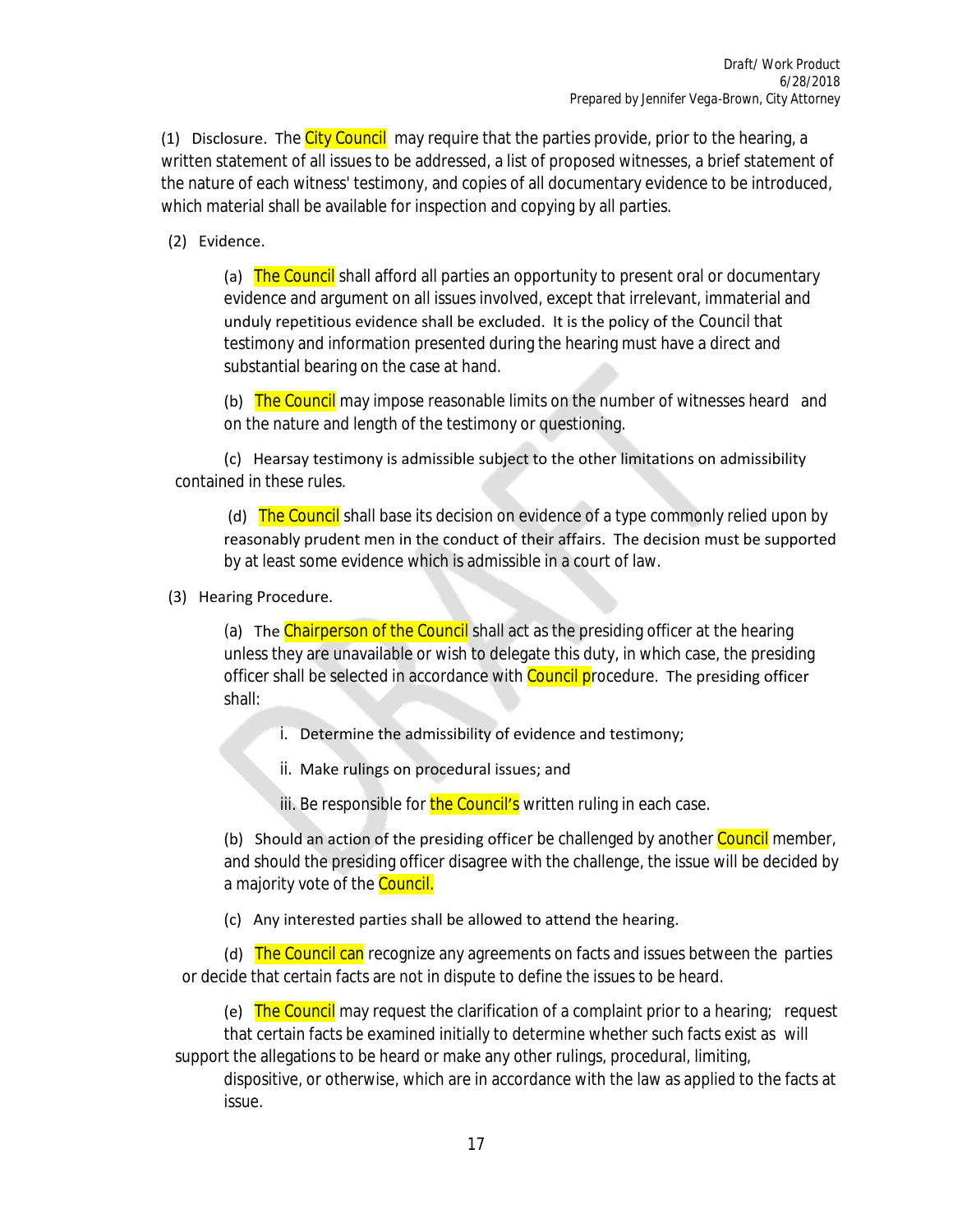(f) In the absence of the Council's decision to proceed in a different manner, notice of which shall be given to the parties at least three days in advance of the hearing, the sequence of the hearing shall be as follows:

> i. Opening statement of issues. The appellant and then the City Manager or their designee, will present statements of issues involved in the case and outline the case which will be presented.

 ii. Appellant's presentation of its case. The appellant will first present its case to the **Council** unless the parties agree otherwise. Witnesses for the appellant will be called, sworn in, and questioned on their involvement in, or knowledge of the case. Following each witness' testimony, the City Manager will have the opportunity to cross-examine the witness. Council members will then have the opportunity to question the witness on matters related to their testimony. Follow-up or redirect questioning will be allowed at the discretion of the presiding officer. This procedure will be followed for each of the Appellant's respective witnesses.

 (g) Presentation of the City Manager's case. This presentation shall follow the same format as presentation of the appellant's case.

 (h) Rebuttal testimony. Following presentations of the Appellant's and City Manager's positions, rebuttal testimony will be allowed at the discretion of the presiding officer. Such testimony should be brief and specifically address the issues brought forth in the previous presentations.

(i) Closing statements. At the conclusion of the case presentations and rebuttal testimony, the parties will each make his or her closing statements. The closing statements should briefly review the issues presented and the desired outcome. The appellant will then have the opportunity to make a final statement, which shall be limited to issues brought forth in the City Manager's closing statement.

- (j) Decision. All decisions of the  $\frac{\text{Count}}{\text{all}}$  shall be by majority vote.
- (4) Quorum. A majority of the members of the **Council** shall constitute a quorum and no business shall be conducted unless there is a quorum present.
- (5) Record. A record of the Council's proceedings shall be kept in the following manner:

 (a) A full record of the hearing by sound recording or by a qualified court reporter which record shall be retained for at least one year after the final decision is issued;

- (b) All documents or other items considered and received as evidence; and
- (c) Any decision or opinion of the Council, including findings of fact.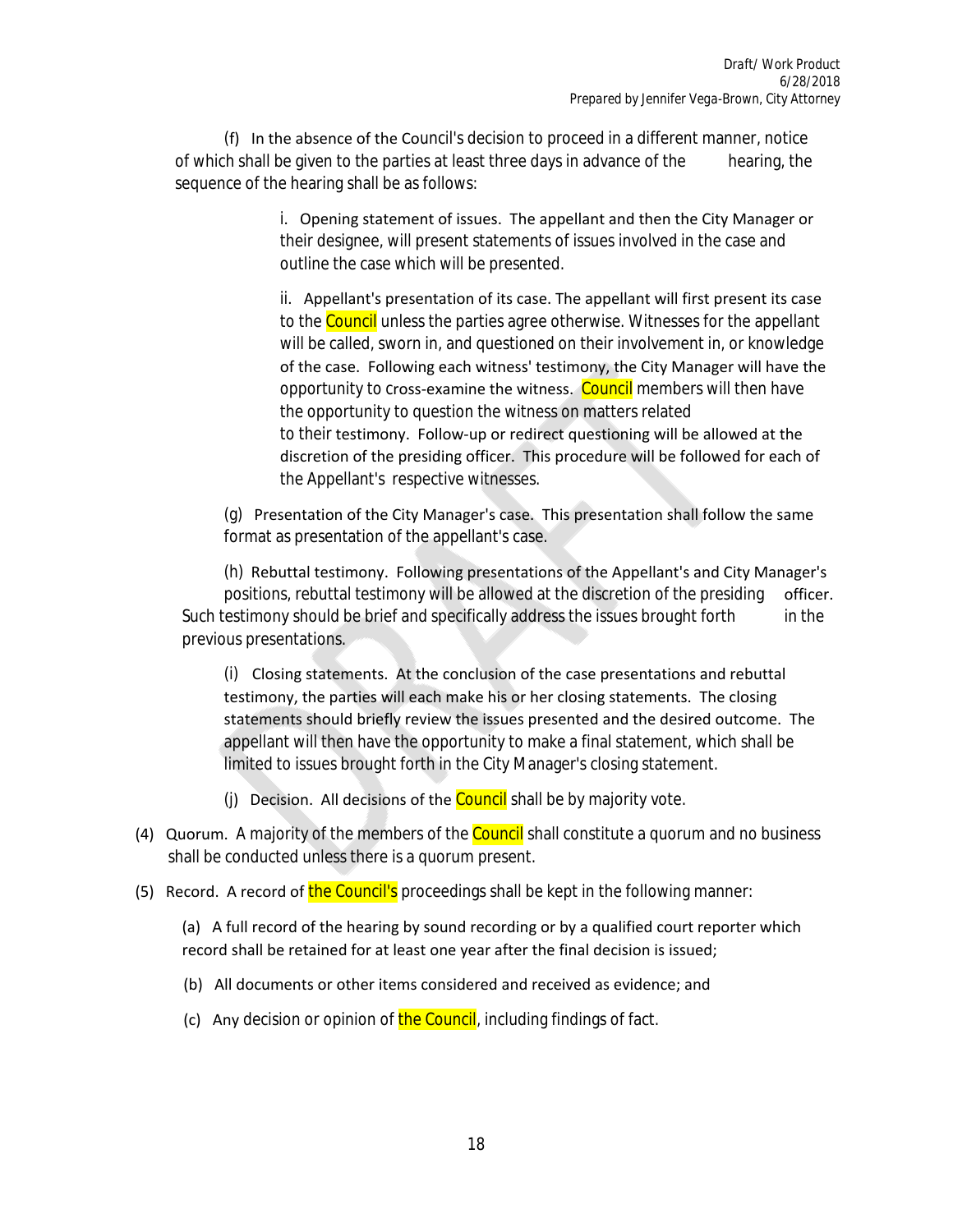## **§ 30-14.4 ENFORCEMENT OF THE ORDER OF THE CITY MANAGER OR THE PLANNING AND ZONING COMMISSION.**

(A) *Compliance.*

(1) General. After any order of the City Manager or the Council made pursuant to this code shall have become final, no person to whom any such order is directed shall fail, neglect, or refuse to obey any such order. Any such person who fails to comply with any such order is guilty of a petty misdemeanor.

(2) Failure to Obey Order. If, after any order of the City Manager or the Council made pursuant to this code has become final, the person to whom such order is directed shall fail, neglect or refuse to obey such order, the City Manager may:

- (a) Cause such person to be prosecuted under division (A)(1) above; or
- (b) Institute any appropriate action to abate such nuisance.

 (3) Failure to Commence Work. Whenever the required repair or demolition is not commenced within 30 days after any final notice and order issued under this code becomes effective, the City Manager shall cause the building described in such notice and order to be vacated by posting at each entrance thereto a notice reading:

## **DO NOT ENTER SUBSTANDARD BUILDING**

#### **THIS STRUCTURE IS UNSAFE AND ITS OCCUPANCY HAD BEEN PROHIBITED BY THE CODE OFFICIAL**

It is a petty misdemeanor to occupy this building, or to remove or deface this notice. Director of Community Development City of Las Cruces

 (a) No person shall occupy any building which has been posted as specified in this section. No person shall remove or deface any such notice so posted until the repairs, demolition or removal ordered by the City Manager have been completed and a Certificate of Compliance issued pursuant to the provisions of this Housing Code.

 (b) The City Manager may, in addition to any other remedy herein provided cause the building to be repaired to the extent necessary to correct the conditions which render the building substandard as set forth in the notice and order; or, if the resolution of the Governing Body requires demolition, to cause the building to be demolished, and the materials, rubble and debris therefrom removed and the lot cleaned. Any such repair or demolition work shall be accomplished and the cost thereof paid and recovered in the manner hereinafter provided in this code or in the manner provided in Section 3-36-1 through 3-36-6 NMSA 1978.

 (c) *Extension of Time to Perform Work.* Upon receipt of an application from the person required to conform to the order and an agreement by such person that he will comply with the order if allowed additional time, the City Manager may, at his discretion, grant an extension of time, not to exceed an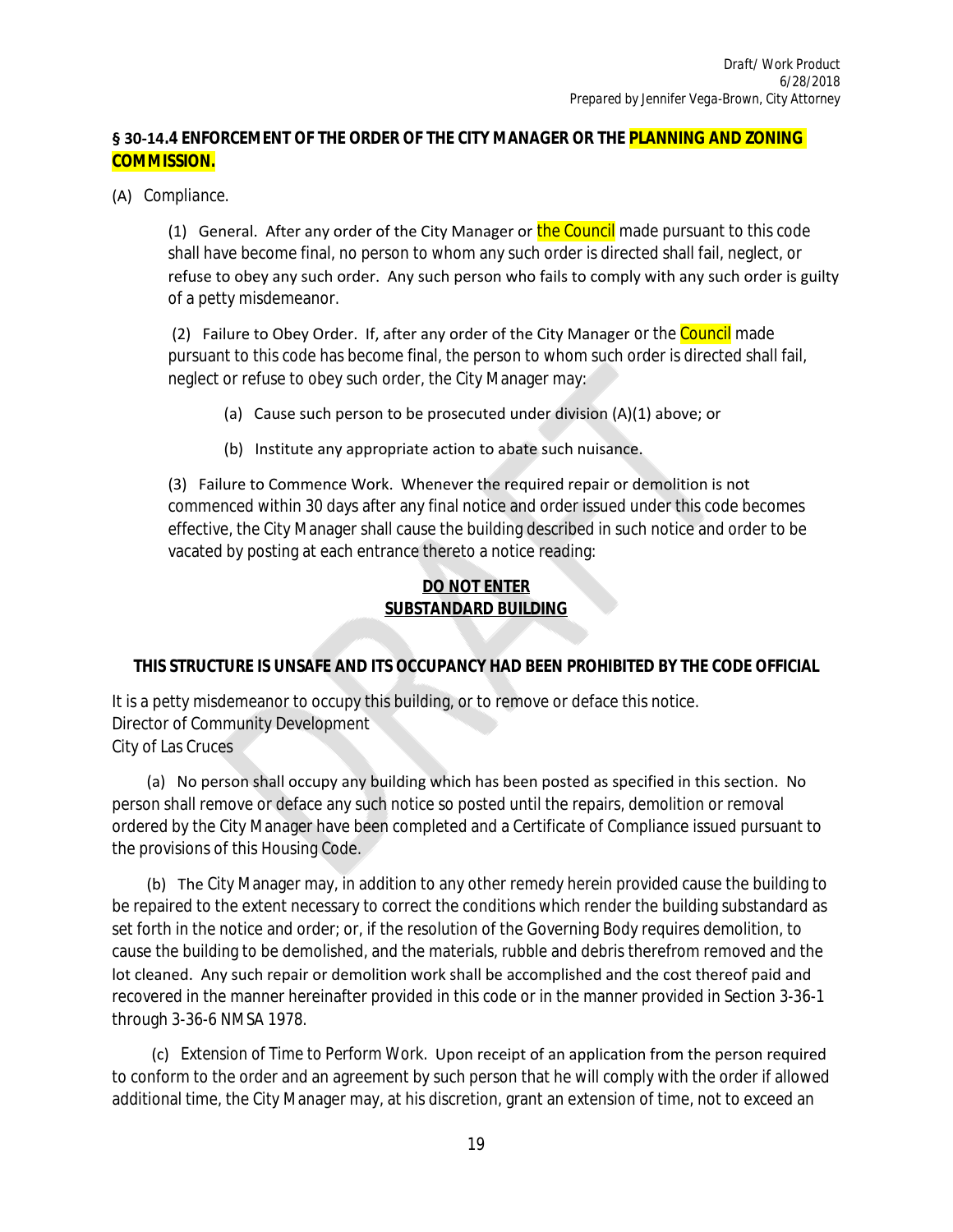additional 120 days, within which to complete said repair, rehabilitation or demolition, if the City Manager determines that such an extension of time will not create or perpetuate a situation imminently dangerous to life or property. The City Manager's authority to extend time is limited to the physical repair, rehabilitation or demolition of the premises and will not in any way affect or extend the time to appeal his notice and order.

 (d) *Interference with Repair or Demolition Work Prohibited.* No person shall obstruct, impede or interfere with any officer, employee, contractor or authorized representative of the city or with any person who owns or holds any estate or interest in any building which has been ordered repaired, vacated, demolished or secured under the provisions of this code, whenever such person is engaged in the work of repairing, vacating and repairing, demolishing or securing any such building pursuant to the provisions of this code, or in performing any necessary act preliminary to or incidental to such work or authorized or directed pursuant to this code.

## **§ 30-15 PERFORMANCE OF WORK OR REPAIR, DEMOLITION, OR SECURING BUILDING.**

(A) *General.*

 (1) Procedure. When any work of repair, demolition or securing of building is to be done pursuant to this code, the City Manager, or his/her designee, shall cause the work to be accomplished by city personnel or by private contract under the direction of the City Manager. Plans and specifications therefor may be prepared by the City Manager, or he may employ such architectural and engineering assistance on a contract basis as he may deem reasonably necessary.

(2) Costs. The cost of such work shall be paid from the repair and demolition fund, and shall be a lien against the property involved, and a personal obligation of the property owner.

## **§ 30-16 REQUESTED INSPECTIONS; FEE.**

(A) The city will inspect dwelling units for violations of this code prior to sale or refinancing of same upon request of the buyer or the owner.

(B) A requested inspection will be made upon payment of a fee of  $$50$  for the first dwelling unit and \$15 for each additional unit to offset the city's administrative costs including an inspection, inspection report, reinspection and issuance of Certification of Compliance with this code.

## **§ 30-17 RIGHT OF ENTRY.**

 (A) Whenever necessary to make an inspection to enforce any of the provisions of this code, or whenever the City Manager has reasonable cause to believe that there exists in any building or upon any premises any condition or code violation which makes such building or premises unsafe, dangerous or hazardous, the City Manager may enter such building or premises at all reasonable times to inspect the same or to perform any duty imposed upon the City Manager by this code, provided that if such building or premises be occupied, he/she shall first present proper credentials and request entry; and if such building or premises be unoccupied, he shall first make a reasonable effort to locate the owner or other persons having charge or control of the building or premises and request entry. If such entry is refused, the City Manager shall proceed to obtain a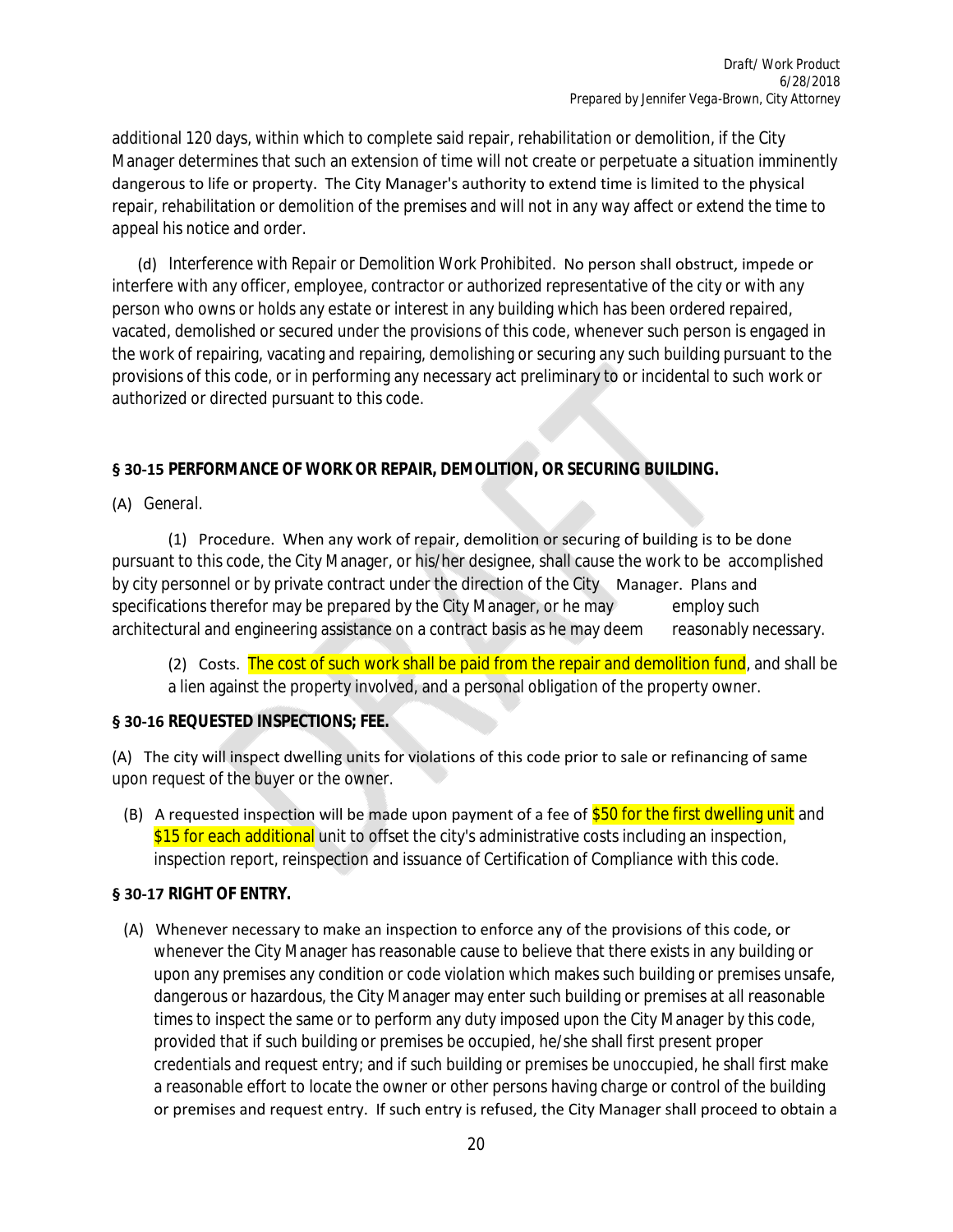search warrant or other appropriate legal authorization by filing a verified petition with the District Court. The petition shall:

> (1) Set forth the particular building, premises or portion thereof sought to be inspected;

 (2) State that the owner or occupant of the building, premises or portion thereof, has refused entry, or cannot be located in order to obtain right of entry;

 (3) State that inspection of the building, premises or portion thereof is necessary to determine whether it complies with the requirements of this code;

(4) Set forth the particular provisions of this code sought to be enforced;

 (5) Set forth any other reason necessitating the inspection, including knowledge or belief that a particular condition exists in the building, premises or portion thereof which constitutes a violation of this code;

(6) State that the City Manager is authorized by the city to make the inspection.

 (B) When the City Manager shall have first obtained a proper inspection warrant or other remedy provided by law to secure entry, no owner or occupant or any other persons having charge, care or control of any building or premises shall fail or neglect, after proper request is made as herein provided, to promptly permit entry therein by the City Manager for the purpose of inspection and examination pursuant to this code.

#### **§ 30-18 IDENTIFICATION.**

Each inspector shall be furnished with an identification card signed by the City Manager or Chief of Police indicating his authority and must present same to other persons, during the performance of his duty.

## **§ 30-19 RESPONSIBILITIES OF OWNERS.**

- (A) Every owner remains liable for violations of duties imposed upon him by this code even though an obligation is also imposed on the occupants of his building, and even though the owner has, by agreement, imposed on the occupant the duty of furnishing required equipment or of complying with this code.
- (B) Every owner, or his agent, in addition to being responsible for maintaining his building in a sound structural condition, shall be responsible for keeping that part of the building or premises which he occupies or controls in a clean, sanitary and safe condition, including the shared or public areas in a building or on the premises containing two or more dwelling units.

## **§ 30-20 SUBSTANDARD BUILDINGS.**

 All buildings or portions thereof which are determined to be substandard as defined in this code are hereby declared to be nuisances and shall be abated by repair, rehabilitation, demolition, removal or securing all accessible openings and entrances to building in accordance with the procedure as provided herein.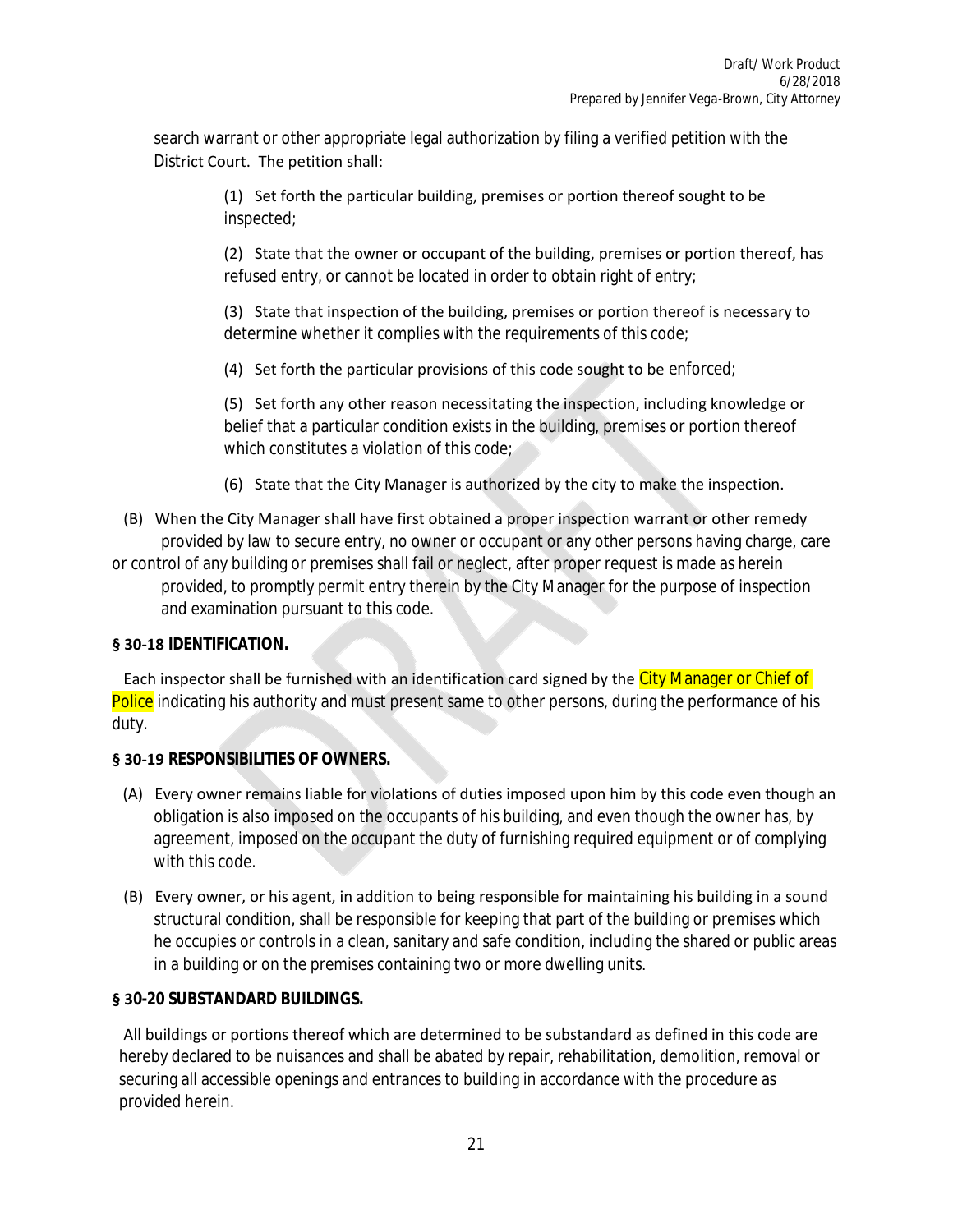Any building that has been determined to be substandard and which has been abated by securing all accessible openings and entrances shall be repaired, rehabilitated, demolished or removed within 12 months of being secured. The failure to repair, rehabilitate, demolish or remove such building within 12 months shall be prima facie evidence that the building is a menace to the public comfort, health, peace or safety and should be condemned. At the first Governing Body meeting following the 12 month period the administration shall present the Governing Body with a Resolution of Condemnation as provided for in Section 3-18-5 NMSA 1978 and proceed with condemnation as provided for under that statute.

## **§ 30-21 REPORTING ILLEGAL ACTIVITY; COOPERATION.**

- (A) Las Cruces Code Enforcement shall notify Animal Control upon the discovery of violations of the Las Cruces Animal Control Ordinance.
- (B) Las Cruces Code Enforcement may notify the Police Department upon the discovery of violations of the Noise Control Ordinance.
- (C) Las Cruces Code Enforcement shall notify the department designated by the City Manager to enforce the Las Cruces Weed and Anti-Litter Ordinance and the Insect and Rodent Control Ordinance upon discovery of violations of those ordinances.
- (D) Las Cruces Code Enforcement shall notify the Las Cruces Police Department upon discovery of suspected criminal activity.
- (E) Las Cruces Code Enforcement shall coordinate its activities with the City Manager's Initiatives for Neighborhood Quality, Quality of Life, Neighborhood Action Team, City Legal Department or any other relevant activity or city initiative as directed by the City Manager.

## **§ 30-22 VACANT BUILDING MAINTENANCE.**

- (A) The owner of a vacant building shall apply to the Las Cruces Community Development Department for and obtain a vacant building maintenance license 15 days prior to vacating the premises. The business maintenance license shall be renewed annually. The owner shall pay an annual fee to renew the business maintenance license. Las Cruces Code Enforcement shall establish the amount of the fee by regulation.
- (B) Application for a vacant building maintenance license shall be made on a form provided by the Community Development Department and verified by the owner. The application shall disclose all measures to be taken to ensure that the vacant building will be kept weather tight and secure from trespassers, safe for entry by police officers and firefighters in times of emergency, and, together with its premises, free from nuisance and in good order.
- (C) At the time of application, the owner shall arrange for inspection of the vacant building by the Community Development Department. If the owner fails or refuses to consent to and arrange for an inspection, the Community Development Department shall first obtain a search warrant from a court of competent jurisdiction to authorize inspection of the vacant building.
- (D) The Community Development Department shall inspect the vacant building to determine the structural integrity of the vacant building; the repairs necessary to ensure its structural integrity;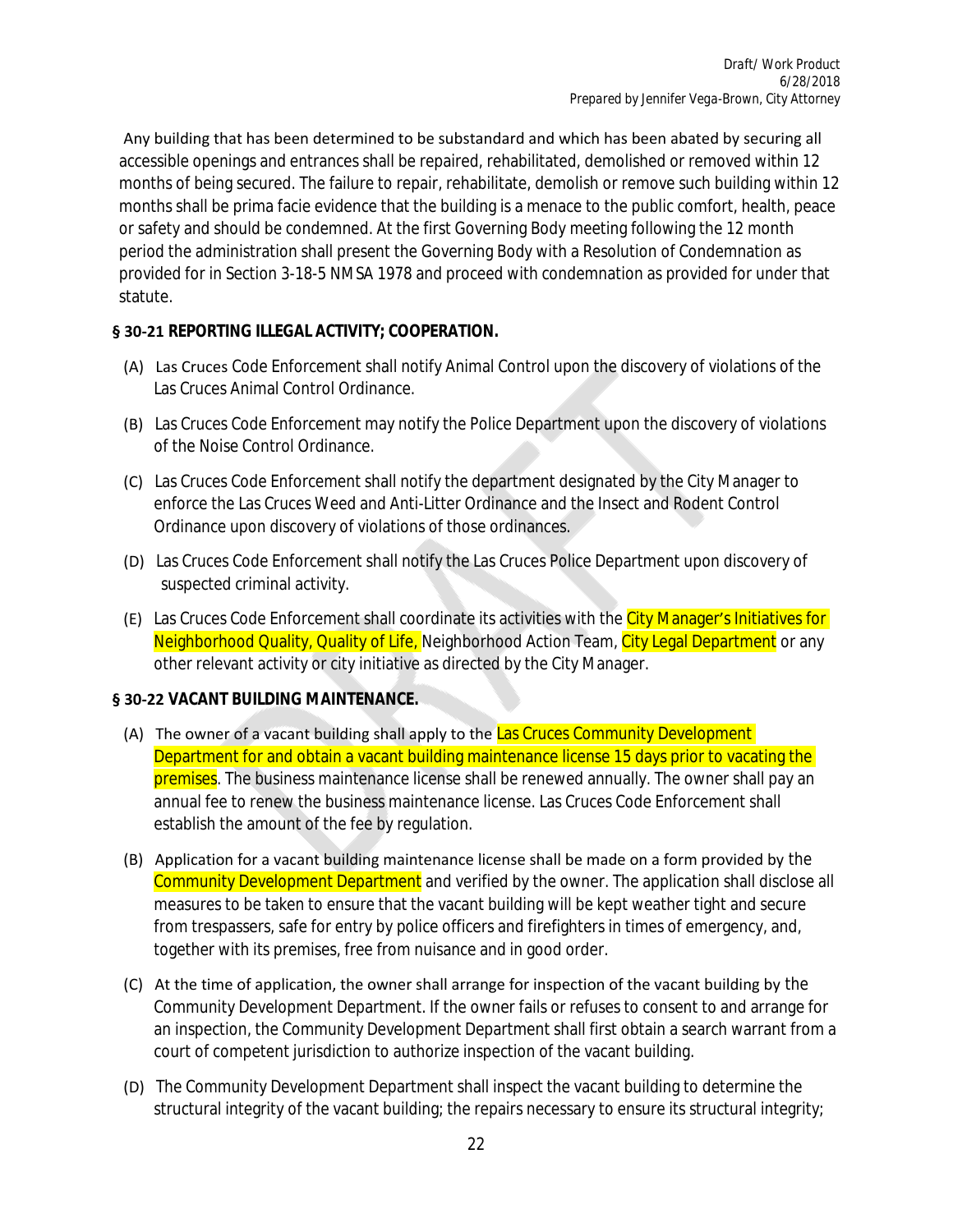that it will be safe for entry by fire fighters and police officers in time of emergency; and that the vacant building and its contents do not present a hazard to the public during the time that the building remains vacant.

 (E) Las Cruces Code Enforcement and/or the Community Development Department shall issue any orders for work needed to:

 (1) Adequately protect the vacant building from intrusion by trespassers and from deterioration by the weather; and

 (2) Insure that allowing the vacant building to remain will not be detrimental to the public health, safety and welfare, will not unreasonably interfere with the reasonable and lawful use and enjoyment of other premises within the neighborhood, and will not pose any extraordinary hazard to police officers or fire fighters entering the vacant building in times of emergency.

- (F) Within 45 days of the issuance of any orders, the owner shall bring the vacant building into compliance with any orders that may have been issued as conditions for the issuance of the license.
- (G) The Community Development Department shall issue a vacant building maintenance license only after inspecting the building and concluding that the building complies with the Uniform Housing Code, and or, LCMC Building Codes, including **§§30-136 and 30-721**. The City Manager is authorized to administer and enforce the Uniform Housing Code as provided in this Chapter if the vacant building does not comply with any other provisions of the Uniform Housing Code and or LCMC Building Codes, including **§§30-136 and 30-721**. Las Cruces Code Enforcement and/or the Community Development Department shall have the authority to inspect the vacant building at any time.
- (H) The owner shall notify the Community Development Department 15 days before a vacant building becomes inhabited so that Las Cruces Code Enforcement can inspect the vacant building prior to occupancy.

#### **§ 30-23 PAYMENT OF RELOCATION COSTS.**

 (A) Whenever the City Manager orders that all or a portion of a residential building be vacated pursuant to this code, the owner of such residential building (the "owner") shall pay relocation costs for the residents of such residential building who reside at the residential building when the order to vacate is issued, subject to the provisions contained in (D) of this section. This requirement shall be applicable when any condition which is the basis for the order to vacate is within the control of the owner and the owner or his agent knew or should have known of the existence of the conditions that violate applicable codes, statutes, ordinances or regulations prior to the order to vacate. Notice of such conditions by a governmental agency responsible for the enforcement of a building, residential unit, housing or other appropriate code served on the owner or the owner's agent shall be proof that the owner knew of the conditions. Payment of relocation costs shall be made by the owner to the City or an agency designated by the City Manager to administer relocation (the "relocation agency") within 30 days after the owner's receipt of the relocation cost assessment issued by the relocation agency. Interest shall accrue on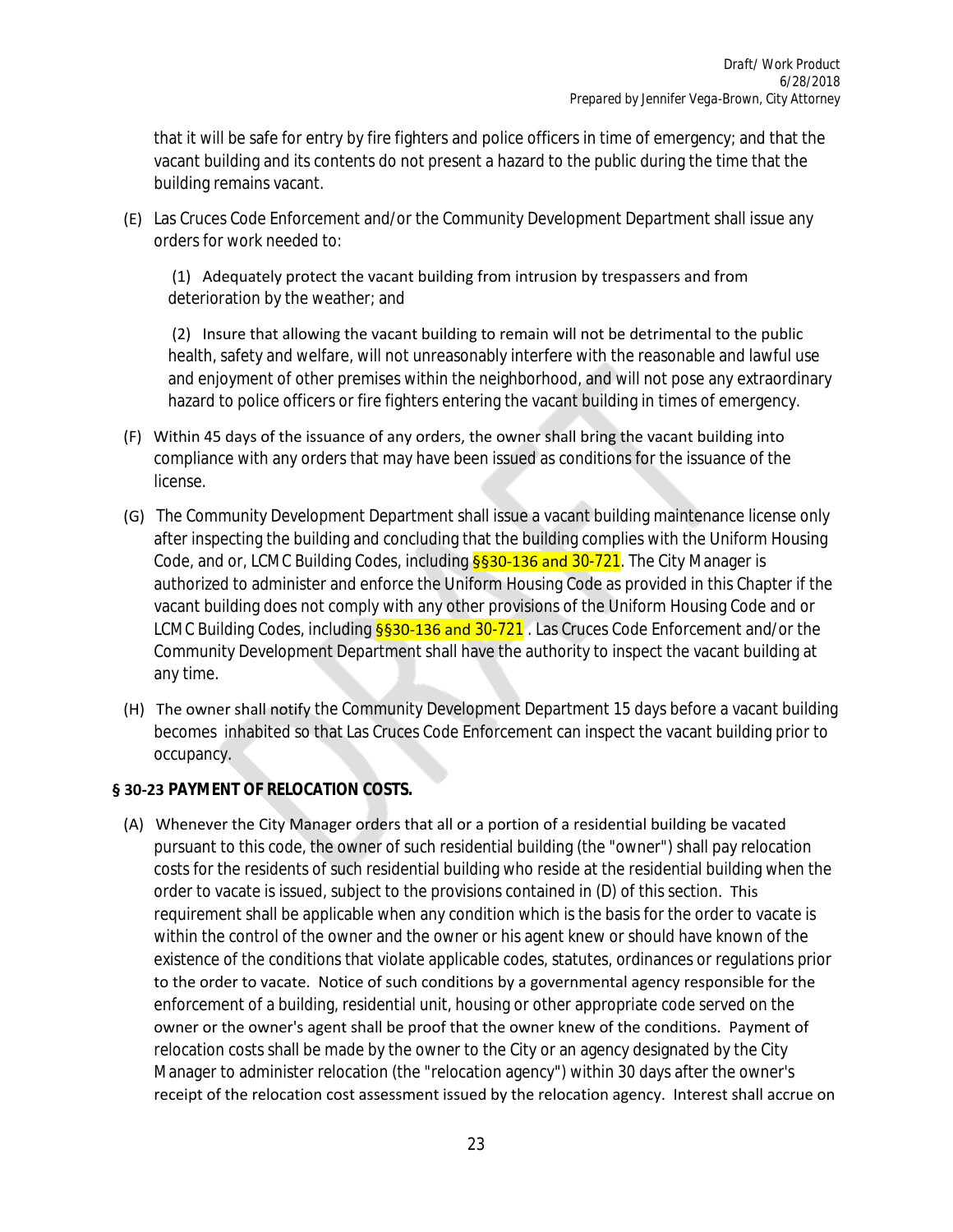any amount unpaid by the owner commencing 30 days after the date the City or the relocation agency first advances relocation assistance funds to the displaced resident. Interest accrual shall not be stayed during an appeal by the owner, but an owner who is successful on appeal shall not be liable for interest. Owners who, on appeal, are found to not owe relocation costs shall have payments they have made to the City or the relocation agency refunded to them without interest except for any interest actually paid by the owner.

- (B) At the time the notice and order to vacate is served on the owner, in addition to other requirements of this code, notification shall be given to the owner that the owner may be required to pay the relocation costs of the displaced residents.
- (C) At the time that a notice of an order to vacate is served on the owner of a property pursuant to this Chapter, a notice in substantially the following form shall be served on those residents known by name to the City Manager. Such notice shall be served by personal service or by mailing a copy of such notice by certified mail, postage prepaid, return receipt requested. As to residents unknown by name to the Mayor, service may be accomplished by posting such notice at the main entrances or at some other prominent place on or within the residential building. The notice shall be written in both English and Spanish. The notice shall be provided to the relocation agency on or before the day the notice to the residents is served or posted.

#### **NOTICE TO RESIDENTS YOU MUST MOVE FROM WHERE YOU ARE LIVING BECAUSE YOU MUST MOVE YOU MAY BE ENTITLED TO MONEY**

 The City has found health and/or safety problems with the building where you live. The City has ordered this building to be closed.

 City law may allow you to be paid, by your landlord, for the cost of moving and for some of your rent at a new location.

 Please contact the City Manager's Office at the following phone number and address, as soon as possible, for more information. If you wait more than 60 days you will lose your right to any money.

Phone Number:

Address:

 (D) After notice to the owner and a hearing at which the owner shall have an opportunity to appear and present evidence, the City Manager shall be entitled to place a lien on the property on which the residential building that is the subject of a notice to vacate is located, and to recover costs paid by a relocation agency, if any, that are owed but have not been reimbursed by the owner provided the City Manager proves:

> (1) The residents were parties to a rental agreement at the time the notice was served on the residents whose term had not expired;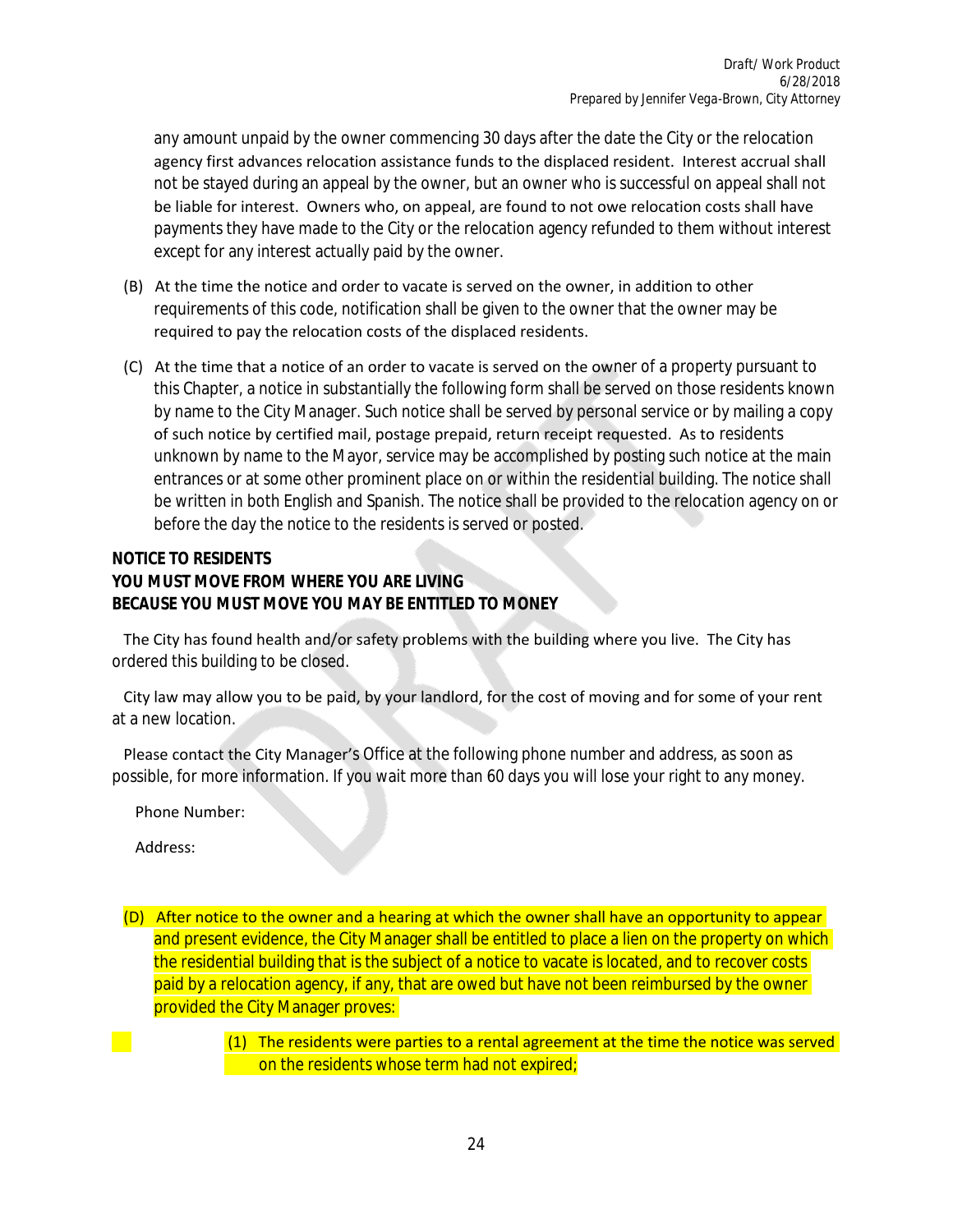- $\frac{1}{2}$  (2) The residents had not been served with a valid notice of default under the rental agreement which would have entitled the owner to evict the resident;
	- (3) The residents did not cause or substantially contribute to the conditions that were the basis of the notice to vacate;
	- (4) The conditions that were the basis for the notice to vacate were not caused by fire, flood or other natural disasters;
- (5) The failure to meet the requirements of this code was due substantially to the willful or grossly negligent acts or omissions of the owner;
	- (6) The resident was not in default for non-payment of rent;
	- (7) The basis of the notice to vacate is for a condition that was not caused by the resident's or any third party's illegal conduct without the owner's prior knowledge; and
- **For an owner occupant of a mobile home who is renting a lot or parcel for use as a**  site for the location of the mobile home, the requirement to vacate was not caused by actions outside the control of the resident.

 $\overline{E}$  (E) The City Manager office shall, by regulation, establish a procedure for notice and an impartial evidentiary hearing prior to any determination that an owner must repay relocation costs. The owner shall be entitled to appeal the assessment of relocation costs by the relocation agency pursuant to the appeal provisions of this code. Such appeal shall be filed within 30 calendar days of the owner's receipt of the relocation cost assessment from the relocation agency. The filing of an appeal shall not stay the relocation process.

- $\overline{F}$  (F) The City Manager may promulgate regulations governing the administration of this section, including but not limited to eligibility for relocation costs, the amount and method of payment of relocation costs, the criteria replacement units must meet.
- (G) No action taken pursuant to this section shall affect the rights of residents and owners in any civil litigation. Nothing is this section shall be construed to change the obligations and rights of owners and residents as required in the Uniform Owner-Resident Relations Act, §§ 47-8-1 et seq. NMSA 1978.
- (H) There is created in the City Treasury the "Relocation Assistance Fund" that shall be used solely for the purpose of relocation cost payments, costs of administration and enforcement costs related to relocation costs. All relocation payments received by the relocation agency shall be deposited in the Relocation Assistance Fund. Remaining balances at the end of the fiscal year shall remain in the Relocation Assistance Fund and shall not revert to the general fund.
- (I) A relocation agency may provide assistance in finding alternative housing for residents who are displaced and qualify for relocation assistance under this section.
- (J) From the time that the city first notifies an owner of conditions that violate applicable codes, statutes, ordinances or regulations to the time that the relocation assistance payments are paid to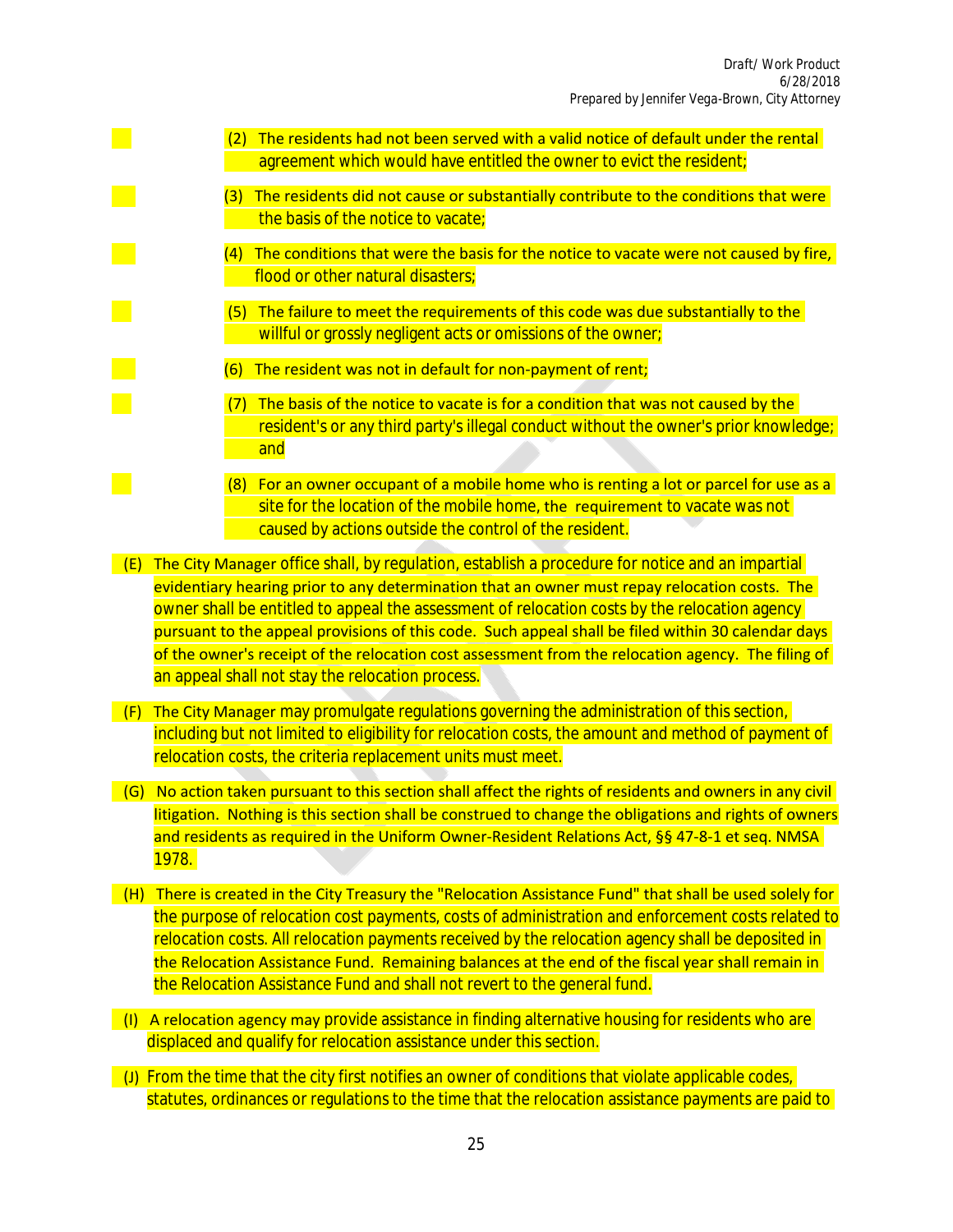eligible residents or the time the conditions cited are corrected, the owner shall not evict, harass or intimidate any resident for the purpose of avoiding or diminishing application of this section. Included in this prohibition is the reduction of services to a resident or materially increasing or changing the obligations of any resident, including but not limited to rent increases, for purposes of attempting to have the resident vacate the residential building.

 $(K)$  The city shall be entitled to attorneys' fees and costs arising from any legal action to collect relocation costs assessed to owners.

#### **§ 30-24 VIOLATIONS.**

It shall be unlawful for any person, firm or corporation to erect, construct, enlarge, alter, repair, move, improve, remove, convert or demolish, equip, use, occupy or maintain any building or structure or cause or permit the same to be done in violation of this code. The City Manager may, for any violation of this code, issue a citation in accordance with the provisions of this Chapter or LCMC Building Codes, including  $\frac{6530-136}{1}$  and  $\frac{30-721}{1}$  and/or take any other legal action at his disposal.

#### **§ 30-25 PENALTY.**

 Any person violating any of the provisions of this Housing Code or failing or neglecting to comply with any orders issued pursuant to any section thereof shall be deemed guilty of a petty misdemeanor and such persons shall be guilty of a separate offense for each and every day or portion thereof during which any such violation is continued or permitted. Upon conviction of any such violations such person shall be subject to the penalty provisions set forth in the Las Cruces Municipal Codes Chapter 1 Section 1-10, et seq. as amended.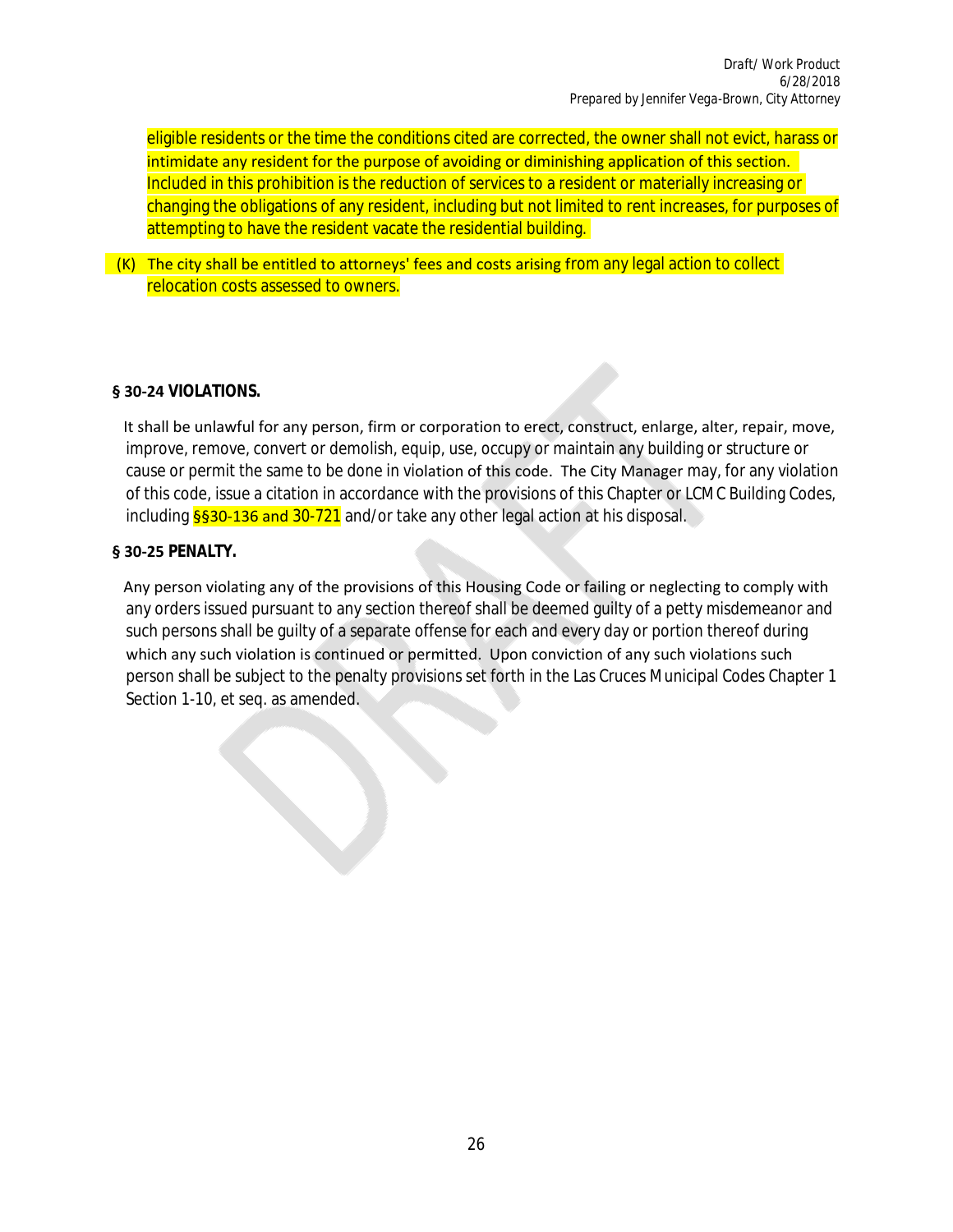#### **UNLAWFUL ACTIVITY.** Revised 4/18

It is unlawful to commit public nuisance. Public nuisance consists of knowingly creating, performing, or maintaining anything affecting any number of citizens without lawful authority which is either injurious to public health, safety, morals, or welfare, or interferes with the exercise and enjoyment of public rights including the right to use public property. This may include, but is not limited to, the use of any electronic or mechanical device, including unmanned aircraft such as a drone. ('87 Code, § 10-6-1) (Ord. 81-16; Am. Ord. 82-47; Am. Ord. 18-02) Penalty, see § [10.99](https://www.codepublishing.com/NM/RioRancho/#!/RioRancho10/RioRancho10.html#10.99)

#### CHAPTER 18 NUISANCES; HEALTH AND SANITATION

# 18-1 SHORT TITLE. This chapter may be cited as the "Nuisance Abatement Ordinance."

## 18-2 FINDINGS AND PURPOSE.

(A) It is the purpose of this subchapter to promote the health, safety and welfare of the citizens of the city by protecting property from blighting and deteriorating conditions by establishing minimum standards governing the maintenance, appearance and conditions of all residential and non-residential premises.

(B) It is the purpose of this subchapter to enhance the beauty and quality of the environment; promote the conservation of natural resources; prevent the spread of disease and the creation of nuisances; and to provide for the abatement of public nuisances.

(C) This subchapter shall apply to all buildings, structures and lands within the city without regard to use, the date of construction, improvement or alteration.

## 18-3 DEFINITIONS.

For the purpose of this subchapter, the following definitions shall apply unless the context clearly indicates or requires a different meaning.

ABANDONED VEHICLE. A motor vehicle which has remained for more than 48 hours in a condition described by one of the following:

(1) Without license plates or a temporary registration conspicuously displayed thereon; or

(2) With license plates which have an expiration date more than 90 days prior to the date of inspection.

ABATE. To bring to a halt, eliminate or, where that is not possible or feasible, to suppress, reduce and minimize.

AIRBORNE PARTICULATE MATTER. Material discharged into or suspended in the air in finely-divided form, i.e., sand or dust.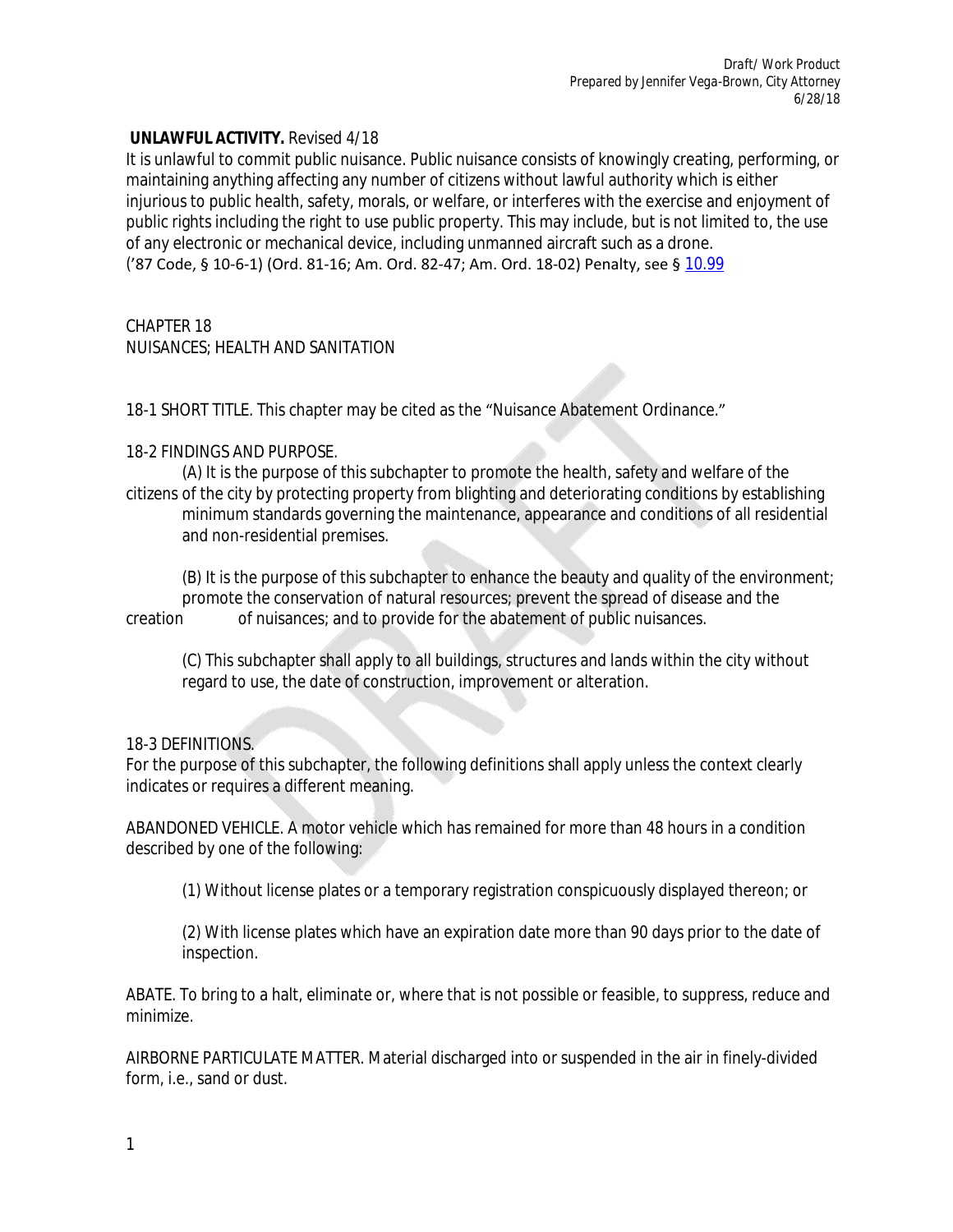AIRCRAFT. Any contrivance now known or hereafter invented, used or designated for navigation or for flight in the air including helicopters, lighter-than-air conveyances.

AUTHORIZED PRIVATE RECEPTACLES. A litter storage and collection receptacle as required in Chapter 50 of this code.

BLIGHT or BLIGHTED. Unsightly conditions including the accumulation of debris; fences characterized by holes, breaks, rot, crumbling, cracking, peeling or rusting; landscaping that is dead, characterized by uncontrolled growth or lack of maintenance, or is damaged and any other similar conditions of disrepair and deterioration regardless of other properties in the area.

BUILDING. A structure, as defined herein, which is enclosed with walls and a roof so that there are no sides left open.

CLOSE, TO CLOSE, OR CLOSURE. To seize property and remove all owners, tenants, occupants and other persons and animals from the real property, vehicle, or personal property, or a specified discrete portion thereof, and to lock, board, bar, or otherwise close and prohibit all entry, access and use of the real property, vehicle, or other personal property, or a specified discrete portion thereof, except such access and use as may be specifically ordered by the court for purposes of inventory, maintenance, storage, security, and other purposes, and to vest the sole right of possession and control of the real property, vehicle, or personal property, or a specified discrete portion thereof, in the City of Las Cruces for a limited period of time defined by court order. In the case of a vehicle, closure includes impoundment.

CITY ENGINEER. The chief administrative engineer of the city or that engineer's designee.

CONTRABAND. Any personal property that is illegal to own.

CRIMINAL STREET GANG. Any organization, association in fact, or group of three or more persons, whether formally or informally organized, or any subgroup or affiliated group thereof, having as one of its primary activities the commission of one or more criminal acts or illegal acts, which has an identifiable name or identifying sign or symbol and whose members individually or collectively engage in or have engaged in a pattern of gang-related activity.

DEBRIS. Any substance of little or no apparent economic value, which may be present in accumulations in excess of six inches in height and ten inches in diameter, including but not limited to deteriorated lumber, old newspapers, furniture parts, stoves, sinks, cabinets, household fixtures, refrigerators, car parts, abandoned or neglected equipment, or the scattered remains of items.

DETERIORATION. The condition or appearance of a building, structure or part thereof, characterized by holes, breaks, rot, crumbling, cracking, peeling, rusting or other evidence of physical decay, neglect or lack of maintenance.

DIGGING. Excavating or turning up the soil with a spade or other hand tool.

DUST. Very fine particles that become airborne due to wind, traffic and other human activity.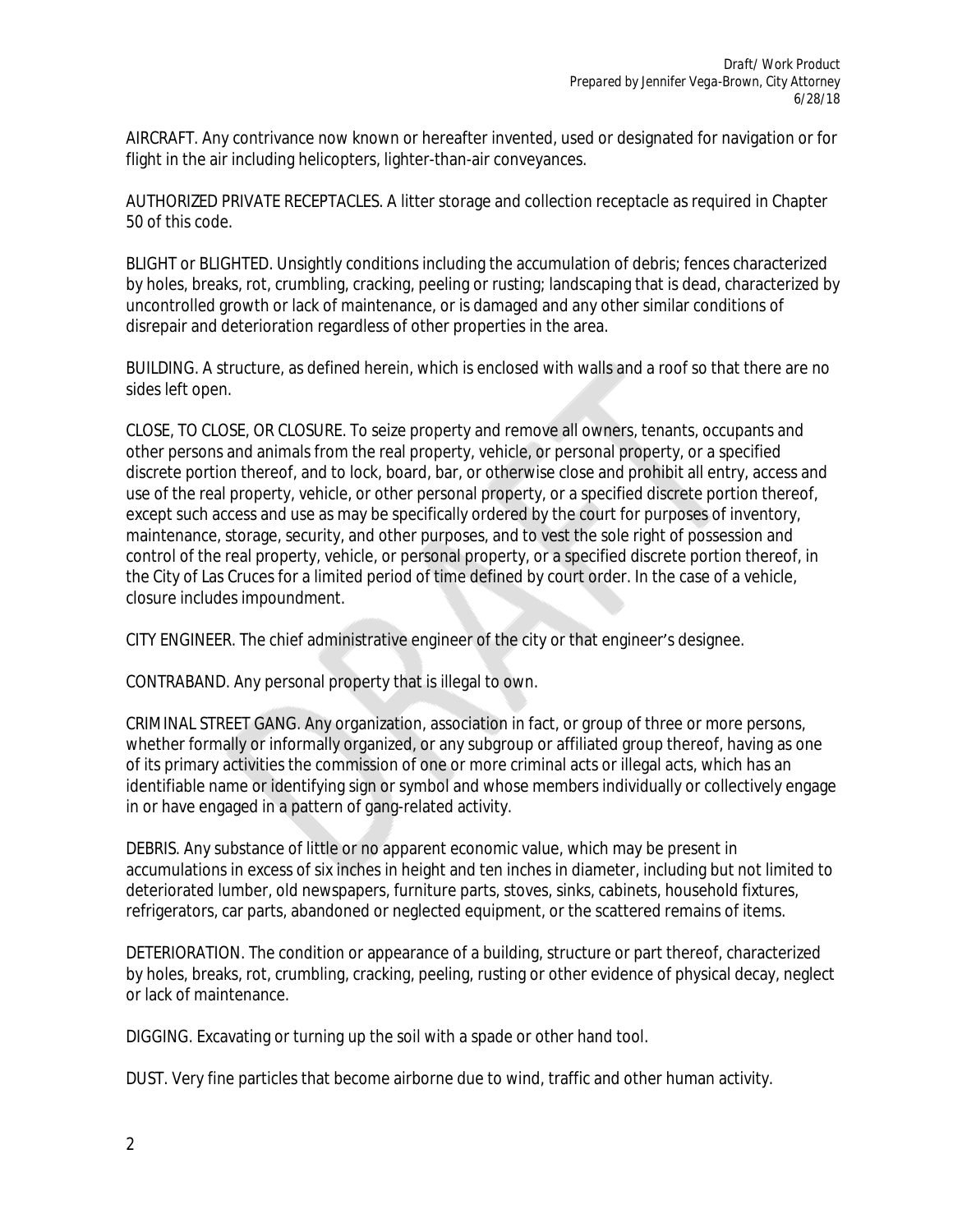ENCLOSED STRUCTURE. A structure at least six feet in height or tall enough to eliminate the public's view, including neighbors, of the interior and meets all applicable building codes.

EXPOSED TO PUBLIC VIEW. Any premises, or any building or any part thereof, which may be lawfully viewed by the public or any member thereof, from a sidewalk, street, alleyway, open-air parking lot or from any adjoining or neighboring premises.

EXTERIOR OF THE BUILDING. Those portions of a building which are exposed to public view and the open space of any premises outside of any building erected thereon.

EXTERIOR PROPERTY AREAS. Open space on the premises, on adjoining property and all sidewalks under the control of the owners or operators of the premises.

EXTERMINATION. The control or elimination of insects, rodents or other pests by recognized programs of integrated pest management which includes sanitation, harborage control and the use of approved pesticides and other legal pest elimination methods.

FENCES, SCREEN WALLS or RETAINING WALLS. Self-standing structures designed to provide semiprivacy, security or bank retention between grade separations.

FIRE HAZARD. Anything or act which may increase or may cause any increase of the hazard or menace of fire to a greater degree than that customarily recognized as normal by the Fire Inspector, or which may obstruct, delay or hinder the prevention, suppression or extinguishment of fire.

FIRE INSPECTOR. Department of Public Safety personnel authorized to exercise the powers and duties required in administering and enforcing the city's fire code.

FLIGHT. To flee, escape, or leave the place where the public nuisance activity was committed or conducted.

GARBAGE. Putrescible animal and vegetable wastes resulting from the handling, preparation, cooking or consumption of food.

GRADING. Leveling the soil and the removal of vegetation.

HANDBILL. Any printed, reproduced or written matter, or any sample or device which advertises any business, commercial establishment, person, meeting, exhibition, theatrical performance or other activity, for the purpose of either directly or indirectly promoting the interest thereof; or which, while containing reading matter other than advertising matter, is predominantly and essentially for advertising purposes, or for the private benefit and gain of any person so engaged as advertiser for distributor, however, "newspaper," as defined herein, is not to be construed to be included within the definition of HANDBILL.

HAZARDOUS WASTE. Any chemical compound, mixture, substance or article which is identified or listed by the United States Environmental Protection Agency or appropriate agency of the state, except that, for the purpose of this article, hazardous waste shall include household waste,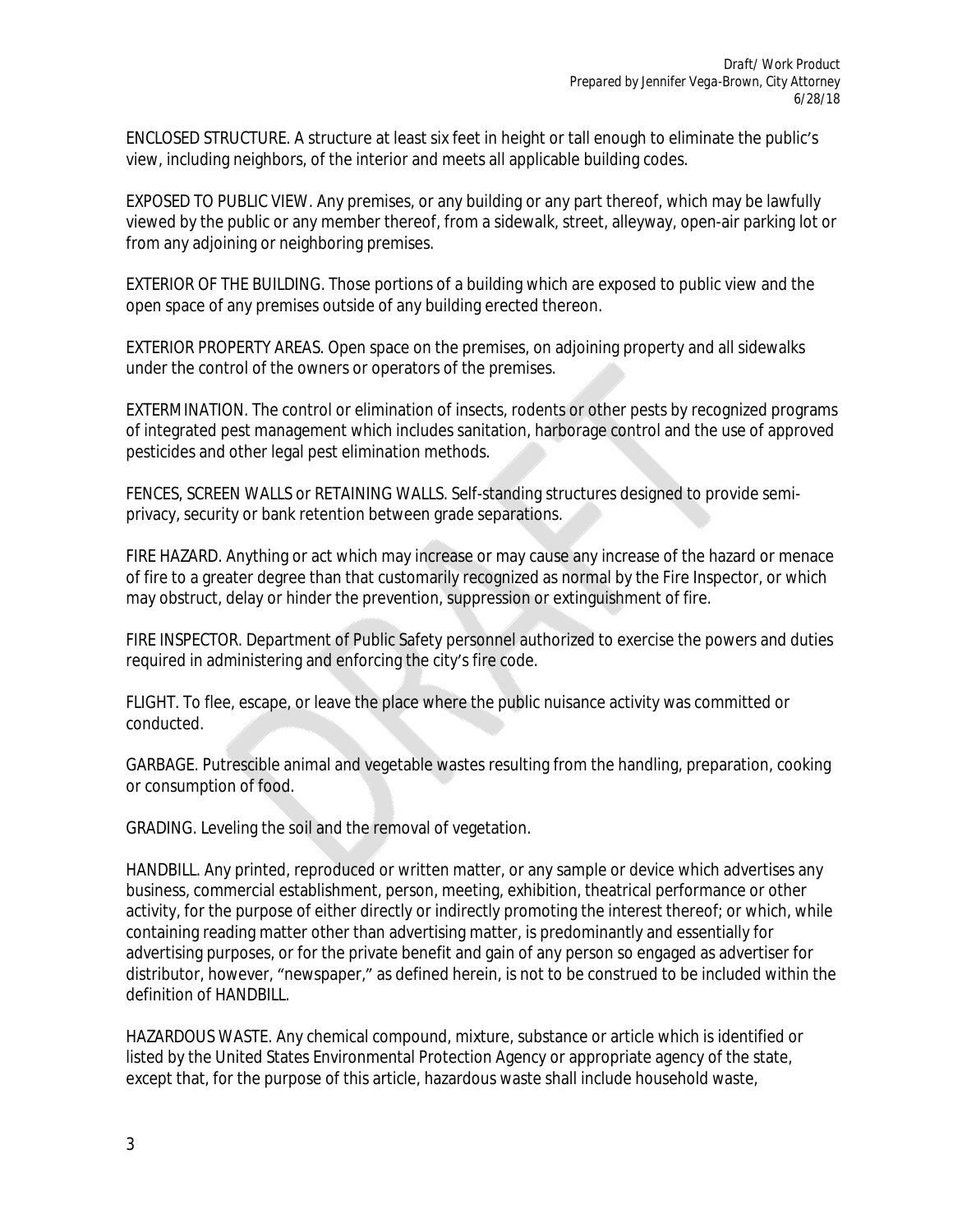HEALTH HAZARD. The presence of any items which adversely impact or jeopardize the wellbeing or health of an individual. Such items include human waste, medical or biological waste, sharps, gaseous or combustible materials, radioactive waste, dangerous or corrosive chemicals or liquids, flammable or explosive materials, friable asbestos, offal and decay matter.

INFESTATION. The apparent presence of unpleasant, damaging or unhealthful insects, rodents, reptiles or pests.

INOPERATIVE or INOPERABLE VEHICLE. Any motor vehicle which by reasons of dismantling, disrepair or other cause is incapable of being propelled under its own power.

LANDFILL. An area of land or an excavation in which solid wastes are placed for disposal and that employs an engineered method that minimizes environmental hazards and meets the requirements of the state solid waste regulations.

LEGAL OR EQUITABLE INTEREST OR RIGHT OF POSSESSION. Every legal or equitable interest, title, estate, tenancy, or right of possession recognized by law and equity, including but not limited to freeholds, life estates, future interests, condominium rights, time-share rights, leaseholds, easements, licenses, liens, deeds of trust, contractual rights, mortgages, security interests, and any right or obligation to manage or act as an agent or trustee for any person holding any of the foregoing.

LITTER. Decaying or non-decaying solid and semi-solid wastes, including but not limited to both combustible and non-combustible wastes, such as paper, trash, cardboard, waste material, cans, yard clippings, wood, glass, bedding, scrap paving material, discarded appliances, discarded furniture, dry vegetation, trees, which may harbor insect or rodent infestations or may become a fire hazard, and piles of earth mixed with any of the above foreign objects, including inoperable vehicles.

LOT. A parcel or tract of land, platted and placed on the Sandoval County Clerk's record in accordance with applicable laws and ordinances, generally as a portion of a subdivision intended for development purposes, including public right-of-way.

MOTOR VEHICLE. Any wheeled vehicle which is self-propelled or intended to be self-propelled.

NEWSPAPER. Any newspaper of general or local circulation as defined by general law; any newspaper duly entered with the Post Office Department of the United States, in accordance with federal statute or regulation; any newspaper filed and recorded with any recording officer as provided by general law; and in addition thereto, shall mean and include any periodical or current magazine regularly published with not less than four issues per year, and sold to the public.

OCCUPANT. A person, persons or legal entity that, through rights of ownership or tenancy, has possession or the use and enjoyment of the subject real property.

OWNER. A person, persons or legal entity listed as the current title holder as recorded in the official records of the Sandoval County Assessor's Office.

PARCEL. Any lot or other unit of real property or any combination of contiguous lots or units owned by the same person as defined herein.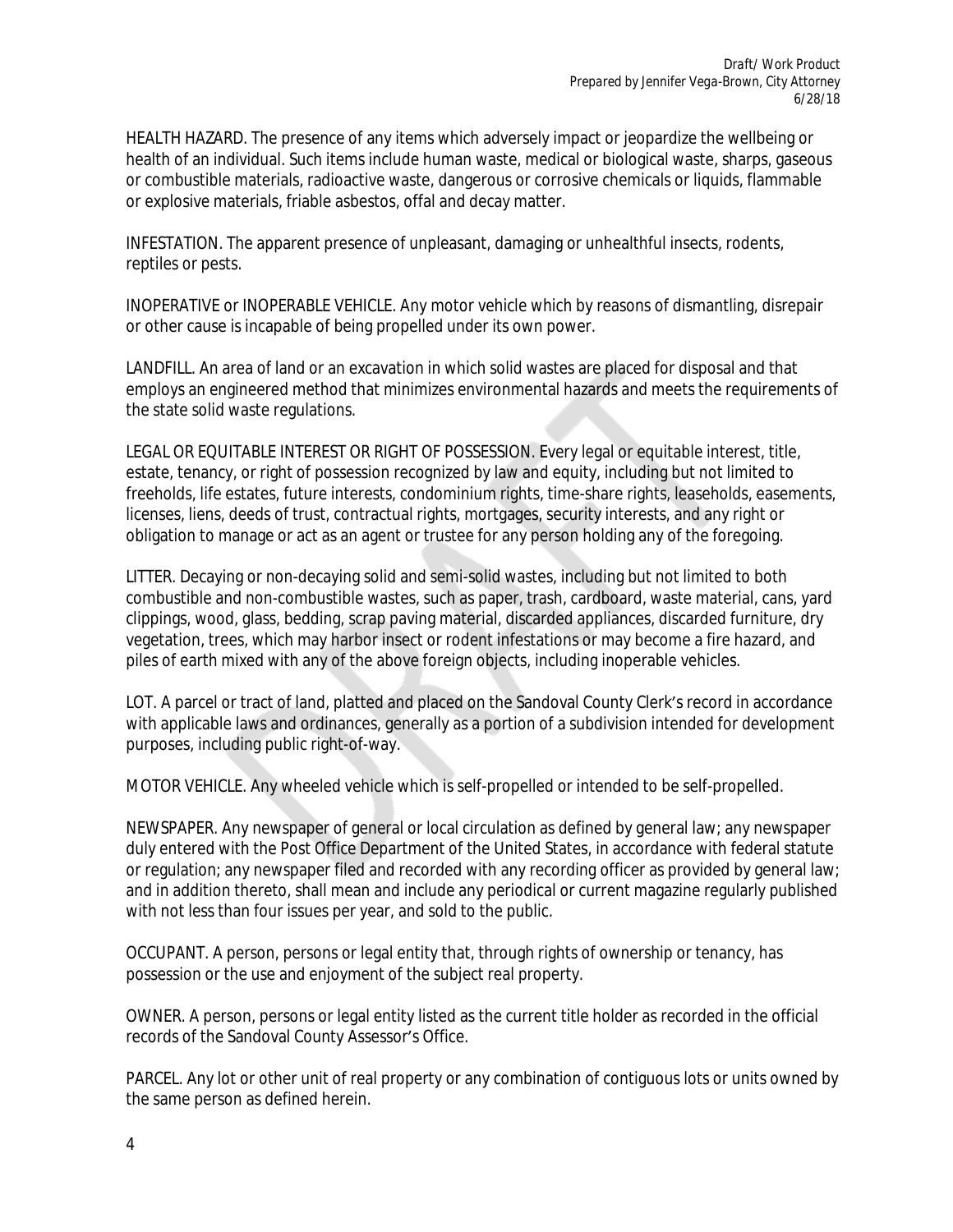PERSONAL PROPERTY. All property of every kind and nature whatsoever including cash, vehicles animals, intangible property and contraband, but not including real property of any kind. PREMISES. A lot, plot or parcel of land including the structures thereon.

PROPERTY. Property of all kinds, including real property and personal property as defined herein.

## PUBLIC NUISANCE.

- (A.) Creating, performing, or maintaining anything affecting without lawful authority any number of citizens which is either injurious to public health, safety or welfare, or interferes with the exercise and enjoyment of public rights including the right to use public property.
- (B.) Any parcel of real property, commercial or residential, any personal property, or any vehicle on or in which any of the following illegal activities occurs, or which is used to commit, conduct, promote, facilitate, or aid the commission of or flight from any of the following activities. For purposes of this section, the illegal activity shall have the same definition as that contained in the section of the New Mexico Statutes Annotated (NMSA), as amended, or the equivalent Las Cruces Code of Ordinances, listed after the illegal activity:
	- (1) Prostitution, 30-9-2 NMSA; patronizing prostitutes, 30-9-3 NMSA; promoting prostitution, 30-9-4 NMSA; or accepting earnings of a prostitute, 30-9-4.1 NMSA; or
	- (2) Sexual exploitation of children by prostitution, 30-6A-4 NMSA; or
	- (3) Sexual exploitation of children, 30-6A-3 NMSA; or
	- (4) Trafficking in controlled substances, 30-31-20 NMSA; distributing controlled substances to a minor, 30-31-21 NMSA; distribution of a controlled substance, 30-31-22 NMSA; possession of a controlled substance, 30-31-23 NMSA; distributing a counterfeit controlled substance, 30-31-22B NMSA; distributing, manufacture, or possession of an imitation controlled substance, 30-31A-4 NMSA; sale of an imitation controlled substance to a minor, 30-31A-5 NMSA;
	- or
		- (5) Unlawful possession, delivery, manufacture or delivery to a minor of drug paraphernalia, 30-31-25.1 NMSA; or
		- (6) Receiving stolen property, 30-16-11 NMSA; or
		- (7) Commercial gambling, 30-19-3 NMSA; permitting premises to be used for gambling, 30-19-4 NMSA; dealing in gambling devices, 30-19-5 NMSA; or
		- (8) Disorderly conduct, 30-20-1 NMSA and § 131.07; or
		- (9) Unlawful carrying of a deadly weapon, 30-7-2 NMSA and § 131.22; unlawful possession of a handgun, 30-7-2.2 NMSA; negligent use of a weapon, 30-7-4 NMSA and 131.21; unlawful possession of a switchblade, 30-7-8 NMSA;

receipt, transportation or possession by a felon of a firearm or destructive device, 30-7- 16 NMSA; unlawful possession, transfer or sale of weapons, § 131.22; or

- (10) Dangerous use of explosives, 30-7-5 NMSA; negligent use of explosives, 30-7-
- 6 NMSA; unlawful sale, possession or transportation of explosives, 30-7-7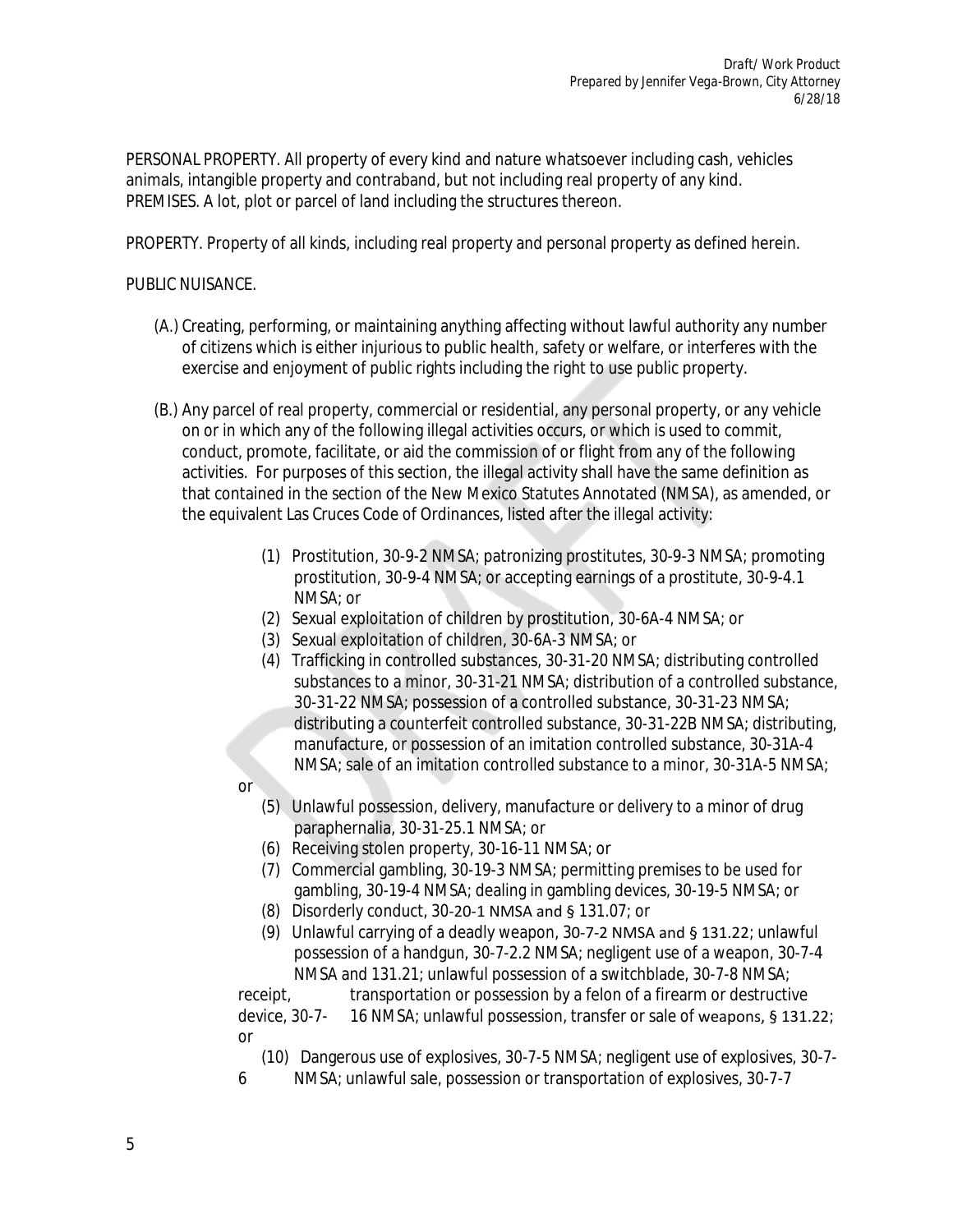- NMSA; possession of explosives, 30-7-19 NMSA; possession of explosive device or incendiary device, 30-7-19.1 NMSA; or
	- (11) Any criminal activity by a criminal street gang as defined herein; or
	- (12) Shooting at a dwelling or occupied building or shooting at or from a motor vehicle, 30-3-8 NMSA; or
	- (13) Selling, serving, giving away, disposing of, exchanging, delivering, procuring, possessing or permitting the sale of alcoholic beverages to, for or by any

person under lawful age or to an intoxicated person, 60-7A-16 and 60-7B-1 NMSA; using property to provide, offer or permit the consumption of intoxicating

liquors by three or more persons who are under the age of twenty-one without their parent's or guardian's knowledge or consent or the order of a practicing physician, or as part of a religious ceremony, or failing to use reasonable control and ordinary care to keep persons under the age of twentyone from consuming intoxicating liquors on one's property, § 134.03; or

 (14) The sale of alcoholic beverages at any place other than a valid (not suspended or revoked) licensed premises, 60-7A-4.1 NMSA; or the unlawful manufacture of alcoholic beverages, 60-7A-7 NMSA; or

 (15) The unlawful transportation or storage of any property that is the subject of a felony theft, misdemeanor theft, or theft by receiving under Chapter 30,

- Article 16 NMSA; or
	- (16) The storage or concealment of weapons or tools used in the commission of a violent crime or tampering with evidence, 30-22-5 NMSA; harboring or aiding
- a felon, 30-22-4 NMSA; or
	- (17) Fleeing or evading a police officer on foot or by vehicle, 30-22-1 NMSA; or escape from a peace officer, 30-22-10 NMSA; or
	- (18) Dog fighting, 30-18-9 NMSA; or
	- (19) Assault upon a peace officer, 30-22-21 NMSA; aggravated assault upon a
- peace officer, 30-22-22 NMSA; assault with intent to commit a violent felony upon a peace officer, 30-22-23 NMSA; battery upon a peace officer, 30-22-24 NMSA; aggravated battery upon a peace officer, 30-22-25 NMSA; assisting in assault upon a peace officer, 30-22-26 NMSA; disarming a peace officer, 30-22-27 NMSA; or

 (20) Incidents of unreasonable noises, § 12-2-4 ROA 1994 and §§ 9-9-1 et seq. ROA 1994.

- (21) Murder, 30-2-1 NMSA; or
- (22) Manslaughter, 30-2-3 NMSA; or
- (23) Incidents of assault, 30-3-1 NMSA; or
- (24) Aggravated assault, 30-3-2 NMSA; or
- (25) Assault with intent to commit a violent felony, 30-3-3 NMSA; or
- (26) Battery, 30-3-4 NMSA; or
- (27) Aggravated battery, 30-3-5 NMSA; or
- (28) Shooting at a dwelling or occupied building; shooting at or from a motor vehicle, 30-3-8 NMSA; or
- (29) Assault against a household member, 30-3-12 NMSA; or
- (30) Aggravated assault against a household member, 30-3-13 NMSA; or
- (31) Assault against a household member with intent to commit a violent felony, 30-3-14 NMSA; or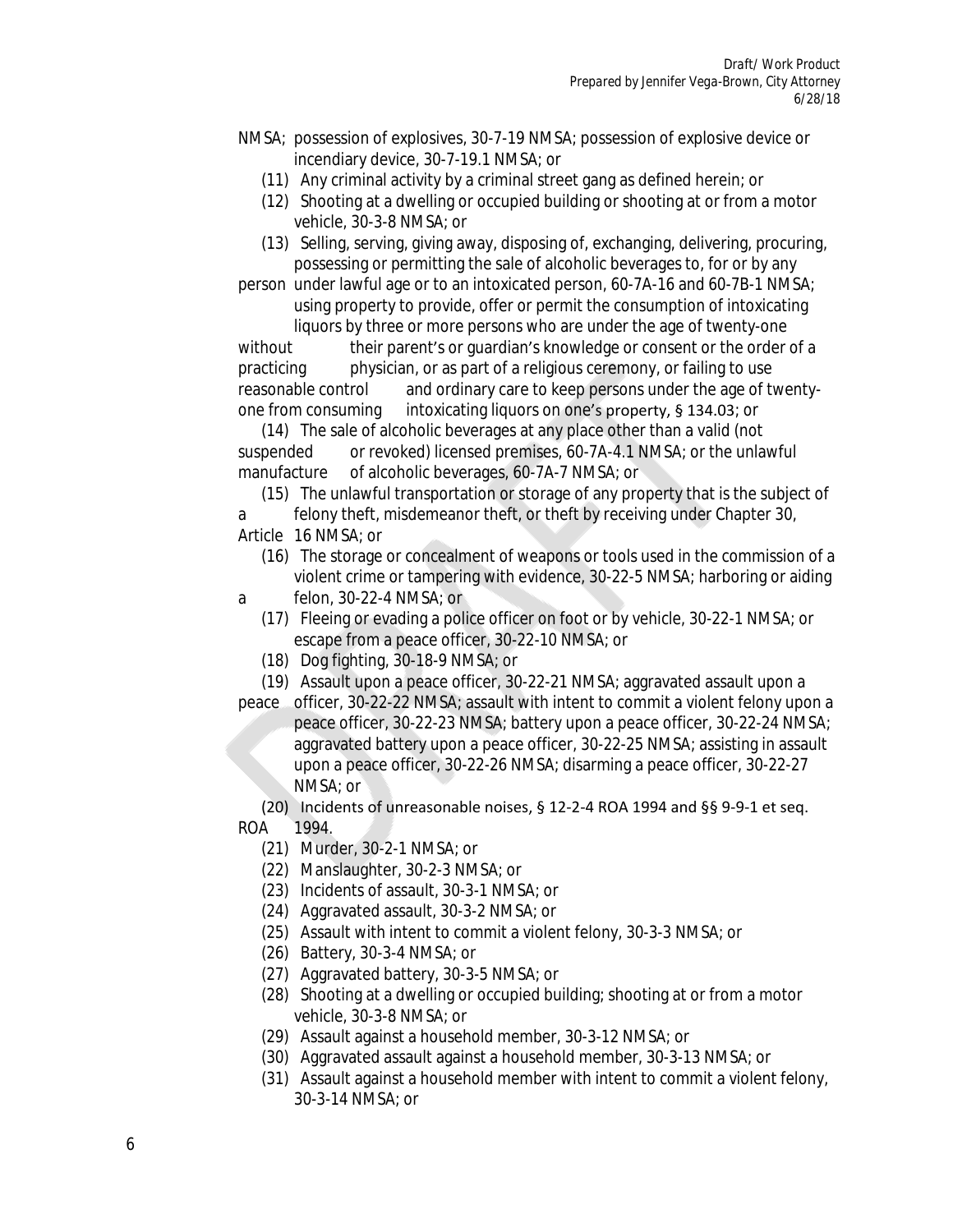*Draft/ Work Product Prepared by Jennifer Vega-Brown, City Attorney 6/28/18*

- (32) Battery against a household member, 30-3-15 NMSA; or
- (33) Aggravated battery against a household member, 30-3-16 NMSA; or
- (34) Harassment, 30-3A-2 NMSA; or
- (35) Stalking, 30-3A-3 NMSA; or
- (36) Aggravated stalking, 30-3A-3.1 NMSA; or
- (37) Kidnapping, 30-4-1 NMSA; or
- (38) Criminal use of ransom, 30-4-2 NMSA; or
- (39) False imprisonment, 30-4-3 NMSA; or
- (40) Custodial interference, 30-4-4 NMSA; or
- (41) Abandonment or abuse of a child, 30-6-1 NMSA; or
- (42) Contributing to the delinquency of a minor, 30-6-3 NMSA; or
- (43) Obstruction of reporting or investigation of child abuse or neglect, 30-6-4 NMSA; or
- (44) Unlawful carrying of a firearm in a licensed liquor establishment, 30-7-19.1 NMSA; or
- (45) Possession of explosives, 30-7-19 NMSA; or
- (46) Possession of explosive device or incendiary device, 30-7-19.1 NMSA; or
- (47) Facsimile or hoax bomb or explosive, 30-7-20 NMSA; or
- (48) False report, 30-7-21 NMSA; or
- (49) Interference with bomb or fire control, 30-7-22 NMSA; or
- (50) Incidents of littering, 30-8-4 NMSA; or
- (51) Enticement of a child, 30-9-1 NMSA; or
- (52) Accepting earnings of a prostitute, 30-9-4.1 NMSA; or
- (53) House of prostitution; public nuisance, 30-9-8 NMSA; or
- (54) Criminal sexual penetration, 30-9-11 NMSA; or
- (55) Criminal sexual contact, 30-9-12 NMSA; or
- (56) Criminal sexual contact of a minor, 30-9-13 NMSA; or
- (57) Aggravated indecent exposure, 30-9-14.3 NMSA; or
- (58) Criminal trespass, 30-14-1 NMSA; or
- (59) Breaking and entering, 30-14-8 NMSA; or
- (60) Criminal damage to property, 30-15-1 NMSA; or
- (61) Unauthorized graffiti on personal or real property, 30-15-1.1 NMSA; or
- (62) Larceny, 30-16-1 NMSA; or
- (63) Robbery, 30-16-2 NMSA; or
- (64) Burglary, 30-16-3 NMSA; or
- (65) Aggravated burglary, 30-16-4 NMSA; or
- (66) Possession of burglary tools, 30-16-5 NMSA; or
- (67) Receiving stolen property, 30-16-11 NMSA; or
- (68) Shoplifting, 30-16-19 NMSA; or
- (69) Cruelty to animals, 30-18-1 NMSA; or
- (70) Unlawful assembly, 30-20-3 NMSA; or
- (71) Attempt to commit a felony, 30-28-1 NMSA; or
- (72) Conspiracy, 30-28-2 NMSA; or
- (73) Solicitation, 30-28-3 NMSA; or
- (74) Public nuisance, 30-8-1 NMSA; or
- (75) Violations of the New Mexico Liquor Control Act, 60-3A-1, et seq. NMSA, and 60-7A-1, et seq. NMSA; or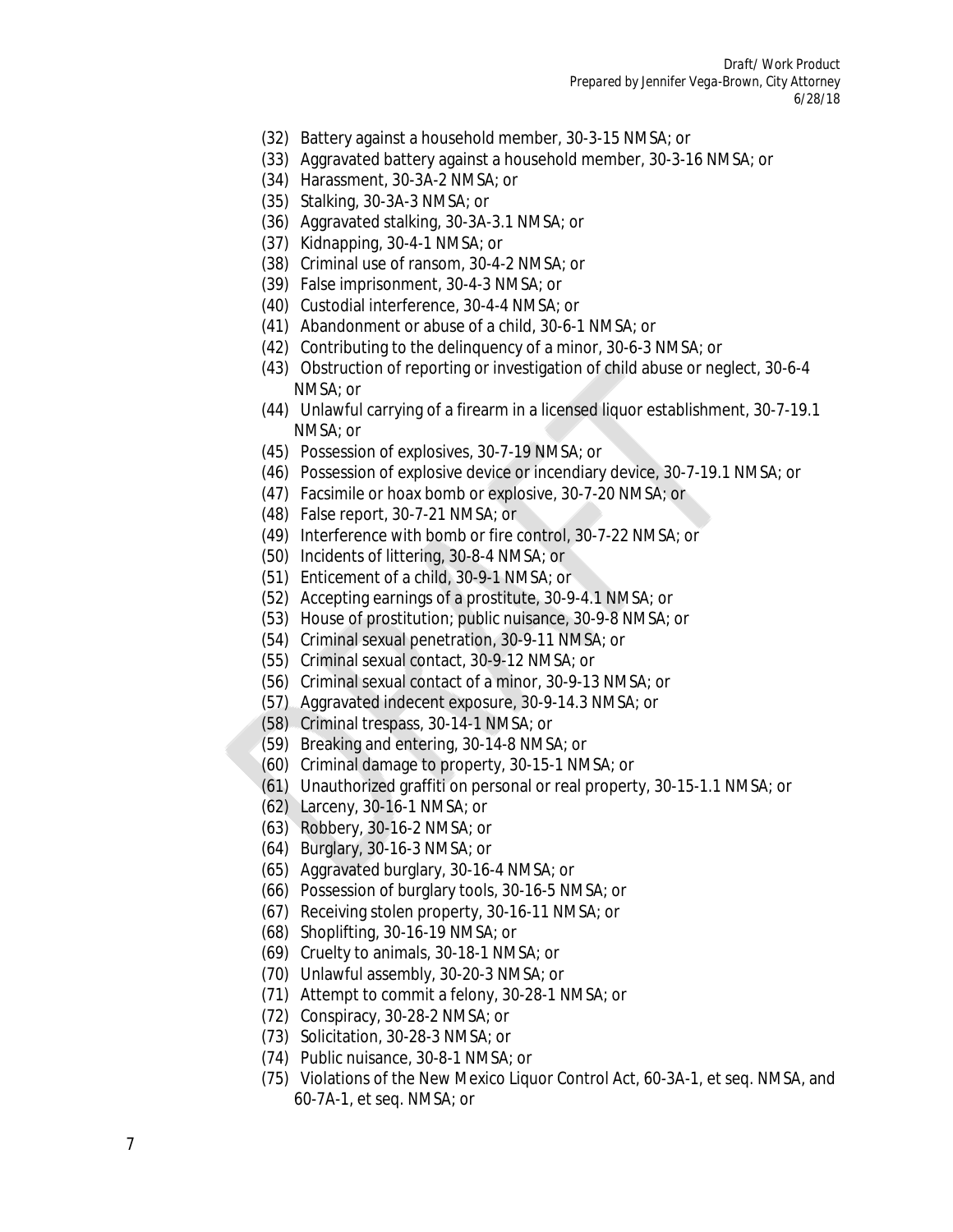- (76) Violations of the City of Las Cruces Uniform Housing Code; or
- (77) Violations of the City of Las Cruces Housing Code defining nuisance; or
- (78) Violations of City of Las Cruces Housing Code defining substandard building;
- or
	- (79) Violations of the City of Las Cruces Fire Codes; or
	- (80) Violations of the City of Las Cruces's Abandoned or Inoperable Vehicle Ordinance; or
	- (81) Violations of the City of Las Cruces's Weed and Litter Ordinance; or
	- (82) Driving under the influence of intoxicating liquor or drugs, 66-8-102 NMSA or §12-6-12.1.
- (C.) A public nuisance shall include and is further defined as any parcel of real property, commercial or residential, that is the subject of or that has been involved with calls for service to any law enforcement agency(ies) for violations of the criminal statutes cited in § 18-1 defining public nuisance and shall include a repeated pattern of calls for service and complaints of vagrants, suspicious persons, suspicious cars, general calls for welfare checks, disorderly conduct, domestic violence, domestic altercations, domestic disputes, loud parties, loud music, neighborhood complaints, noise ordinance violations, and public drunkenness and shall be subjected to the imposition of penalties for public nuisance as provided in this code.
- (D.) Public Nuisance Property Maintenance.

#### 1. BUILDING AND STRUCTURE EXTERIORS.

(a) All exposed exterior surfaces shall be maintained so as to be free of deterioration that is a threat to health and safety, or shall not otherwise present a deteriorated or blighted appearance. Examples of the deterioration and blight include, but are not limited to:

(i.) Stucco or paint that is deteriorated, indicated by peeling, flaking, cracked, blistering or mildew, resulting in exposed, bare unprotected surfaces over more than 30% of the exterior.

(ii) Window screening that is not maintained in good condition.

(b) All structures on premises shall be safe, structurally sound and shall be maintained so that they do not constitute a hazard, blight or condition of disrepair. Examples of hazards, blight or conditions of disrepair are inclusive of, but not limited to leaning fences, fences that are missing numerous slats or blocks, graffiti, peeling paint, deterioration of paint or materials and rotting or damaged materials.

#### 2. EXTERIOR PREMISES AND VACANT LAND.

(a) General land. All land, including exterior premises and vacant land, whether improved or unimproved, shall be maintained free from any accumulation of debris or blight, which includes, but is not limited to, graffiti on walls, fences or mail boxes, accumulation of litter, rubbish, refuse, waste material, bottles, paper, glass, cans, organic or inorganic material, inoperable or disabled vehicles, piles of mixed material, dry vegetation, rags, empty barrels, boxes, crates, packing cases, mattresses, bedding, lumber not neatly piled, lumber stored in front yards, scrap iron, tin and other metal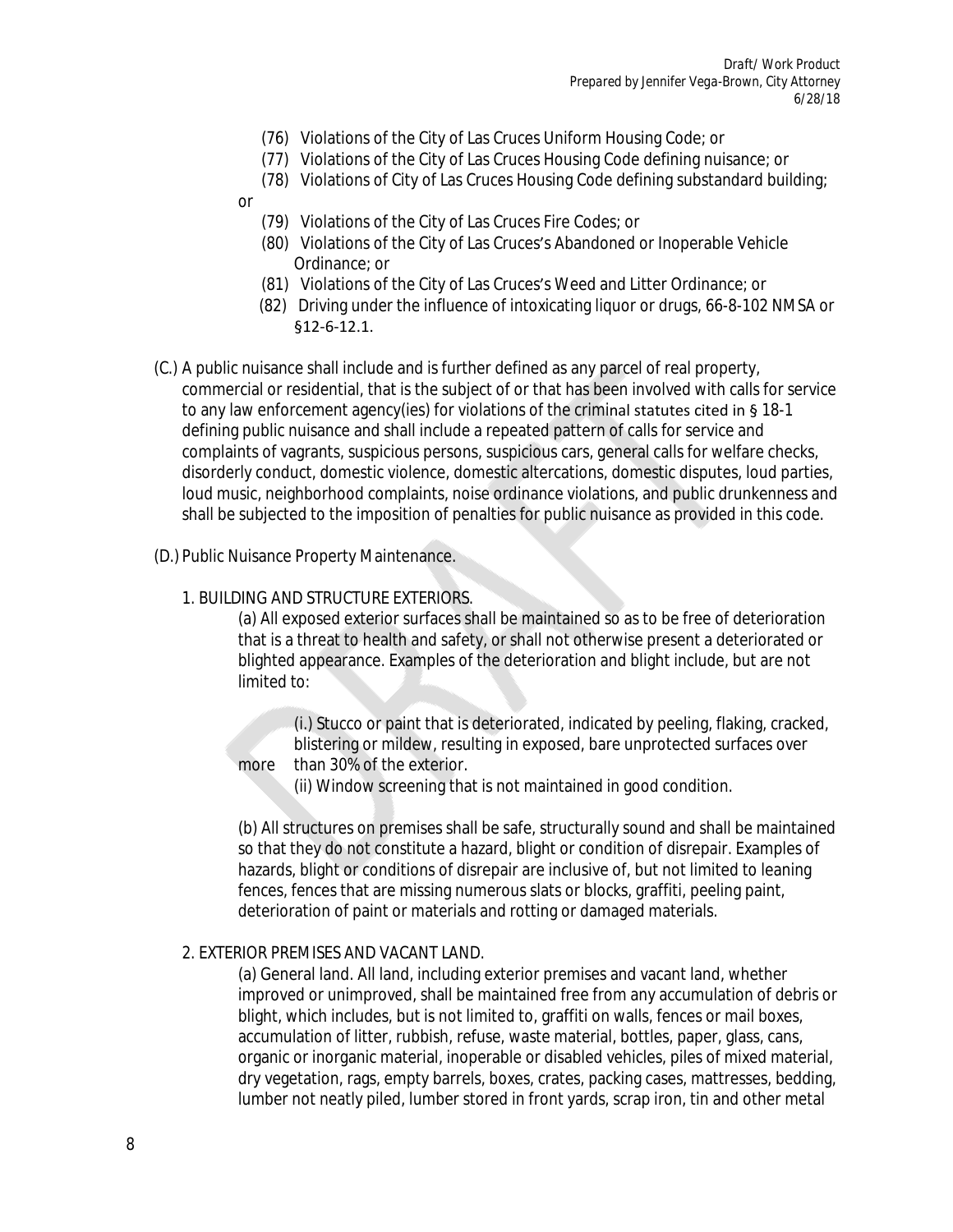not neatly piled, or anything whatsoever in which insects, rodents, snakes or other harmful pests may live, breed or multiply or which may otherwise create a health hazard.

(b) Streets, alleys and sidewalks. The owner and any other responsible party in control of any land abutting a sidewalk, alley or street shall maintain the sidewalk, alley or street area in the same manner as provided in division (A) above. The areas required to be maintained are as follows:

> (i) Any portion of a street, which has been opened for public use, between the curb line and the abutting property line including sidewalks; provided that the owner, lessee or other person in control of any land utilized for single-family residential shall only be required to maintain public right-ofway areas not adjacent to collector or arterial streets.

(ii.) One-half of the width of abutting alleys from the property line to the center of the alley.

(c) Stored materials. It shall be unlawful to accumulate and store building material, lumber, boxes, cartons or other containers, machinery, scrap metal, junk, raw

material, fabricated goods and other items in a manner as to constitute a public nuisance or rodent harborage.

(d) Exterior insect, rodent and animal control. All premises shall be kept free from insect and rodent infestation and other noxious pests. The provision shall not require action to disturb the natural activity of bees, rabbits or other insects and animals where the activity is not a danger or nuisance to any resident or residents of the area and where other applicable legal requirements are met.

(e) Drainage. All premises shall be maintained so as to prevent the accumulation of stagnant water when the water causes a hazardous or unhealthy condition, or becomes a breeding area for insects. This does not apply to city-approved retention basins or similar conditions.

## 3. VEGETATION.

(a) All exterior property areas which have been altered from their natural state or developed in any way, shall be kept free from dry vegetation, tumbleweeds, weeds, bushes and tall grass and trees which present a visual blight upon the area or which may harbor insect or rodent infestations, and dry vegetation which may likely become a fire hazard or result in a condition which may threaten the health and safety or the economic welfare of adjacent property owners or occupants. This requirement shall apply to the road right-of-way that abuts the property line on any side of any lot.

(b) The premises shall be free from weeds higher than 12 inches tall. All vegetation shall be kept from becoming overgrown and unsightly so as to constitute a public nuisance to any adjoining property.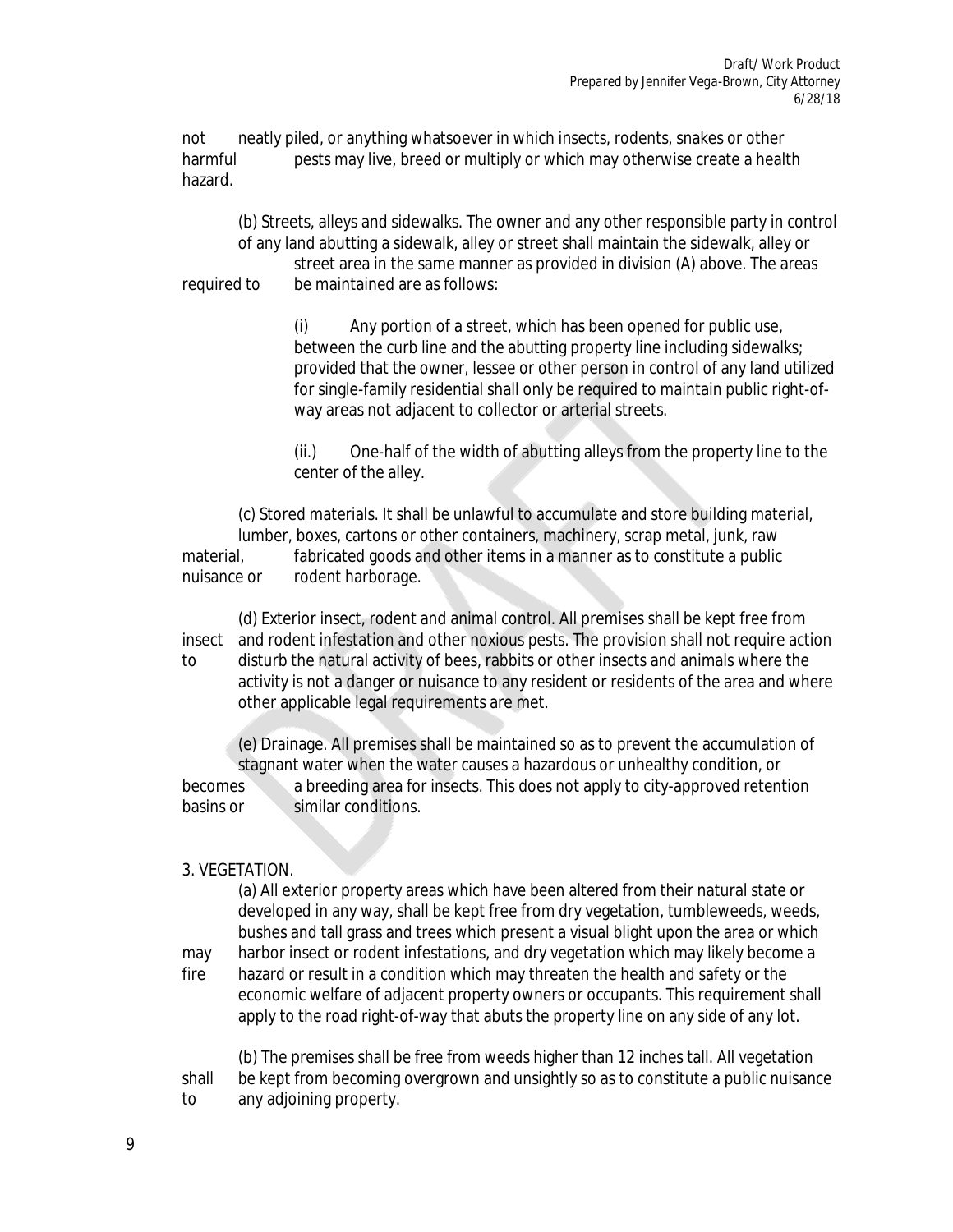(c) The approved methods of controlling weeds shall be mowing, cutting, digging or other methods designed to remove the weeds but not disturb other vegetation or unnecessarily disturb the soil. The grading and tillage of lots is prohibited unless written permission of the City Engineer has been obtained.

(d) The city shall be responsible for weed control on dedicated open space, drainage rights-of-way and improved right-of-way of arterial and collector roads, unless responsibility has otherwise been delegated, e.g., via a development agreement, development plan, zone map amendment, and the like.

#### 4. INOPERABLE OR ABANDONED VEHICLES.

(a) Outdoor storage of inoperable or abandoned vehicles or parts thereof on the premises is prohibited. Inoperable or abandoned vehicles may only be stored on the premises within a building so as not to be visible from any adjoining property or public road. Vehicles shall not be used for storage or other purposes unless enclosed within a building on the premises.

(b) This section shall not apply in an area where an activity is within the contemplated purposes of a duly licensed business with the appropriate zoning, or where vehicles are kept in an enclosed structure, or when vehicles are owned and actively being restored by the owner or tenant of the premises. A motor vehicle is being actively restored if within the last 30 days the owner has spent at least ten hours of labor in repairing, rebuilding or reconstruction of the motor vehicle. The burden shall be on the owner of the vehicle to prove that it is being actively restored which may include receipts for the purchase of parts and supplies during the last 30 days which have been installed on the vehicle.

(i) Any person, being owner or tenant, may store, permit to be stored or allow to remain upon his residential premises, any dismantled, partially dismantled or inoperative motor vehicle, or parts thereof, for a period not to exceed one month, if the motor vehicle is registered in the resident's name; or

(ii) when not within a wholly enclosed structure, if fully covered and placed in the side or back yard. Any vehicle must be at least five feet from any property line and at least five feet from any permanent structure.

(c) Any person violating this section may, in the event of hardship, request an extension of this subchapter's compliance period by a written request to the City Development Services Director.

(d) This section shall not be construed to permit the parking or placement of inoperable or abandoned motor vehicles on any public street. Placement of inoperable or abandoned vehicles on any public street is subject to enforcement by the Department of Public Safety.

5. LITTERING.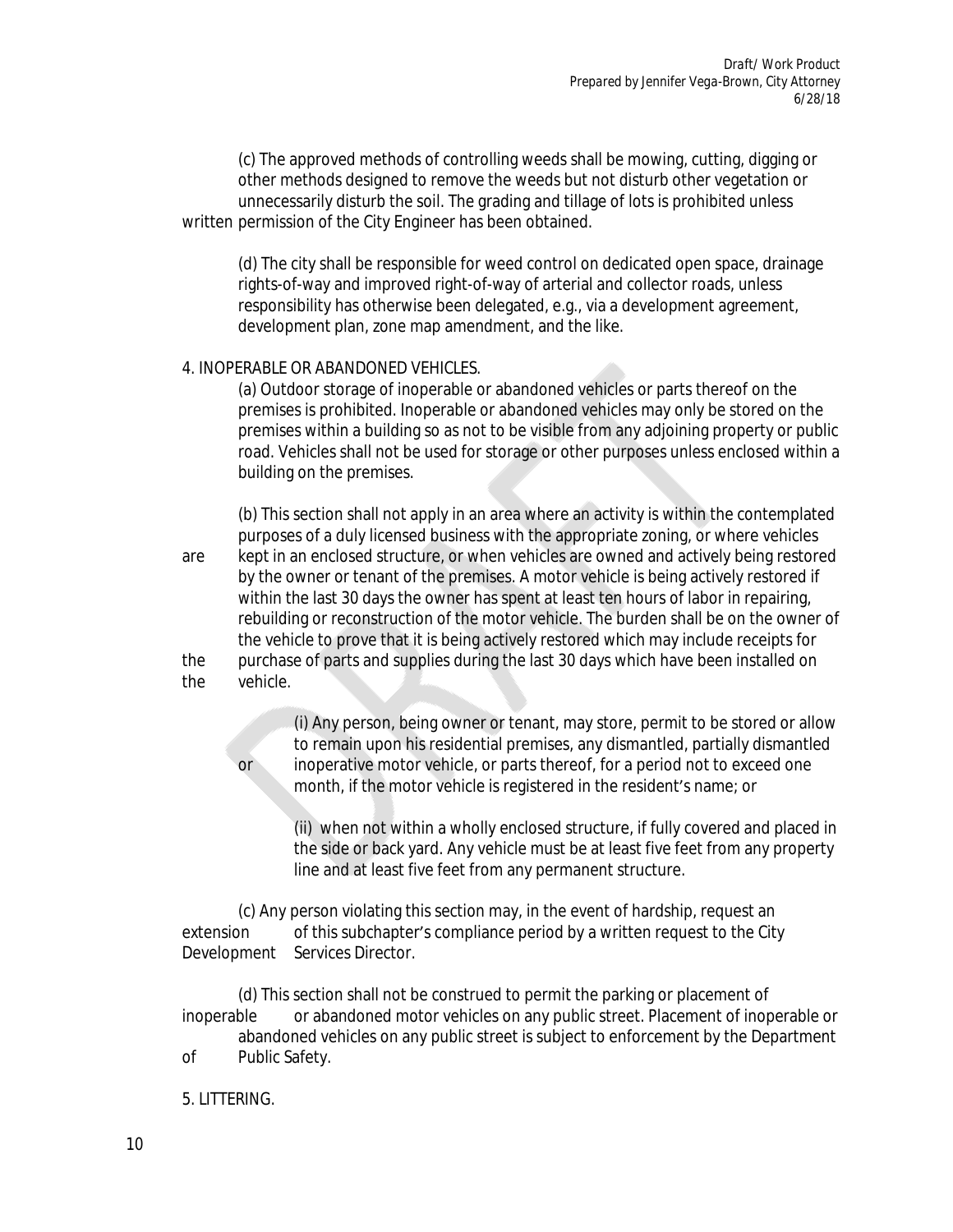(a) Litter in public places. No person shall throw or deposit litter in or upon any street, sidewalk or other public place within the city except in public receptacles, in city approved receptacles for collection or at a state approved sanitary landfill.

(b) Placement in receptacles; prevention of scattering. Persons placing litter in public receptacles or in authorized private receptacles shall do so in a manner as to prevent it from being carried or deposited by the elements upon any public or private place.

Receptacles shall not be placed or positioned in a manner which may constitute a public nuisance or obstruction.

(c) Throwing or distributing handbills or newspapers.

(i) Handbills at public places. No person shall throw or deposit any handbill in or upon any public place within the city. However, it shall not be a violation of this subchapter for any person to hand out, without charge to the receiver thereof, any handbill to any person willing to accept it in public places.

(ii) Placing handbills on vehicles. No person shall throw, attach or deposit any handbill in or upon any vehicle.

(iii) Distributing handbills or newspapers at private premises.

(iv) Handbills may be placed or deposited in or upon inhabited private premises by these methods:

> 1. Handing or transmitting handbills directly to the occupant of the property then present in and upon the premises; or

> 2. Placing and depositing the handbills in a way as to secure the handbills from being blown or drifting about the premises or upon public places.

(v) No handbill or newspaper shall be deposited upon or to any private premises if either of the following applies:

> 1. The private premises are temporarily or continuously uninhabited or vacant.

2. If required by any resident thereon not to do so, a sign no larger than one square foot with letters a minimum of one inch in size, must be placed on the premises in a conspicuous position near the front entrance. The sign must contain the words "No Solicitation," "No Distribution," "No Trespassing" or equivalent wording to indicate that the occupants of the premises do not desire to be molested or have their right of privacy disturbed, or to have the handbills left upon the premises.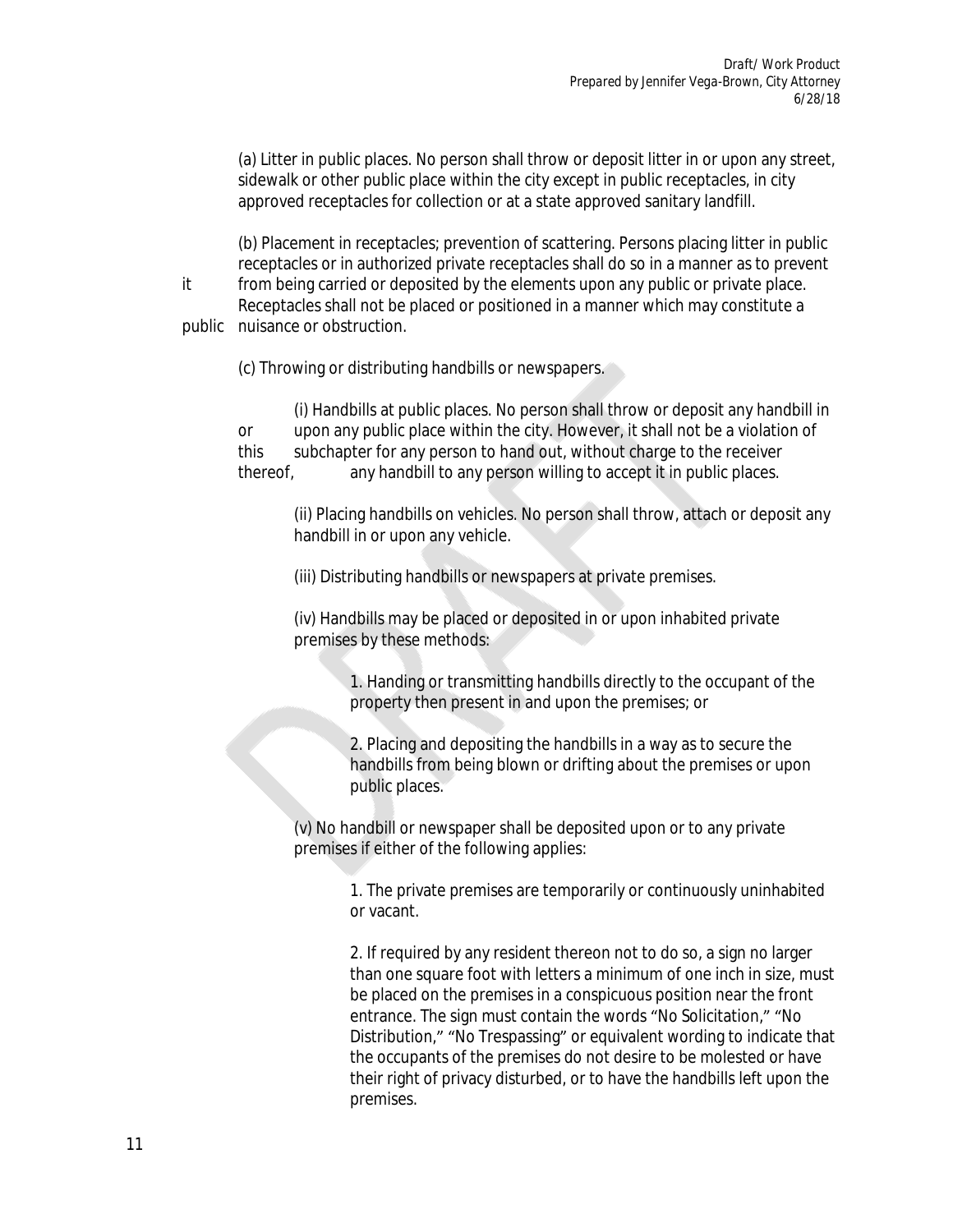(vi) The provisions shall not apply to agencies of federal, state, county or city government, and regulated public utilities with respect to communications or distribution of materials with their customers concerning official business, e.g., distribution of all articles upon which United States postage has been paid, notices of violation, utility bills, telephone directories or package delivery notices.

(d) Dropping litter from aircraft. No person in aircraft shall throw out, drop or deposit any litter.

(e) Posting or affixing notices and posters. It shall be unlawful to post or affix any notice, poster or other paper or device calculated to attract the attention of the public to any lamp post, public utility pole, street median, public right-of-way, tree in the public

right- of-way, or upon any public structure or building except as may be authorized or required by law.

(f) Unlawful dumping or disposal of solid waste. It shall be unlawful to dispose of solid waste in any manner other than as specified in Chapter 50 of this code.

1. Unlawful to dump. It shall be unlawful for any person to place or dump solid waste or debris in any arroyo, stream bed, drainage ditch, public fountain or any public body of water within the boundaries of the city.

(g) Transportation of solid waste. No person shall drive or move any vehicle within the city that has been loaded with solid waste unless the solid waste is covered or securely loaded in a manner to prevent littering.

#### 6. DUST CONTROL.

(a) No person shall discharge from any source whatsoever the quantities of airborne particulate matter which may cause injury, detriment, nuisance or annoyance to the public without taking reasonable precautions to prevent particulate matter generated by the activity from becoming airborne.

(b) No person or person in control of any property shall disturb, move onto or remove soil from any area without utilizing every reasonable method, such as watering or the use of erosion control fencing, to limit the airborne particulate to the boundaries of the property.

(c) Where grading permits are required pursuant to § 153.06, the grading permit must be obtained from the City Engineer's office before any soil or vegetation is disturbed. Dust control measures shall conform to drainage control, flood control and erosion control policies, standards, criteria and procedures established by the City Engineer. It shall be considered a violation of this section and grounds for cancellation of the grading permit if the work schedule, pollution prevention measures, and other

relevant items are changed from those specified in the permits, unless the permittee has first obtained written approval of the City Engineer.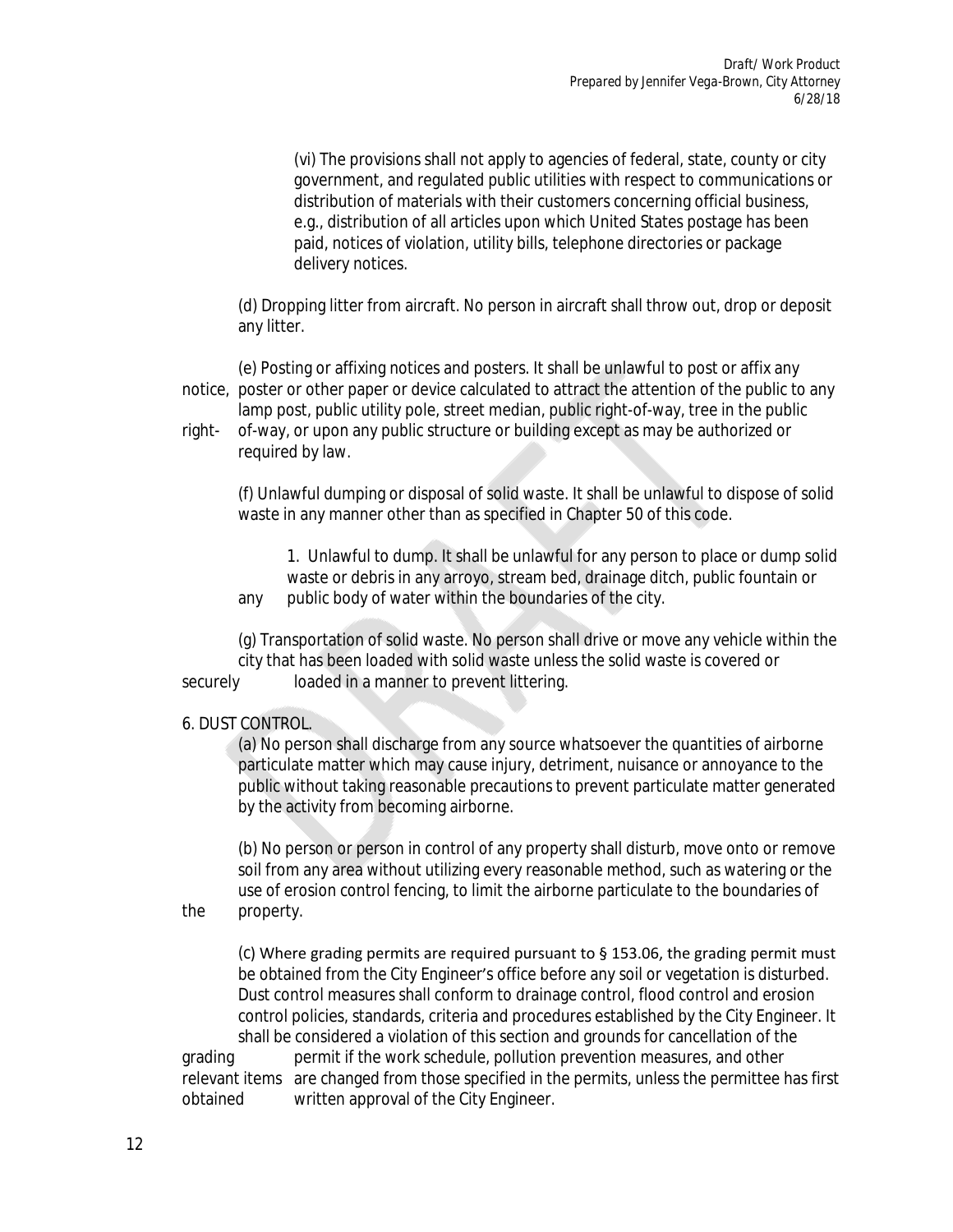7. DUMPING ON PROPERTY. It shall be unlawful for any person to place or dump solid waste or debris on any property within the city whether owned by the person or not.

(a) Vacant lots or land. Vacant lots or lands which have been the subject of repeated dumping shall be secured to prevent future occurrences of dumping. Methods of securing vacant lots or lands must be approved and may include permanent fencing, ditch or berm, or placement of four-foot-high posts at four-foot intervals. Signs stating "no dumping" shall be erected in accordance with applicable ordinances on vacant lands which have been subject to dumping on more than one occasion.

(b) Rebuttable presumption of violation. Whenever any litter is discovered to contain any article or articles, including but not limited to letters, bills, publications, or other writings which display the name of a person thereon in such a manner as to indicate that the article belongs or belonged to such person, it shall be a rebuttable presumption that such person has violated this subsection.

PUBLIC PLACE. Any and all rights of way, and any and all public parks, spaces, grounds and buildings.

PUBLIC RIGHT-OF-WAY. Paved or unpaved streets and adjoining public real property, alleys, drainage, gutter or other public easements and lined or unlined drainage channels which comprise the municipal storm drainage system.

REAL PROPERTY. Land and all improvements, buildings, and structures, and all estates rights and interests, legal and equitable, in the same, including, but not limited to, all forms of ownership and title, future interests, condominium rights, time-share rights, easements, water rights, mineral rights, oil and gas rights, space rights, and air rights.

REFUSE. Includes, but is not limited to all putrescible and nonputrescible solid wastes (except body wastes) including ashes, waste or unwholesome material of any kind, street cleanings, dead animals, abandoned motor vehicles, vehicle parts and solid market and industrial wastes.

RESIDENTIAL BUILDING. A building or portion thereof designed or used for human habitation. RESPONSIBLE PARTY. An occupant, lessor, lessee, manager, licensee or other person having control over a structure or parcel of land; and, in the case where the demolition of a structure is proposed as a means of abatement, any lienholder whose lien interest is recorded in the official records of the Sandoval County Assessor's Office.

RUBBISH. Includes, but is not limited to all nonputrescible solid wastes such as paper, cardboard, cans, wood, yard clippings, leaves, glass, bedding, crockery and other similar materials.

SCREENED AREA, EXTERIOR. An area separated by a permanent non-flexible device to completely conceal one element of a property from other elements or from adjacent or contiguous property. Examples include but are not limited to fencing six feet in height that is made from solid brick or chain link fencing with opaque slats.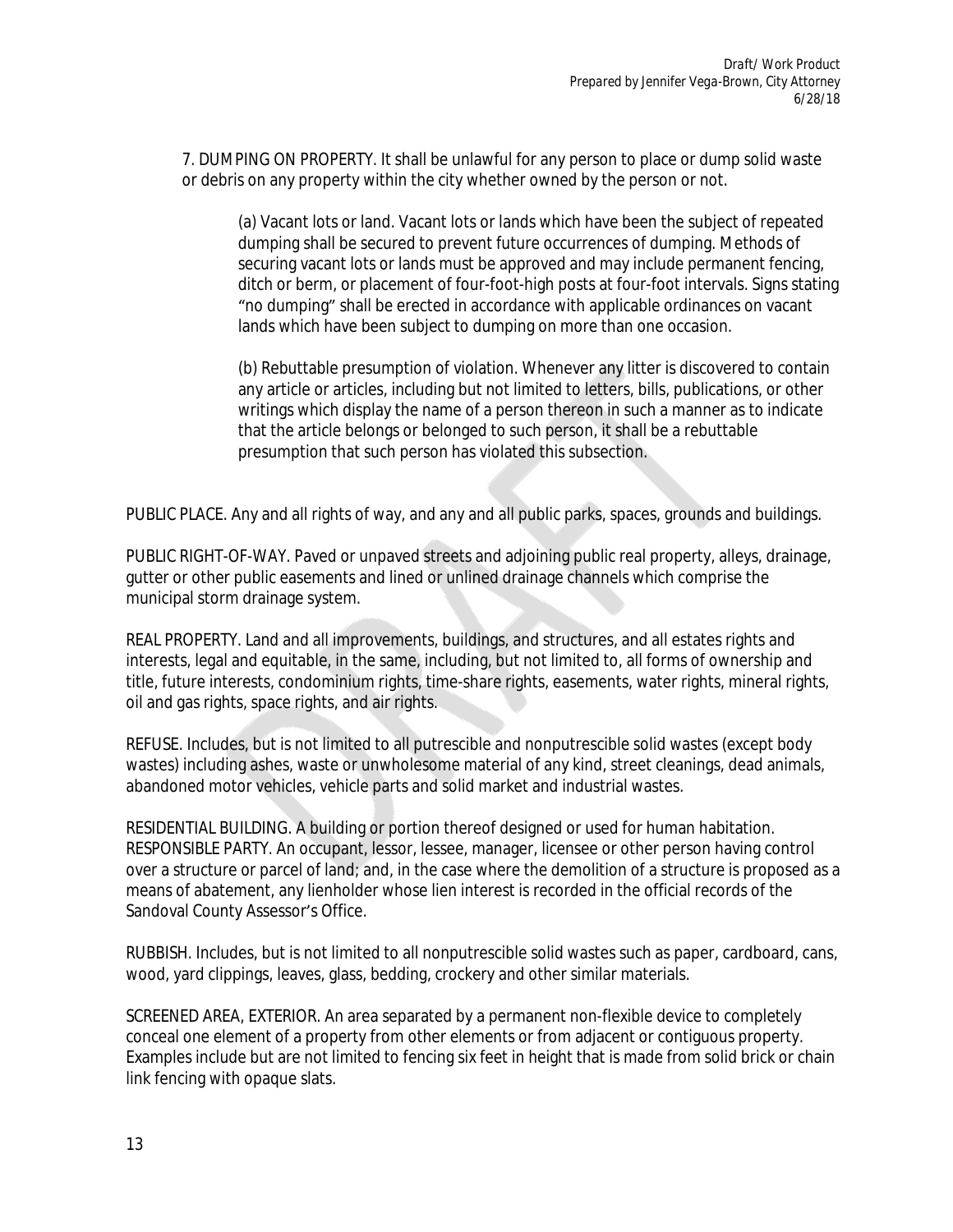SOLID WASTE. Includes, but is not limited to any garbage, litter, refuse, rubbish, special waste, white goods, debris and other discarded materials originating from residential, commercial or industrial sources.

SPECIAL WASTE. Includes, but is not limited to any solid waste which requires special handling or a special sign such as, but not restricted to, incinerator ash, infectious and noninfectious medical waste, petroleum products, hazardous waste, white goods and tires.

STRUCTURE. Anything constructed, erected, or placed upon real property which is so firmly attached to the land as to be reasonably considered part of the real estate, and includes buildings of every type and nature whatsoever.

TENANT. Any person who uses, resides in, or occupies property identified as a public nuisance, regardless of whether the tenant has the consent of the owner to use, reside, or occupy the property.

TILLAGE. Cultivating, plowing or turning over the soil.

VEGETATION. Plant life of any kind.

VEHICLE. Every device in, upon or by which any person or property is or may be transported or drawn upon a highway, including any frame, chassis or body of any vehicle or motor vehicle, except devices moved exclusively by human power or used exclusively upon stationary rails or tracks.

WATER. Water provided through the system through which the city receives its water or any extensions thereof, as well as through private wells and delivery systems.

WATER WASTE. The non-beneficial use of water that is supplied by any water supply system within the municipality.

WEEDS. Pigweed (lamaranthus retroflexus), Russian thistle (salsola pestifer), or ragweed (ambrosia spp.) commonly referred to as tumbleweeds. For the purpose of this subchapter, WEEDS shall also mean plants that, by reason of abandonment, lack of care or lack of maintenance, choke out growth of other plant material in the area, and dead, dying or unattended plant life, named or unnamed, which is abandoned or overgrown.

WHITE GOODS. Includes, but is not limited to any major appliances, such as washing machines, clothes dryers, hot water heaters, stoves and refrigerators.

18-4 PUBLIC NUISANCES PROHIBITED.

(A.) It shall be unlawful for any owner, manager, tenant, lessee, occupant, or other person having any legal or equitable interest or right of possession in any real property, vehicle, or other personal property to intentionally, knowingly, recklessly, or negligently commit, conduct, promote, facilitate, permit, fail to prevent, or otherwise let happen, any public nuisance in, on or using any property in which they hold any legal or equitable interest or right of possession.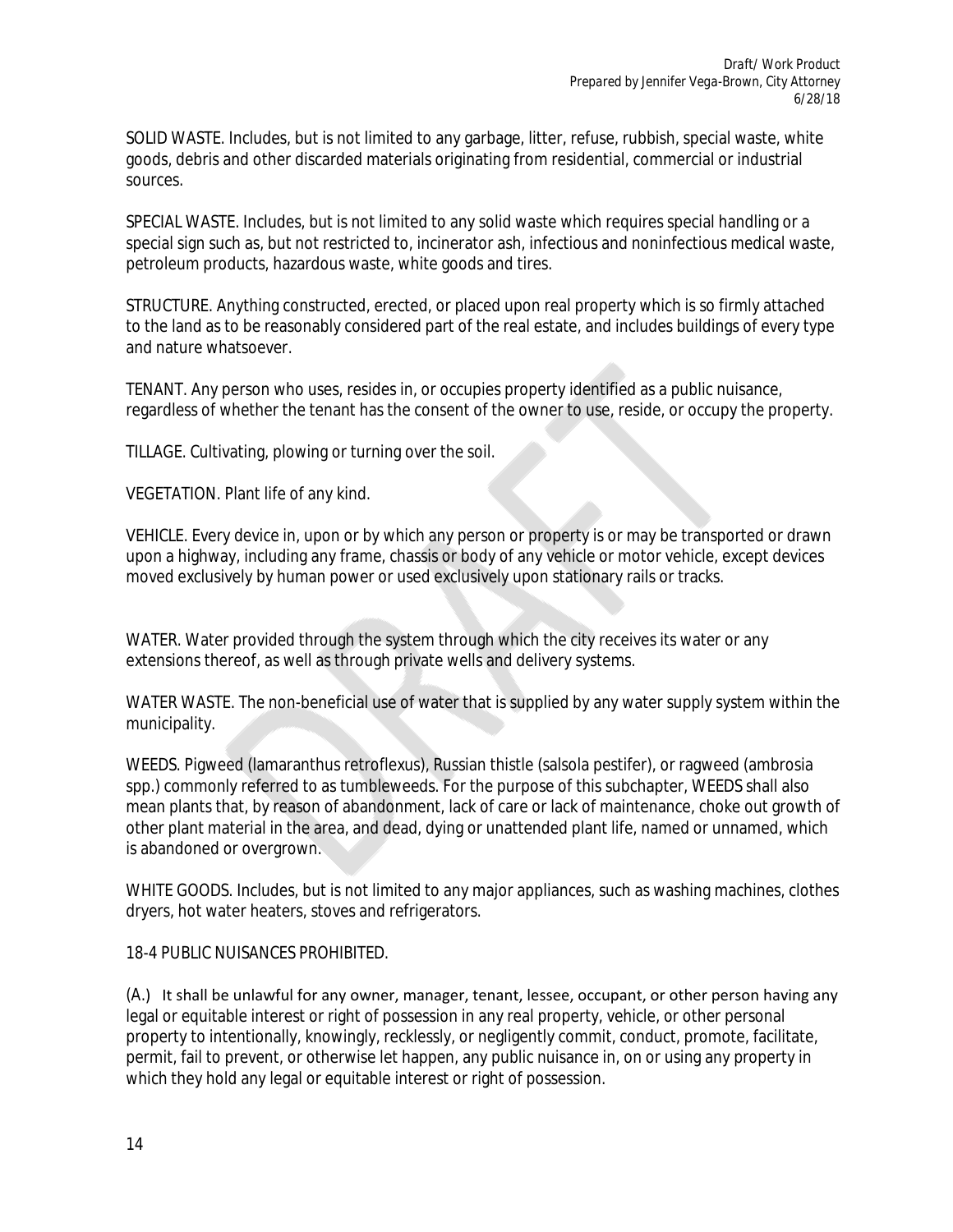(B.) An owner of property whose own activities on the real property are not a nuisance shall not be in violation of this ordinance if the owner has no knowledge of the public nuisance activity and, upon receiving notice of the activity constituting a nuisance, the owner:

> (1) demonstrates to the city that the rental agreement for the property contains a provision prohibiting criminal activity;

(2) delivers to the tenant(s) a written notice of termination of the rental agreement as provided by the New Mexico Owner-Resident Relations Act;

(3) files an appropriate report with law enforcement authorities or otherwise cooperates with such authorities in enforcing laws with respect to tenants on the property;

(4) initiates necessary and appropriate legal action to remove residents involved in criminal activity where such activity can be proven;

(5) takes all reasonable and available steps to terminate the public nuisance activity; and

 (6) enters into a written Nuisance Abatement Agreement with the City of Las Cruces wherein the property owner agrees to take specific steps including but not limited to providing on-site security or otherwise take action that will abate, terminate or eliminate the public nuisance activity on the property in exchange for the City of Las Cruces reserving its rights and agreeing not to initiate any legal action for public nuisance against the property owner during the term of the agreement provided that the property owner complies with the terms and conditions of the written Nuisance Abatement Agreement and the public nuisance is eliminated, abated or terminated. (7) Victims of domestic violence shall not be identified or named as a defendant in any civil cause of action to abate a public nuisance involving commercial or residential property.

## 18-5 PENALTIES FOR PUBLIC NUISANCE VIOLATIONS.

- (A) Any person who violates any provision of this ordinance shall, upon conviction, be subject to a fine not exceeding \$500 or by imprisonment not exceeding 90 days or both. Each separate violation shall constitute a separate offense and every day on which any violation exists shall constitute a separate violation and offense.
- (B) Upon conviction of violation of this ordinance, the city shall register the violating property with the city agencies and/or the County Clerk.
- (C) *Conditions of suspended sentences.* In the event that the court chooses to suspend any portion of the fine or sentence for a violation of this ordinance, the city shall request that the court make the suspended sentence expressly conditional on the following terms:

 (1) The defendant must evict, remove, and permanently bar from entering the property any persons who committed the criminal activity forming the basis of the public nuisance, including but not limited to the defendant himself, his or her family members and relatives, and owners, tenants, occupants, guests, and other persons; and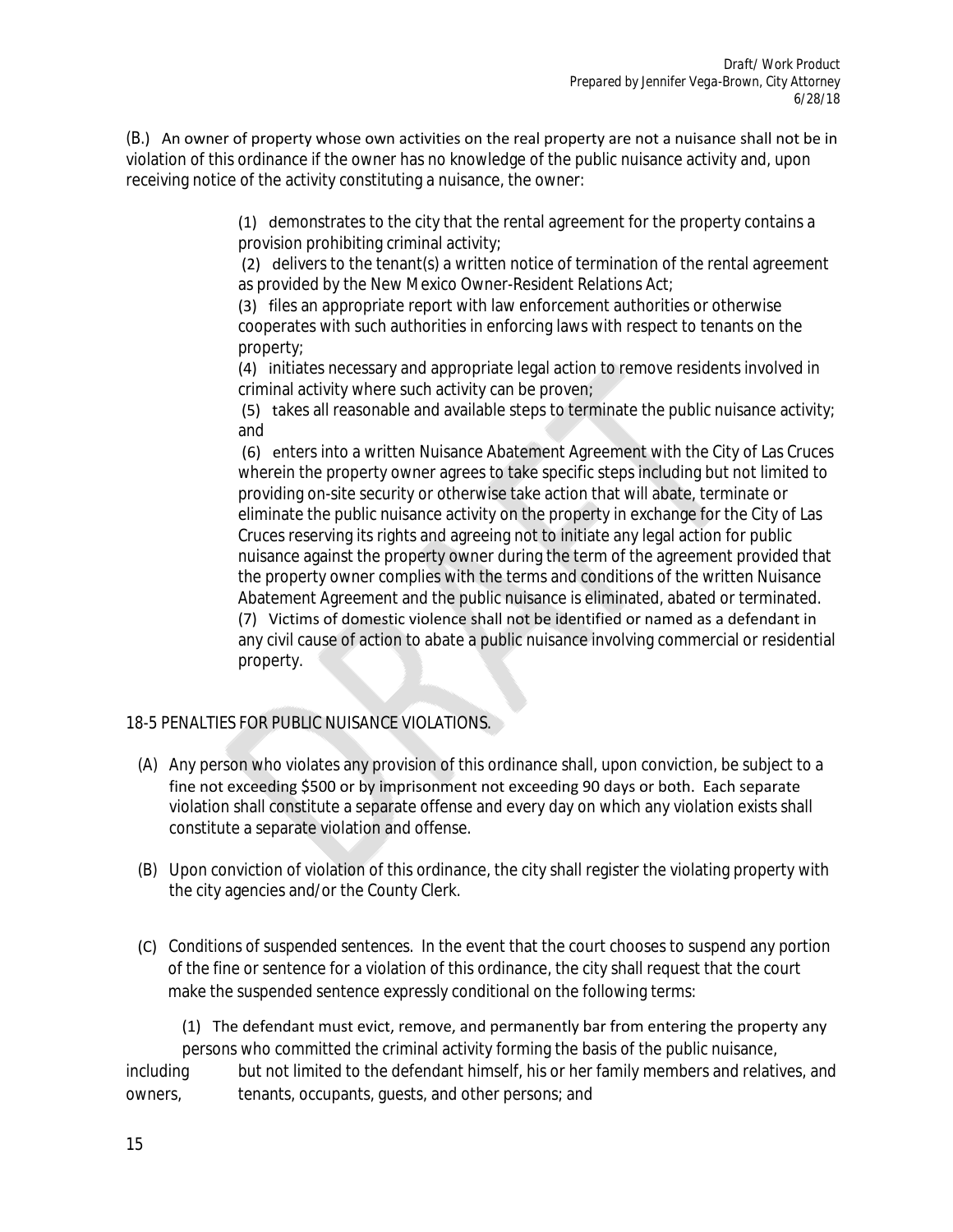(2) The defendant must take steps to abate the public nuisance, eliminate its past and continuing adverse effects on the neighborhood, and prevent public nuisances from recurring on the property, including but not limited to landlord training, tenant background checks and screening, improvements to the property, including general repairs which will bring the property into compliance with City Housing Code and City Zoning Code, and including fencing, lighting, and destruction of buildings, modifications to leases, security guards, removal of trash, junk, and graffiti, and compliance with all other applicable City Codes; and

- (3) Any other conditions the court deems appropriate.
- (D) *Posting and publication of public nuisance convictions.* Upon the conviction of any person for violating this ordinance, in addition to any fine and/or jail sentence, the city may file in the office of the County Clerk a certificate describing the real property and that it has been found to be a public nuisance. The city may also post such notices in prominent places on the real property on which the public nuisance occurred. These notices may be attached to any structure on the real property. The city shall have the right to enter the real property for the purpose of erecting, affixing, maintaining, and removing these notices. The city may also publish or release notices describing the property and stating that it has been found to be a public nuisance in or to newspapers, periodicals, magazines, fliers, and other print media, and may release such notices to television, radio and cable media. The notices and releases may contain the property address, the names of the defendants convicted and all persons holding any legal or equitable interest in the property, photographs of the defendants and all persons holding any legal or equitable interest in the property, photographs of the property and the nuisance activity, a narrative description of the nuisance activity involved, a statement that the property constitutes a public nuisance, the court's sentence including any suspended sentence, and the conditions of the same, and may invite the public to contact the city regarding any further nuisance activity or violations of the sentence. The city may post the property and release or publish the notices provided above for a period not exceeding one year from the conviction, or, if the conviction is appealed, one year from the date the conviction is affirmed. It shall be unlawful for any person to interfere with, remove, obliterate, obscure, cover, or destroy any notice posted pursuant to the provisions of this section.
- (E) *Additional and alternative remedies.* In addition or in the alternative to the criminal fines, sentences, conditions of suspended sentences, publication, posting, press and media releases, and other sanctions provided above, the city may also seek administrative remedies against any license and the civil remedies provided in this ordinance. These remedies shall be cumulative, and the city may pursue one or more of them, simultaneously or in succession.
- 18-6 CIVIL ABATEMENT OF PUBLIC NUISANCE OFFENSES: IN REM PROCEEDINGS
- (A) The abatement of public nuisances for the protection of public health, safety, and welfare is a matter of local concern. The purpose of this subpart is not to punish, but to abate public nuisances. The actions provided in this subpart are designed to abate public nuisances by removing the property and vehicles from criminal use and as a base of criminal operations, to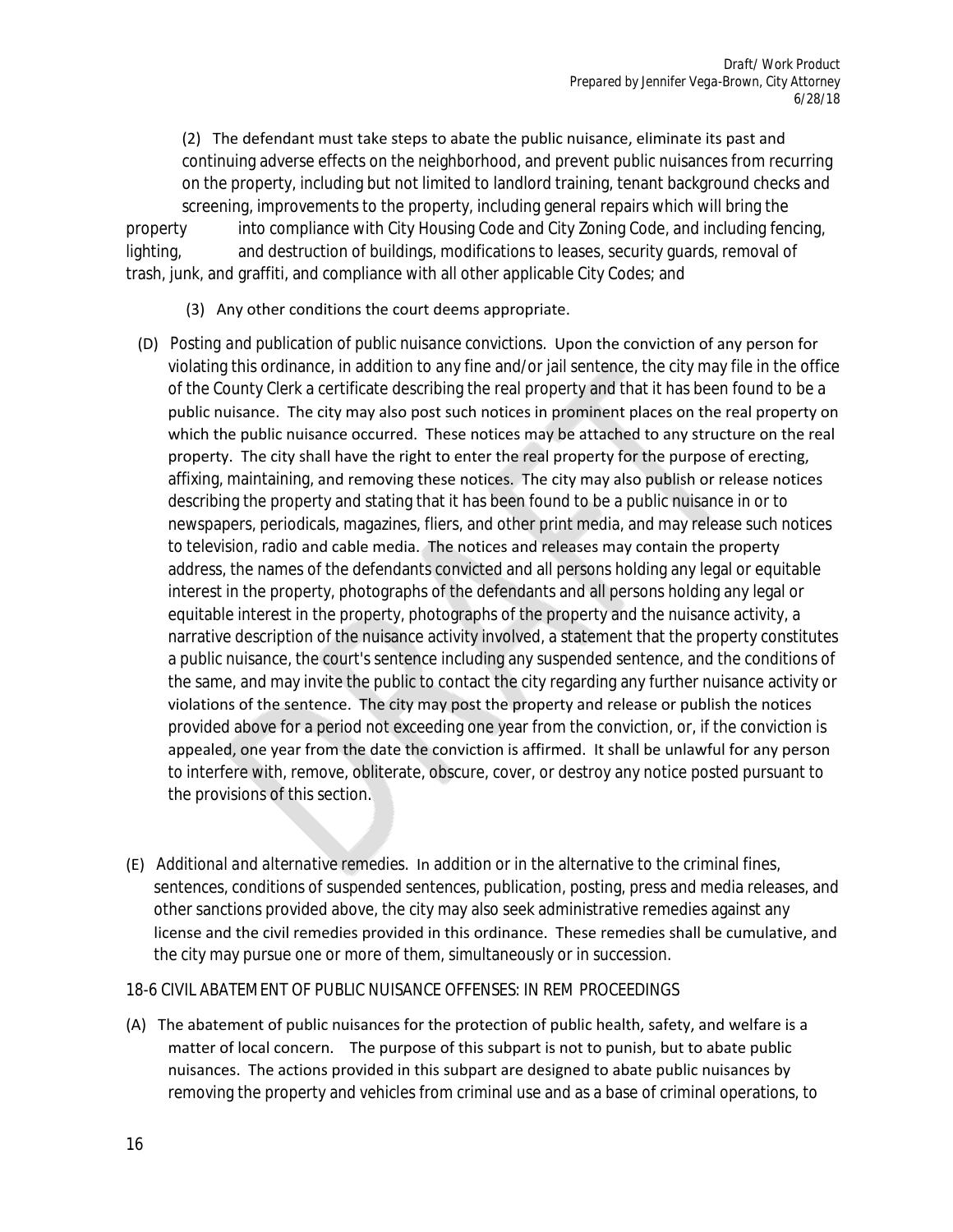ensure that criminal activity and the use of the property for criminal purposes is unprofitable, to require that the profits of criminal activity be disgorged, to make property owners vigilant in preventing public nuisances on, in, or using their property and responsible for the lawful use of their property by tenants, guests and occupants, and to deter public nuisances. The remedies provided in this subpart are directed at the property involved without regard to ownership, title or right of possession and the culpability or innocence of those who hold these rights. The remedial actions provided in this subpart are intended to be civil in nature. The remedies of seizure, temporary restraining order, closure, receivership, sale, and/or destruction are intended to be in rem, against the property itself, and not against any individual directly. However, the remedies of temporary restraining order, civil judgment, and permanent injunction may be partially in personam.

 (B) In order to ensure that the remedies provided in this ordinance are applied in good faith and for the purposes of public nuisance abatement, the following shall apply:

 (1) No city employee's or law enforcement officer's employment or level of salary shall depend upon the frequency or quantity of actions and remedies under this ordinance that he or she produces.

 (2) All seizures of real property shall be made pursuant to a temporary restraining order based upon a judicial finding of probable cause and only after an opportunity for an adversarial hearing to contest the seizure has been provided.

- (C) This subpart is not intended to authorize any act expressly prohibited by state law, nor to forbid any conduct expressly authorized by state law. The provisions of this subpart shall be construed to avoid any such direct and express conflict.
- (D) The sections of this subpart are intended to provide a comprehensive scheme for civil public nuisance abatement and should be read together.
- 18-7 PROCEDURE FOR NUISANCE ABATEMENT
- (A) The remedies provided in Subpart C of this ordinance are cumulative and supplementary to the criminal penalties provided in Subpart B of this ordinance, the criminal remedies provided by any other criminal ordinance or statute, other civil remedies, and any administrative proceedings to revoke, suspend, fine, or take other action against any license. The city may pursue the remedies provided in Subpart C of this ordinance, the criminal penalties provided in Subpart B of this ordinance or other ordinances or statutes, other civil actions or remedies, administrative proceedings against a license, or any one or more of them, and may do so simultaneously or in succession.
- (B) In the event that the city pursues both the criminal penalties in Subpart B, the criminal remedies provided in any other section, other civil remedies, or the remedies of any administrative action and the remedies in Subpart C, the civil actions provided in Subpart C shall not be delayed or held in abeyance pending the outcome of any proceedings in the criminal, civil or administrative action, or any action filed by any other person, unless all parties to the action under Subpart C so stipulate.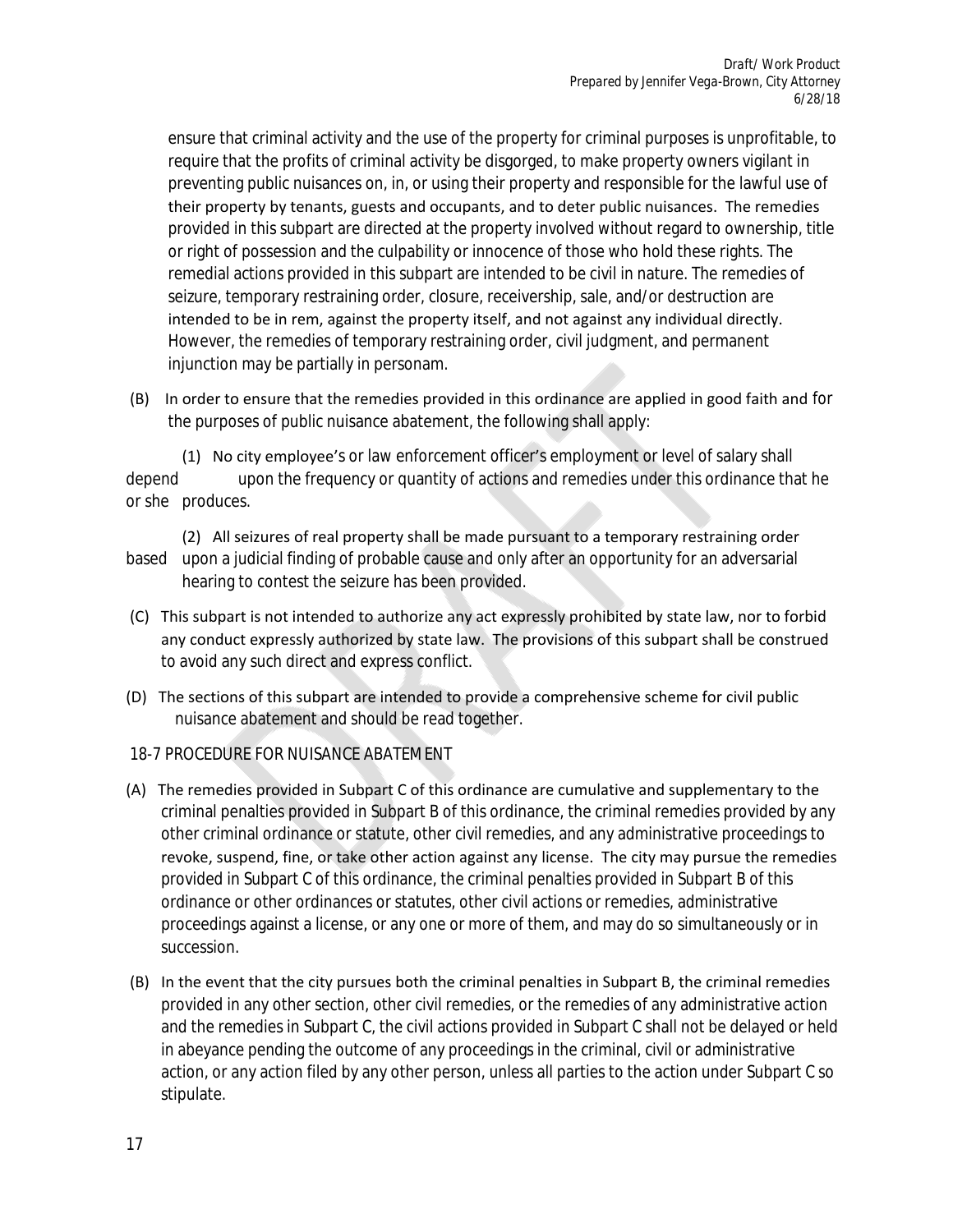- (C) All actions under Subpart (C) are civil and remedial in nature. All seizure, closure, receivership, sale and destruction remedies under Subpart C shall be in rem. Injunctive remedies under this section may be partly in personam.
- (D) Actions under Subpart C of this ordinance shall be filed by the City Attorney for the City of Las Cruces. A private citizen, in the name of the state, may also bring an action under Subpart C.
- (E) Actions under Subpart C of this ordinance shall be in accordance with the New Mexico Rules of Civil Procedure and the New Mexico Rules of Evidence.
- (F) Actions under Subpart C of this ordinance may affect the use, possession, enjoyment, and title to real property. Accordingly, the city may file and record a notice of lis pendens against the real property involved.
- (G) An action under Subpart C of this ordinance shall be commenced by the filing of a verified complaint or a complaint verified by an affidavit and a motion for temporary restraining order in accordance with the New Mexico Rules of Civil Procedure.
- (H) The defendants to an action under Subpart C of this ordinance and the persons liable for the remedies in this section may include the property itself, any persons owning or claiming any legal or equitable interest or right of possession in the property, all tenants and occupants at the property, managers and agents for any persons owning or claiming a legal or equitable interest in the property, any persons committing, conducting, promoting, facilitating or aiding the commission of or flight from a public nuisance, and any other persons whose involvement may be necessary to abate the nuisance, prevent it from recurring, or to carry into effect the court's orders for temporary restraining orders, seizures, closures, receiverships, permanent injunctions, liens, sales and destruction. Any person holding any legal or equitable interest or right of possession in the property who has not been named as a defendant may intervene as a defendant.
- (I) Notification before filing civil action.

(1) At least ten (10) calendar days before filing a civil action under this ordinance involving any seizure, closure, or receivership of real property, the City Manager's designee shall post a notice at the main entrances to the buildings or at some other prominent place on the real property. The City Manager's designee shall also mail a notice by certified mail, return receipt requested, to the owner(s) of the real property and to the holder(s) of the last deed of trust recorded on the real property. The mailing of the notice shall be deemed sufficient if mailed to the owner(s) and the holder(s) of the last recorded deed of trust at the address(es) shown on the records of the Dona Ana County Clerk and/or the Dona Ana County Assessor's Office. The posted and mailed notices shall state that the real property has been identified as a public nuisance and that a civil action under this ordinance may be filed.

(2) The City Manger's designee is authorized to enter upon property for the purpose of posting notice and to affix the notice in any reasonable manner to any buildings and structures.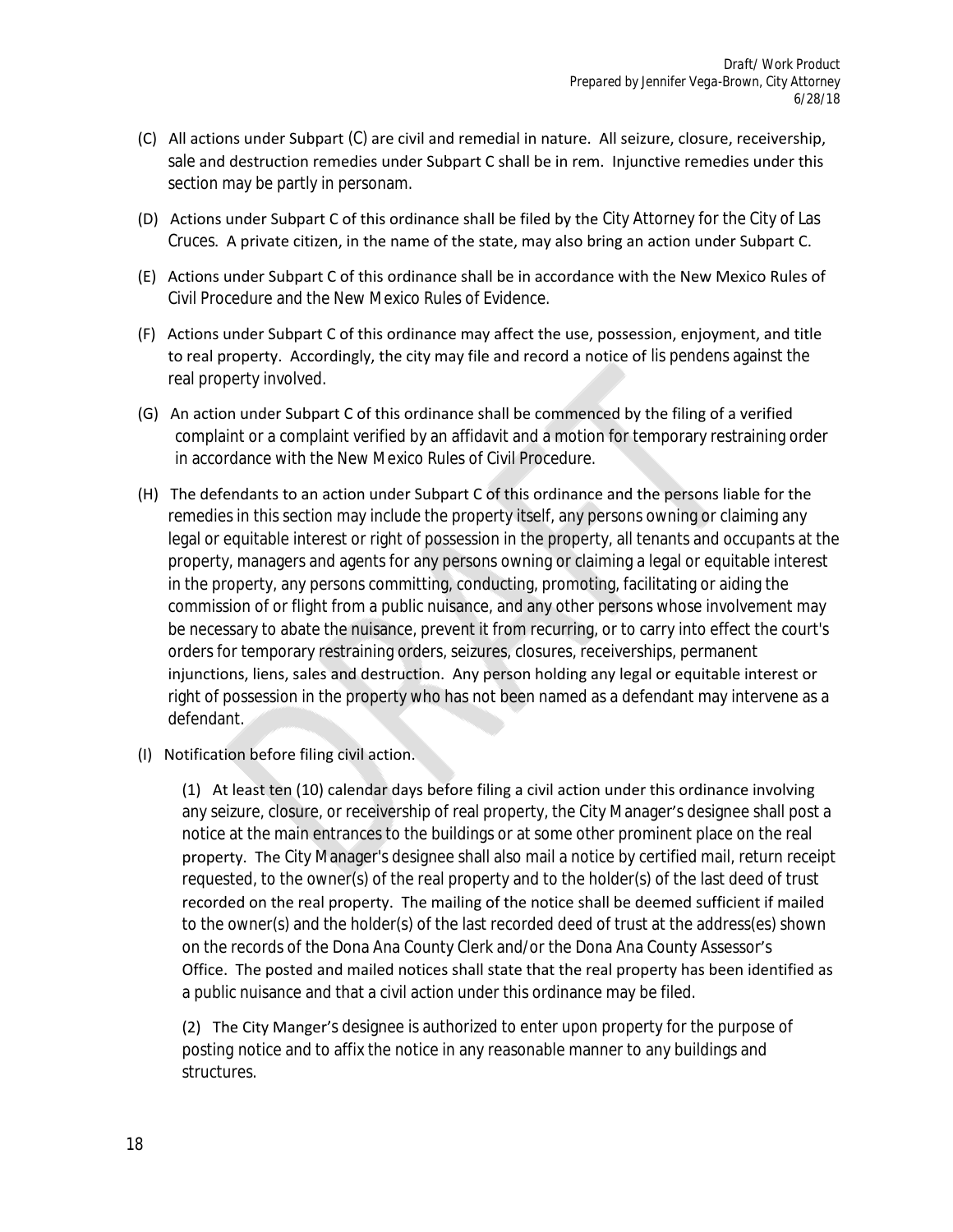(3) The City Manager's designee shall not be required to post or mail any notice specified in Subsection (I)(1) whenever he or she determines, in his or her sole discretion, that any of the following conditions exist:

- (i) The public nuisance poses a threat to public safety; or
- (ii) Notice could jeopardize a pending investigation of criminal or public nuisance activity, confidential informants, or other police activity; or
- (iii) Notice could result in sale, transfer, encumbrance or destruction of the property; or
- (iv) Other emergency circumstances exist; or

(v) The owner(s) and the holder(s) of the last recorded deed of trust have been notified in writing within the last 120 days that the property has been identified as a public nuisance and that a civil action under this ordinance may be filed.

(4) It shall be unlawful for any person other than the Manager's designee to remove any notice posted under the provisions of this subsection.

(J) Whenever a civil action is filed pursuant to  $\S$  91.05 that involves a building occupied by a resident the following shall apply:

(1) The owner of a residential building (the "owner") shall pay relocation costs for the residents who reside at such residential building when the ten-day notice required in § 91.05 is issued, subject to the provisions of division (J)(6) of this section. This requirement shall be applicable when any condition which is the basis for the order to vacate is within the control of the owner and the owner or his agent knew or should have known of the existence of the conditions that violate applicable codes, statutes, ordinances or regulations prior to the order to vacate. Notice of such conditions by a governmental agency responsible for the enforcement of a building, residential unit, housing or other appropriate code served on the owner or the owner's agent shall be proof that the owner knew of the conditions. Payment of relocation costs shall be made by the owner to the agency designated by the City Manager to administer relocation (the "relocation agency") within 30 days after the owner's receipt of the relocation cost assessment issued by the relocation agency. Interest shall accrue on any amount unpaid by the owner commencing 30 days after the date the relocation agency first advances relocation assistance funds to the displaced resident. Interest accrual shall not be stayed during an appeal by the owner, but an owner who is successful on appeal shall not be liable for interest. Owners who, on appeal, are found to not owe relocation costs shall have payments they have made to the relocation agency refunded to them without interest except for any interest actually paid by the owner.

 $(2)$  At the time that a notice is served on the owner of the property, a notice in substantially the following form shall be served on those residents known by name to the City Manager. Such notice shall be served by personal service or by mailing a copy of such notice by certified mail, postage prepaid, return receipt requested. As to residents unknown by name to the City Manager, service may be accomplished by posting such notice at the main entrances or at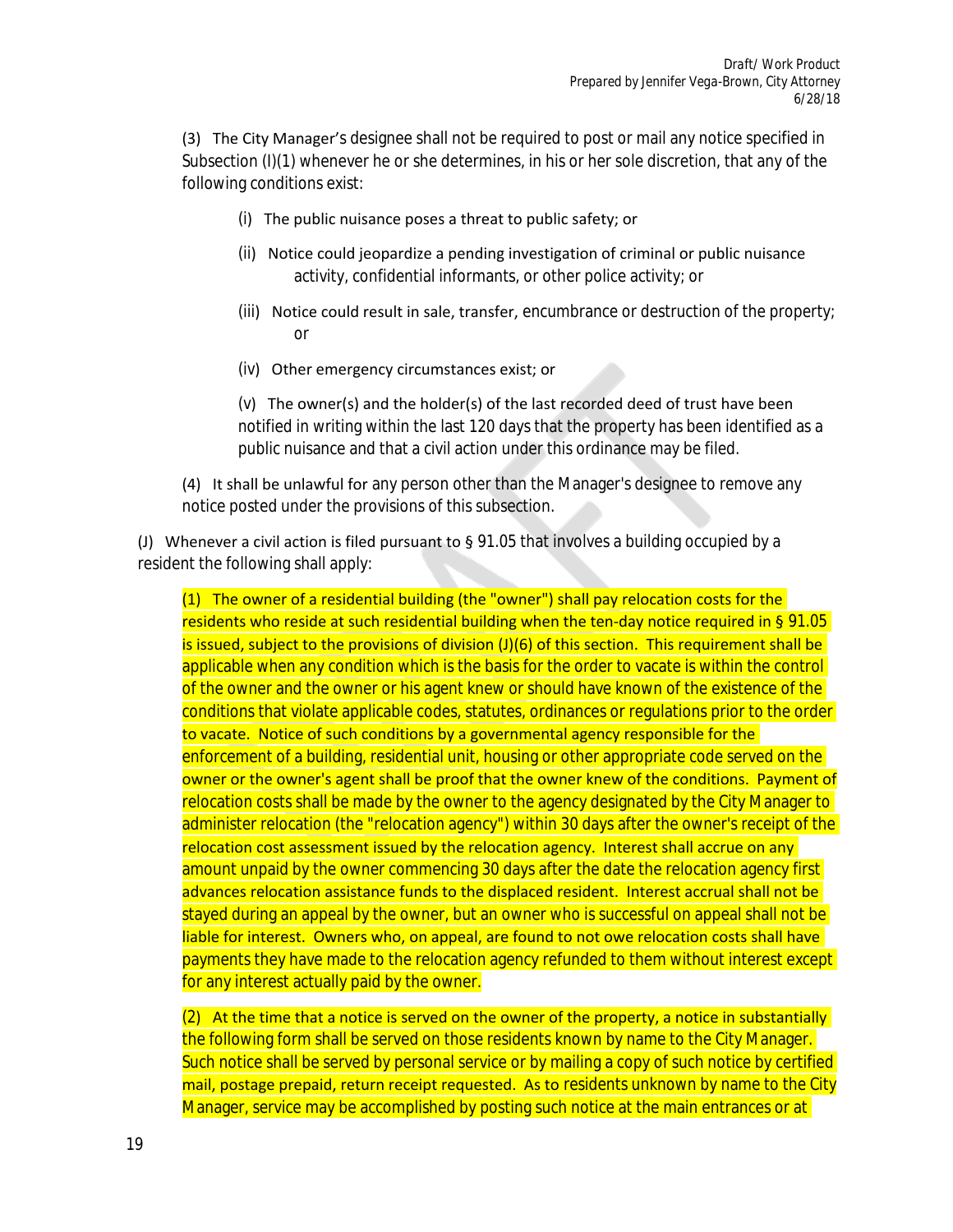*Draft/ Work Product Prepared by Jennifer Vega-Brown, City Attorney 6/28/18*

some other prominent place on or within the residential building. The notice shall be written in both English and Spanish. The notice shall be provided to the relocation agency on or before the day the notice to the residents is served or posted.

NOTICE TO RESIDENTS YOU MAY BE REQUIRED TO MOVE IF YOU MUST MOVE YOU MAY BE ENTITLED TO MONEY

 The City believes there may be health and/or safety problems with the building where you live. The City has filed a lawsuit asking that the building where you live be closed.

The Court may order the building to be closed.

 If the Court orders that you must move, City law may allow you to be paid, by your landlord, for the cost of moving and for some of your rent at a new location.

 Please contact the City Manager's Office at the following phone number and address, as soon as possible, for more information on your rights. If you wait more than 60 days you may lose your right to any money.

#### Phone Number:

Address:

(3) After notice to the owner and a hearing at which the owner shall have an opportunity to appear and present evidence, the City Manager shall be entitled to place a lien on the property on which the residential building that is the subject of a notice to vacate is located, and to recover costs paid by the relocation agency that are owed but have not been reimbursed by the owner provided the City Manager proves:

 (a) The residents were parties to a rental agreement at the time the notice was served on the residents whose term had not expired;

 (b) The residents had not been served with a valid notice of default under the rental agreement which would have entitled the owner to evict the resident;

 (c) The residents did not cause or substantially contribute to the conditions that were the basis of the notice to vacate;

 (d) The conditions that were the basis for the notice to vacate were not caused by fire, flood or other natural disasters;

 (e) The failure to meet the requirements of this code was due substantially to the willful or grossly negligent acts or omissions of the owner;

(f) The resident was not in default for non-payment of rent;

 $(g)$  The basis of the notice to vacate is for a condition that was not caused by the resident's or any third party's illegal conduct without the owner's prior knowledge; and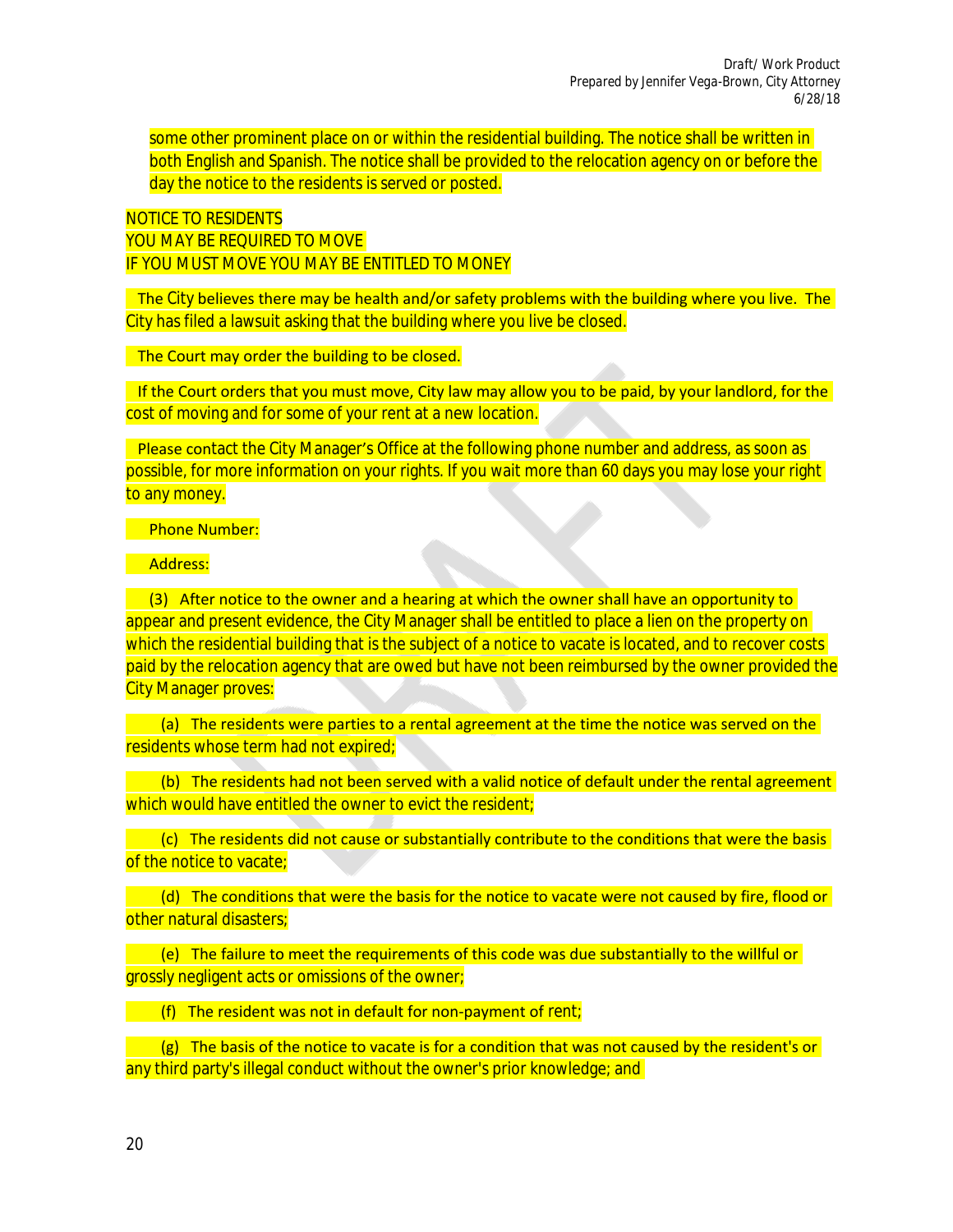(h) For an owner occupant of a mobile home who is renting a lot or parcel for use as a site for the location of the mobile home, the requirement to vacate was not caused by actions outside the control of the resident.

 (8) The City Manager's office shall, by regulation, establish a procedure for notice and an impartial evidentiary hearing prior to any determination that an owner must repay relocation costs. The owner shall be entitled to appeal the assessment of relocation costs by the relocation agency pursuant to the appeal provisions of this code. Such appeal shall be filed within 30 calendar days of the owner's receipt of the relocation cost assessment from the relocation agency. The filing of an appeal shall not stay the relocation process.

 (9) The City Manager may promulgate regulations governing the administration of this section, including but not limited to eligibility for relocation costs, the amount and method of payment of relocation costs, the criteria replacement units must meet.

 (10) No action taken pursuant to this division shall affect the rights of residents and owners in any  $\frac{1}{2}$  civil litigation. Nothing is this division shall be construed to change the obligations and rights  $\frac{1}{2}$  of owners and residents as required in the Uniform Owner-Resident Relations Act, Section 47- 8-1 et seq. NMSA 1978.

## 18-7 TEMPORARY RESTRAINING ORDERS IN GENERAL

(A) *Intent.* Public nuisances are a real, direct and immediate threat to the health, safety, and welfare of the people of Las Cruces. Public nuisances cause immediate and irreparable injury, damages and losses to the citizens of Las Cruces and their governmental agencies. Actions at law are not always an adequate remedy, and the protection of public health, safety, and welfare may require the temporary restraining orders provided in this section. Ex parte temporary restraining orders are necessary to provide rapid relief from public nuisances without the delay entailed by an adversarial hearing and personal service and to prevent persons from removing, concealing, destroying, encumbering, selling or transferring property that may be the subject of the remedies in this ordinance. The issuance and execution of temporary restraining orders under Subpart C of this ordinance shall not be deemed a bailment of property. The owner(s) of the property remains responsible for the maintenance and security of property subject to temporary restraining orders and shall be permitted reasonable access to the property for these purposes upon application to the court.

(B) *Form of proposed temporary restraining order.* Every temporary restraining order proposed by the city under Subpart C of this ordinance shall set forth the reason for its issuance, be reasonably specific in its terms, and describe in reasonable detail the acts and conditions authorized, required or prohibited, and shall be in accordance with the New Mexico Rules of Civil Procedure.

#### 18-8 TEMPORARY RESTRAINING ORDERS; PUBLIC NUISANCES.

(A) *Seizure of vehicles and other personal property not within buildings, and restraining orders to persons concerning real property, vehicles, other personal property and public nuisances.*  The city shall petition the court to issue a temporary restraining order that makes the following orders for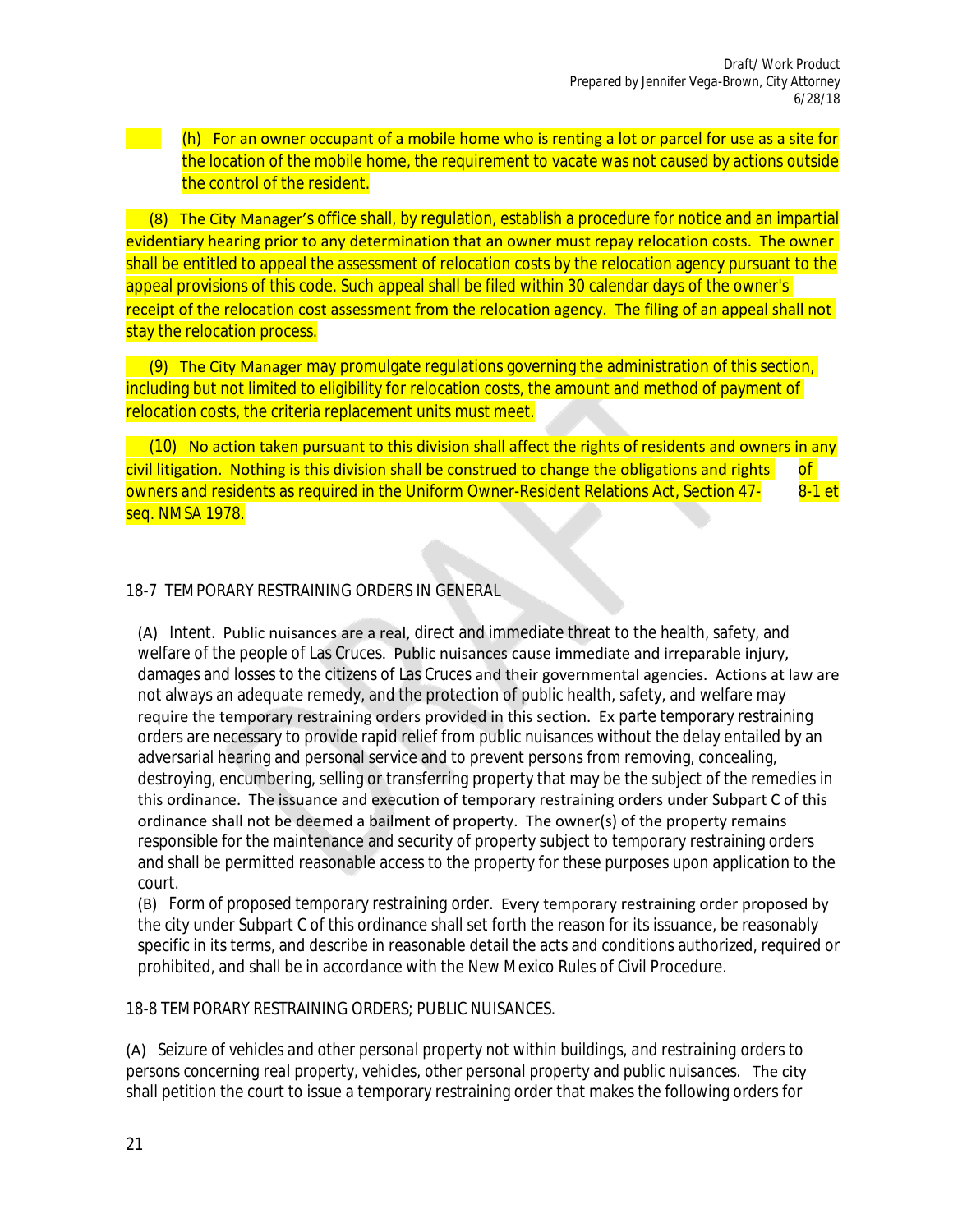seizure of vehicles and other personal property not contained within buildings and restraining persons as to real property, vehicles, other personal property, and public nuisances, which orders shall be served and become effective pursuant to the New Mexico Rules of Civil Procedure:

(1) The City Manager's designee or any police officer to seize and close vehicles and other personal property not contained within any building on real property, using any reasonable force necessary, and to place the same in police custody, or to retain the same in police custody if previously seized, in the constructive custody of the court, until further order of the court. All towing and storage costs shall be paid by the owner(s) of the vehicle or other personal property.

(2) Persons to deposit with the City Manager's designee or any police officer documents evidencing title, registration and keys, combination numbers, magnetic cards and other devices for accessing the vehicles and other personal property.

(3) The City Manager's designee or any police officer or sheriff's deputy to post the summons, complaint, and temporary restraining order on the real property and to serve copies upon any person who reasonably appears or claims to hold any legal or equitable interest or right of possession in the property.

(4) To restrain all persons from removing, concealing, damaging, destroying, or selling, giving away, encumbering or transferring any interest in vehicles, other personal property, fixtures, structures, or real property, or the contents of the same, or using any of the property as security for a bond.

(5) Persons holding any legal or equitable interest or right of possession in the real property, vehicle, or other personal property to take steps to abate the public nuisance and prevent it from recurring.

(6) The City Manager's designee or any police officer to take reasonable steps to abate the nuisance activity and prevent it from recurring.

(7) To require certain named individuals to stay at least 200 yards away from the property at all times.

(8) Any other orders that may be reasonably necessary to take the property into the court's constructive custody and to access and safeguard the property.

(B) *Seizure of real property and vehicles and other personal property within buildings.* In addition to the orders above, the city shall petition the court to include in the temporary restraining order the following orders with respect to the seizure of real property and the contents of buildings, which orders shall be served and become effective pursuant to the New Mexico Rules of Civil Procedure:

(1) The City Manager's designee or any police officer to enter upon, seize, and close the real property, and buildings and structures upon the real property and the contents of the same, using any reasonable force necessary.

(2) Persons holding any legal or equitable interest or right of possession in the real property or personal property to deposit with the City Manager's designee or any police officer documents evidencing title, registration and keys, combination numbers, magnetic cards and other devices and information for accessing the real property and any buildings, structures, vehicles and other personal property contained thereon until further order of the court.

(3) Persons holding any legal or equitable interest or right of possession in the real property to provide for the maintenance, utilities, insurance and security of the property. The city shall petition the court to permit these persons reasonable access to perform these duties or, at the discretion of the City Attorney, to permit the City Manager's designee to perform these duties in lieu of the owners. If the City Manager's designee chooses to perform the duties, the owner(s) shall be responsible for all costs incurred.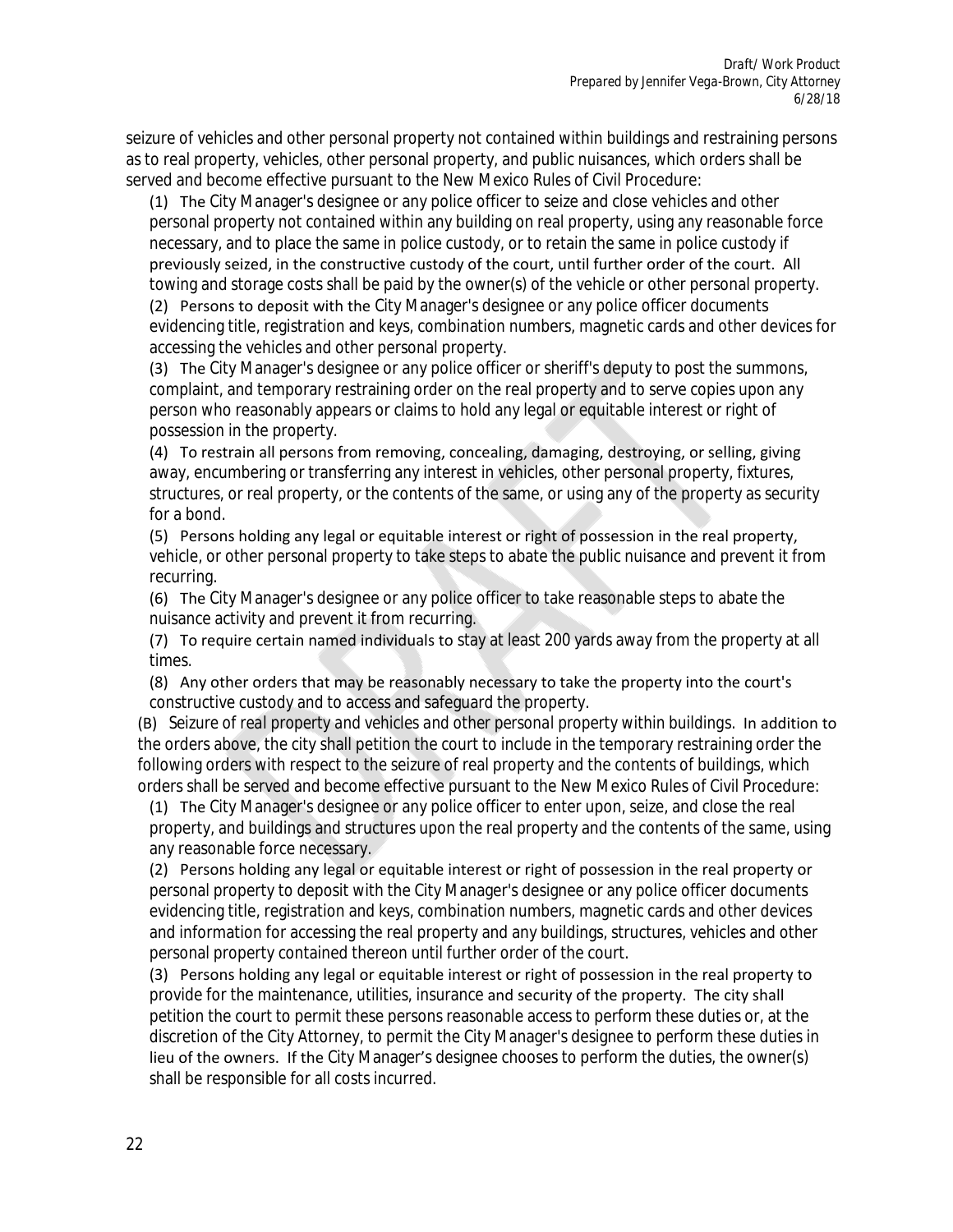(4) Where real property involved contains three or more apartments or other individualized rental units, the city may petition the court to order in lieu of closure, but in addition to the other orders provided above, that certain named individuals who committed, conducted, promoted, facilitated or aided the commission of a public nuisance be removed from the property, but that other persons lawfully on the premises be permitted to remain, and the property be placed in a special receivership as provided in this subsection. The city shall request that a receiver appointed ex parte by the court take possession of the property to the exclusion of the owners and other persons holding any legal or equitable interest and their managers and agents then in possession, collect rents from the tenants, and pay the operating expenses, taxes, utilities, and maintenance expenses on the property including the cost of abating public nuisances and preventing the same from recurring. The receiver shall not pay the principal or interest on any note, deed of trust, mortgage, installment land contract or similar instrument, and these obligations shall remain in the real property. The city shall petition the court to periodically award the receiver reasonable fees for his or her services to be paid out of the rents, profits, and income. The receiver should account for all income and expenses in accordance with the laws of New Mexico. The city shall petition the court to order the defendants to pay the fees and expenses of the receiver, utilities, maintenance, security, operating expenses, taxes, insurance and other reasonable expenses related to the property to the extent that the rents, income, and profits of the property are insufficient to defray the same. The receiver appointed ex parte shall not be replaced except upon the stipulation of all parties. The city may petition the court to make other reasonable orders consistent with these provisions for the administration of this special receivership.

(5) Any other orders that may be reasonably necessary to access, maintain, and safeguard the property.

#### 18-9 MOTION TO VACATE OR MODIFY TEMPORARY RESTRAINING ORDER OR FOR RETURN OF SEIZED PROPERTY

Any defendant or any person holding any legal or equitable interest or right of possession in any property seized or restrained under this ordinance may file a motion to vacate or modify the temporary restraining order or for return of seized property. Proceedings on these motions shall be in accordance with the New Mexico Rules of Civil Procedure and applicable laws.

## 18-10 REMEDIES FOR PUBLIC NUISANCE

Where the existence of a public nuisance is established in a civil action under Subpart C of this ordinance, the city shall petition the court to enter permanent prohibitory and mandatory injunctions requiring the defendant to abate the public nuisance and take specific steps to prevent the same and other public nuisances from occurring on the real property, in the vehicle, or using the real property, vehicle or other personal property. The permanent prohibitory and mandatory injunction requested by the city may allow the court to consider other remedies as necessary and provided by law to abate the public nuisance. The city shall also petition the court to order, as to any real property, vehicle or other personal property used to commit, conduct, promote, facilitate or aid the commission of or flight from any pubic nuisance, the following remedies:

(1) *Closure of real property and destruction of certain structures.* That the real property be closed for a period of not less than one year and not more than three years from the date of the final judgment, plus any extension of that period caused by failure to comply with the conditions for release of the property set out below, and if the city requests, that certain structures upon the real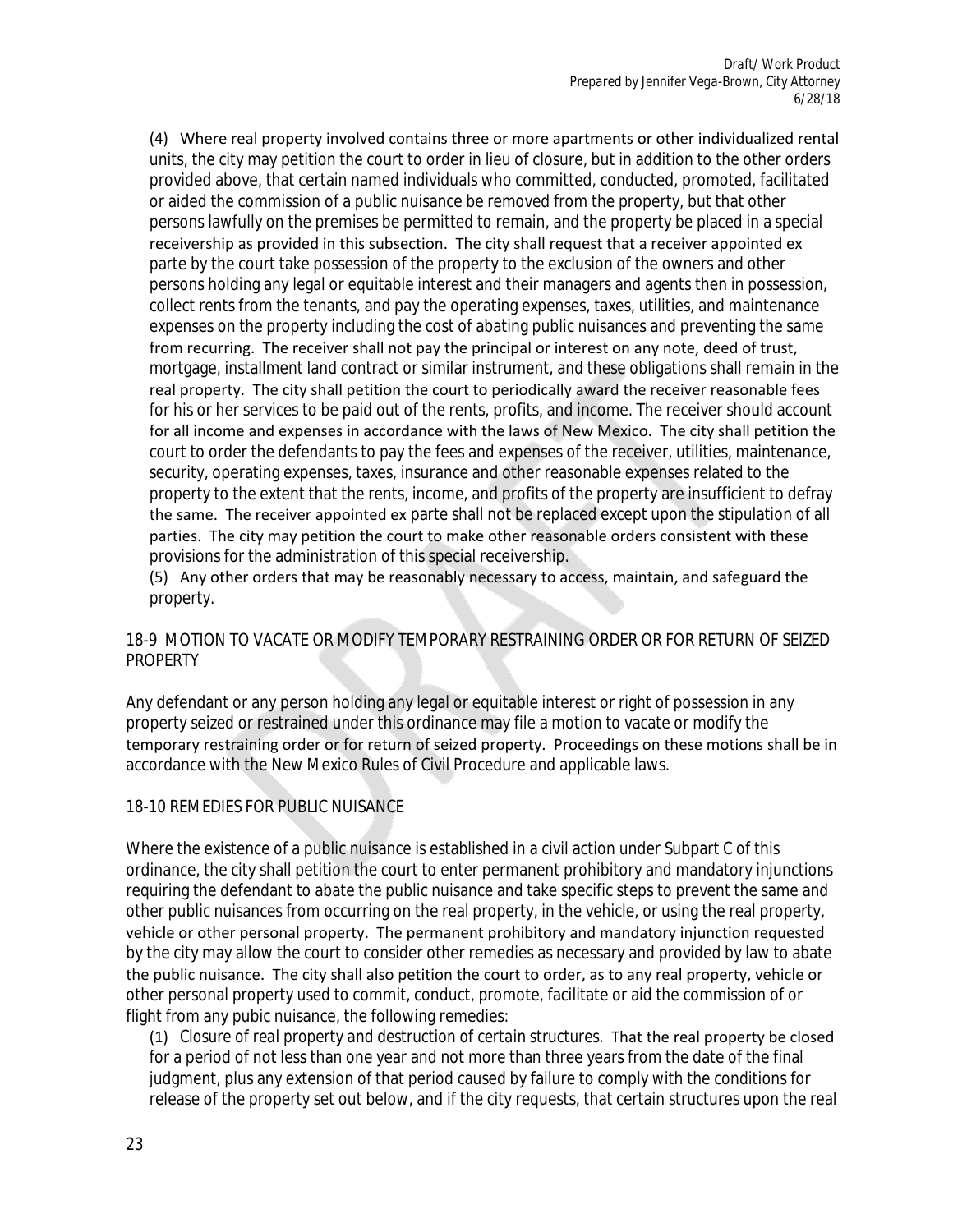property be destroyed. The city may request the court to order the defendants to carry out the destruction of the structures. The city shall petition the court to order the defendants to provide for the maintenance, utilities, insurance, and security of the property during the period of closure, and that at the end of the closure period, the real property be released to the owner only upon (a) payment of all expenses incurred by the city for seizure, closure, utilities, security, access, destruction of buildings, maintenance, insurance, and other reasonable expenses; and (b) payment of all civil judgments under Subpart C; and (c) execution by all owners and other persons holding any legal or equitable interest or right of possession in the real property of a complete and unconditional release of the city and all of its employees and agents for liability for the seizure, closure and damages to the property.

In the event that the owners and other persons holding any legal and equitable interest and rights of possession, or any of them, fail, neglect or refuse to pay the fees, expenses, and judgments, or to execute the release provided above, the property shall remain closed. However, if a year expires without the owner making payment, the property shall then forfeit to the city. The issuance and execution of the closure order shall not be deemed a bailment of property. The owner of the property remains responsible for the maintenance and security of property subject to the closure order and shall be permitted reasonable access to the property for these purposes upon application to the court.

(2) *Receivership of real property and destruction of certain structures.* That, when the city so requests, in lieu of closure of real property, the real property be placed into a special receivership for a period not less than one year and not more than three years from the date of final judgment, plus any extension of that period caused by a failure to comply with the conditions for release of the property set out below, and, if the city requests, that certain structures be destroyed. The city may request the court to order the defendants to carry out the destruction. The city shall petition the court to order the defendants to provide for and pay the maintenance, utilities, security, operating expenses, taxes, insurance, receivership fees, and other reasonable expenses related to the property to the extent that the rents, profits, and income of the property under receivership is insufficient to defray these expenses, and that at the end of the receivership period, the real property shall be released to the owner only upon (a) payment of all expenses incurred by the city for seizure, closure, utilities, security, access, maintenance, insurance, taxes, receivership and receivership fees, the costs of destroying structures, and other reasonable expenses not covered by the rents, profits, and income under receivership; and (b) payment of all civil judgments under Subpart C; and (c) execution by all owners and other persons holding any legal or equitable interest or right of possession in the real property of a complete and unconditional release of the city and all of its employees and agents, including the receiver, for any liability for the seizure, closure and receivership and damages to the property.

If the owners and other persons holding any legal or equitable interest or right of possession in the real property, or any of them, fail, neglect or refuse to pay the fees, expenses, and judgments, or to execute the release provided above, the property shall remain under the receivership or be closed as provided in Subsection (1) above. The issuance and execution of the receivership order shall not be deemed a bailment of property. The owners of the property remain responsible for the maintenance and security of the property subject to the receivership order and shall be permitted reasonable access to the property for these purposes upon application to the court. In the event that the income, rents and profits of the receivership, after a complete accounting, exceed the costs and expenses of access, seizure, closure, maintenance, security, taxes, insurance, destruction of structures, the receivership and receivership fees, and all other reasonable expenses related to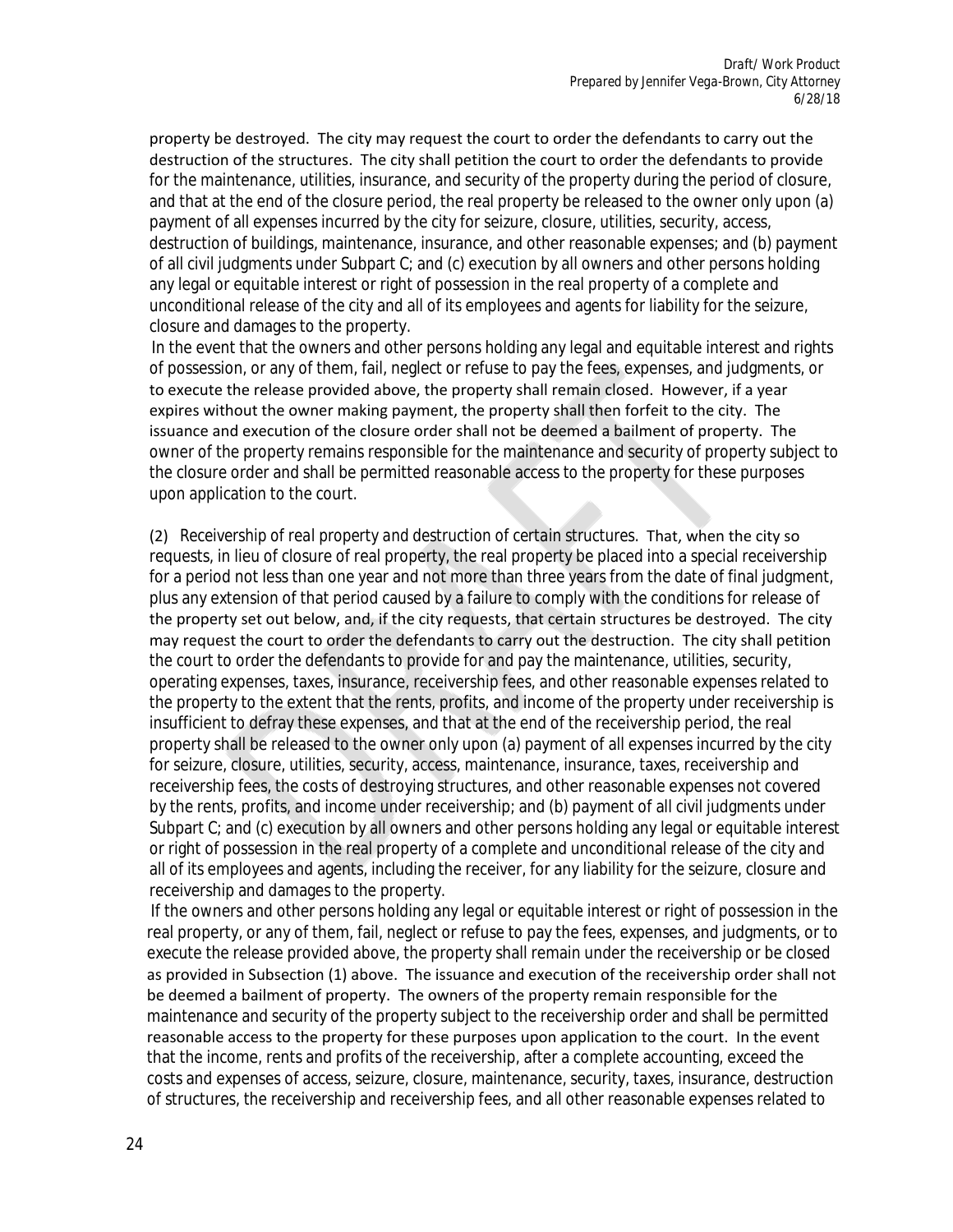the property, the city shall petition the court to order the receiver to expend the remainder first on specific improvements at the property that will abate public nuisances or prevent them from recurring, and second, to pay the civil judgments due in the case.

(3) *Impoundment of vehicles.* That the vehicle be impounded for a period of not less than six months and not more than one year from the date of the final judgment plus any extension of the period caused by a failure to comply with the conditions for release of the vehicle set out below; and that at the end of the closure period, the vehicle shall be released to the owners only upon: (a) payment of all towing fees, storage fees, and civil judgments under Subpart C; and (b) execution by the owners and lienors of a complete and unconditional release of the city and all of its employees and agents for the closure and any and all damages to said vehicle. If the owners, lienors, or any of them fail, neglect or refuse to pay the fees, expenses, and judgments when due, and execute the release provided above, the vehicle shall be forfeited to the city. The issuance and execution of the closure order shall not be deemed a bailment of property.

(4) *Destruction of vehicles.* Where the city so requests, in lieu of impoundment of the vehicle, that the vehicle be destroyed.

(5) *Forfeiture of personal property.* That the personal property be forfeited to the city.

## 18-11 JUDGMENT FOR COSTS AND ATTORNEY'S FEES

 In any case in which a public nuisance is established, in addition to the remedies provided above, the city may petition the court for a separate civil judgment for the city's costs and attorneys' fees against every person who committed, conducted, promoted, facilitated, or aided the commission of any public nuisance or who held any legal or equitable interest or right of possession in any real property or vehicle on or in which any public nuisance occurred, or any real property, vehicle or other personal property used to commit, conduct, promote, facilitate or aid the commission of any public nuisance. This civil judgment shall be for the purpose of compensating the city for its costs from pursuing the remedies under Subpart C of this ordinance.

#### 18-12 SUPPLEMENTARY REMEDIES FOR PUBLIC NUISANCES.

In any action in which probable cause for the existence of a public nuisance is established, in the event that the defendants, or any one of them, fails, neglects or refuses to comply with the court's temporary restraining orders, receiverships, closures, destruction orders, and other orders, the city may petition the court to, in addition to or in the alternative to the remedy of contempt, permit the city to enter upon the real property, vehicle or other personal property, and abate the nuisance, take steps to prevent public nuisances from occurring, and/or perform other acts required of the defendants in the court's temporary restraining orders and other orders.

#### 18-13 LIEN FOR JUDGMENTS

In addition to the remedies provided in Subpart C of this ordinance, the city shall have a lien against the real property, vehicles and other personal property on or in which any public nuisance occurred or which was used to commit, conduct, promote, facilitate, or aid in the commission of any public nuisance for the total of all judgments imposed for costs and attorneys' fees. The city may record a statement of this lien with the County Clerk.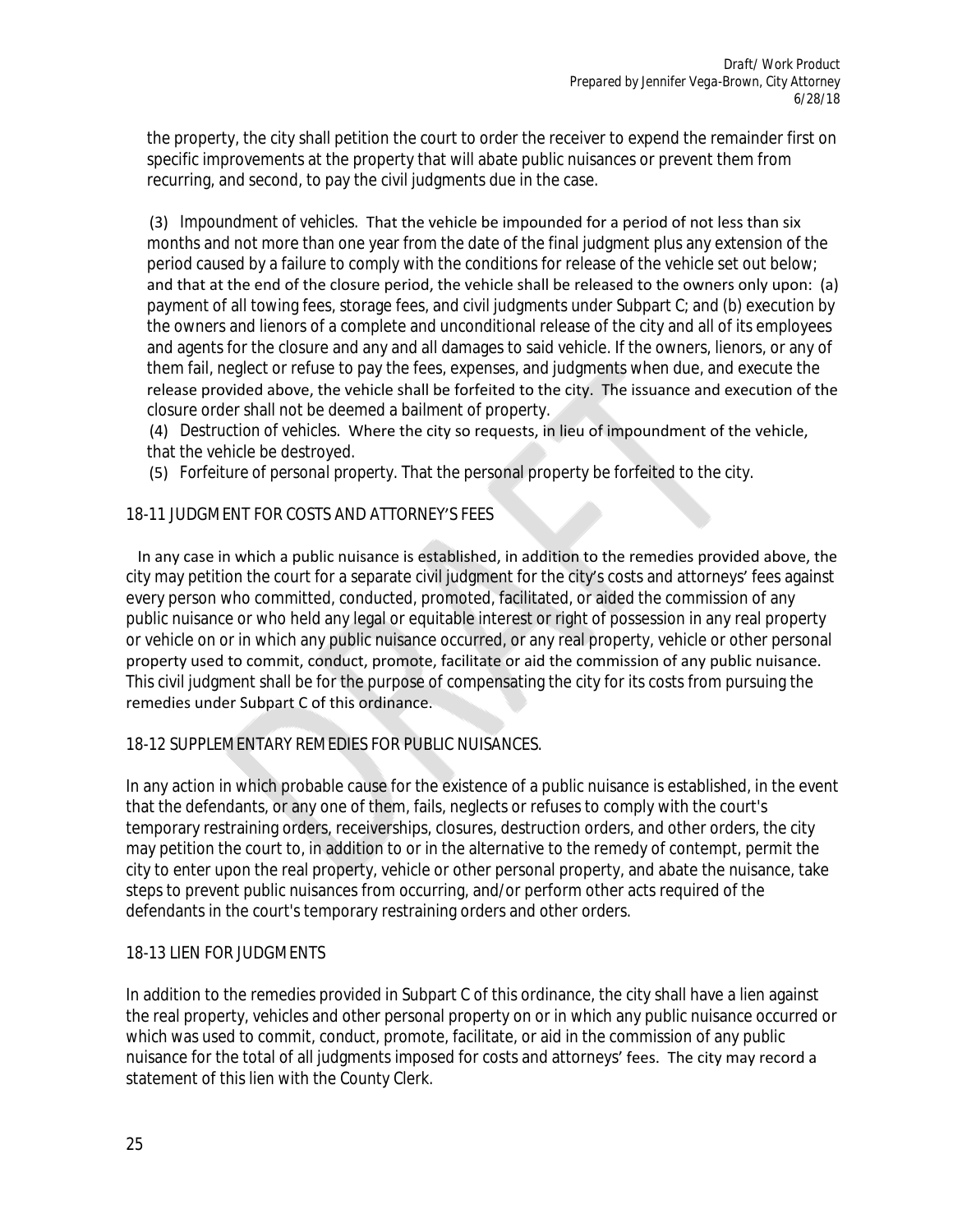#### 18-14 STIPULATED ALTERNATIVE REMEDIES.

(A) The city and any defendants to an action under Subpart C of this ordinance may voluntarily stipulate to temporary restraining orders, seizures, closures, receiverships, forfeitures, destruction, judgments, liens, and other remedies, temporary or permanent, that are different or altered from those provided in Subpart C of this ordinance, including but not limited to the following:

- (1) Shorter or less stringent temporary restraining orders, closures and receiverships.
- (2) Receiverships on other terms, including but not limited to terms providing for the payment of secured indebtedness on the subject property, removal or substitution of the receiver, and other terms.
- (3) Nondestruction of buildings, other structures, vehicles and other personal property.
- (4) Release of seized real property to the party currently entitled to possession, or to an agent, manager, or receiver appointed under the stipulation, after the public nuisance has been fully abated, steps have been taken to prevent public nuisances from recurring, sufficient action has been taken to deter public nuisances, and the public interest is protected, or a suitable plan to accomplish these goals has been agreed to.
- (5) Reduction or waiver of civil judgments and liens.
- (6) Other reasonable stipulations designed to abate the public nuisance, prevent public nuisances from recurring, deter public nuisance activity, and protect the public interest.
- (B) Any stipulations for alternative remedies shall be made by an order of the court.

#### 18-15 CLANDESTINE DRUG LABORATORIES

(A) *Procedures.* If a law enforcement officer discovers a clandestine drug laboratory or arrests a person for having on any property chemicals or equipment used in manufacturing methamphetamine, ecstasy, or any other controlled substance or a derivative of methamphetamine, ecstasy, LSD or any other controlled substance, the law enforcement officer shall:

(1) At the time of the discovery or arrest, shall deliver a copy of the notice of removal pursuant to subsection (B) of this section to the owner of the property if the owner is on the site at the time of delivery, the on-site manager if the manager is on the site at the time of delivery or the on-site drop box if available. In the case of a tenant-owned unit in a space rental mobile home or recreational vehicle park, the officer shall deliver a copy of the notice of removal to the occupant of the unit if the occupant is on site at the time of delivery and to the on-site park landlord if the park landlord is on site at the time of delivery.

(2) If the owner or the owner of a space rental mobile home or recreational vehicle park or their agent for service is not personally provided a copy of the notice of removal under the procedures of subsection (A)(1) of this section, then within two city business days after the discovery or arrest, the law enforcement officer shall send the notice of removal by certified mail to the owner of the property and the owner's on-site manager or, in the case of a space rental mobile home or recreational vehicle park, to the owner of the mobile home or recreational vehicle, if applicable, and to the park landlord. These persons are deemed to have received the notice of removal five days after the notice is mailed.

(3) If the owner or the owner of a space rental mobile home or recreational vehicle park cannot be identified, the notice of removal may be posted on the property pursuant to subsection (A)(6) of this section.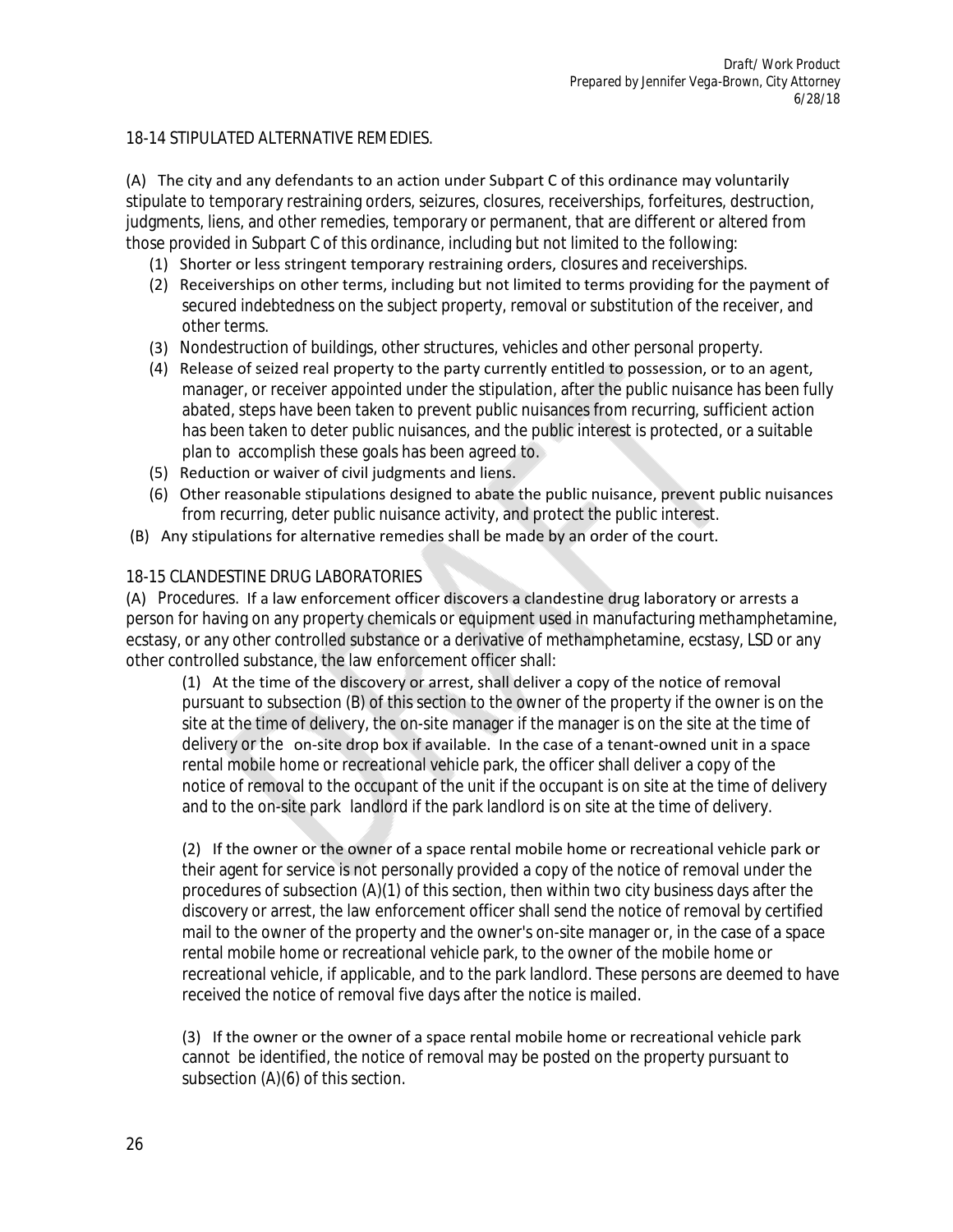#### (4) The notice of removal shall be sent to the following:

(a) The address of the owner and the owner of the mobile home or recreational vehicle park as shown on file with the county assessor.

- (b) The Las Cruces Environmental Health Department.
- (c) The Las Cruces Fire Department.

The law enforcement officer shall complete an affidavit of service for personal delivery f the notice of removal or posting notice on the property.

(5) After a law enforcement or other agency removes the gross contamination on the property, a law enforcement officer shall order the removal of all persons from the residually contaminated portion of the property or dwelling unit, if applicable, or, in the case of a space rental mobile home or recreational vehicle park, from the unit located on the property.

(6) After the law enforcement officer removes all persons pursuant to subsection (A)(5) of this section, the law enforcement officer shall affix the notice of removal in a conspicuous place on the property or, in the case of a space rental mobile home or recreational vehicle park, on the unit located on the property.

(7) The law enforcement officer shall cause a Certificate of Substandard Property to be filed with the Sandoval County Assessor upon posting the notice of removal. Such certificate shall include a legal description of the property and have attached to it the notice of removal.

(C) *Notice.* The notice of removal shall be in writing and shall contain all of the following:

(1) The following shall be printed in large bold type at the top and bottom of the notice: "Substandard Building. Do Not Enter. Unsafe to Occupy."

(2) A statement that it is unlawful for any person other than the owner, landlord, manager, law enforcement, an industrial or environmental hygienist firm and/or a drug laboratory site remediation firm to enter the residually contaminated portion of the property until the owner remediates the residually contaminated portion of the property, or in the case of a space rental mobile home or recreational vehicle park, the unit located on the property.

(3) A statement that a clandestine drug laboratory was seized or a person was arrested on the property for having chemicals or equipment used in the manufacturing of methamphetamine, ecstasy, LSD or any other controlled substance on the property.

(4) The date of the seizure or arrest.

(5) The address or location of the property, including the identification of any dwelling unit, room number, apartment number or vehicle identification number.

(6) The name of the law enforcement agency or other agency that seized the clandestine drug laboratory or made the arrest and the agency's contact telephone number.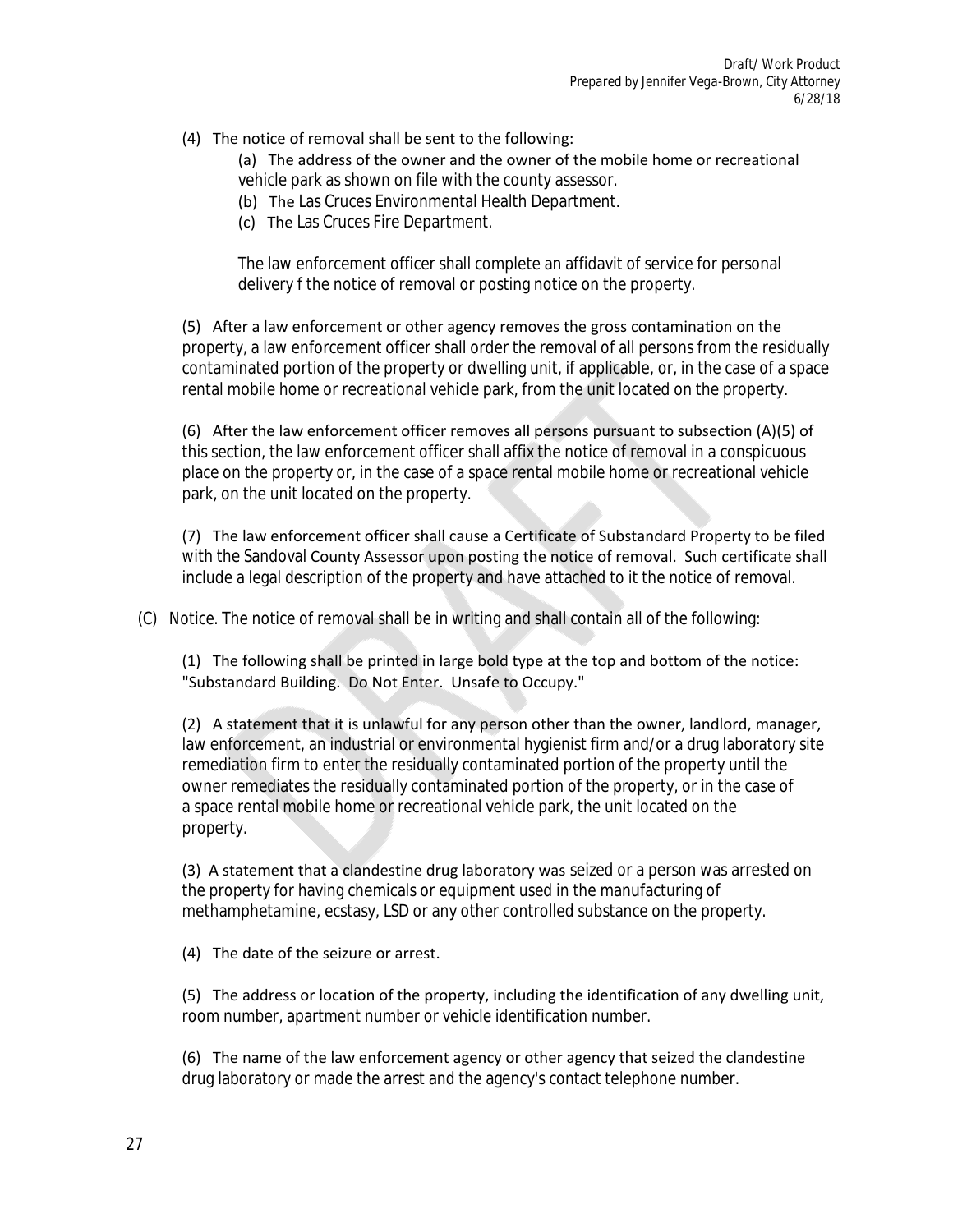(7) A statement that hazardous substances, toxic chemicals or other waste products may still be present on the property or, in the case of a space rental mobile home or recreational vehicle park, in the unit located on the property.

(8) A statement that the failure to remediate the residual contamination to the Nuisance Abatement Ordinance will cause the City to file action in court.

(9) A statement that disturbing the notice of removal posted on the property is punishable by imprisonment up to 90 days and/or a fine up to \$500.

(10) A statement that the owner of the property shall remediate the residually contaminated portion of the property in compliance with subsection (C) of this section.

(11) A statement that if an owner fails to provide any notice required by this section, the owner is subject to penalty and a buyer, tenant or customer may void a purchase contract, rental agreement or other agreement related to the property.

- (D) *Remediation by owner*. The owner of the property shall remediate the residually contaminated portion of the property by retaining an industrial or environmental hygienist firm to pre-test the property to determine the extent of the contamination and the nature of the required remediation. When the industrial or environmental hygienist firm determines that remediation is required, the owner shall retain a drug laboratory site remediation firm to conduct the remediation. The industrial or environmental hygienist firm and the drug laboratory site remediation firm shall be separate and unaffiliated business entities. Both firms shall be approved and currently registered with the Las Cruces Police Department and the City Environmental Health Department during the time they participate in the remediation of residual contamination. The owner shall retain the industrial or environmental hygienist firm and the drug laboratory site remediation firm within 30 days of the day of delivery of personal service of the notice of removal or within 35 days of the date the notice of removal is mailed by certified mail or posted on the property. Remediation shall be completed in accordance with the standards for remediation of residual contamination adopted by the Las Cruces Police Department and the City Environmental Health Department within 60 days of the day of delivery of personal service of notice to the owner or within 65 days of the date notice is mailed by certified mail to the owner or for such other period of time that is approved in writing by the Las Cruces Police Department.
- (E) *Remediation procedures.* An industrial or environmental hygienist firm and the drug laboratory site remediation firm retained to remediate the residually contaminated portion of any property pursuant to this section shall comply with the best practices and standards for remediation of residual contamination adopted by the Las Cruces Police Department and the City Environmental Health Department. The industrial or environmental hygienist firm shall notify the owner whenever the firm determines that any structure requires remediation of contamination as required in this section. The owner shall send such notification of required remediation of contamination to Las Cruces Police Department, the City Environmental Health Department and the city's Chief Building Official. Within one city working day after the remediation is complete, the drug laboratory site remediation firm shall notify the Las Cruces Police Department, the City Environmental Health Department and the industrial or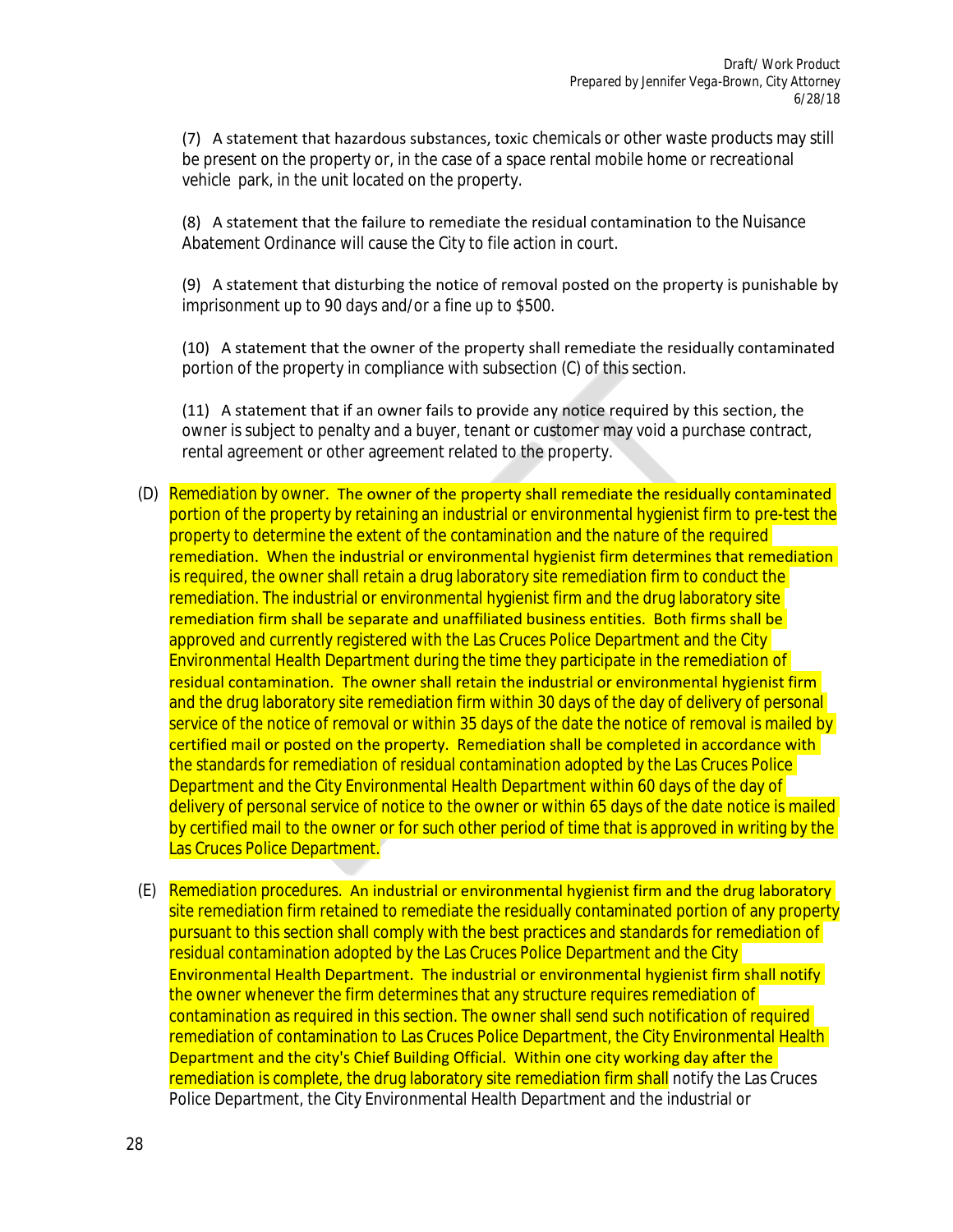environmental hygienist firm that the property is ready for final inspection. After inspection by the industrial or environmental hygienist firm and approval by the Las Cruces Police Department and the City Environmental Health Department, the industrial or environmental hygienist firm shall issue a final clearance document certifying that remediation of the residually contaminated portion of the property was completed pursuant to the standards for remediation of residual contamination and shall deliver the certification document or send the document by certified mail to the owner. The owner shall provide a copy of the certification of completed remediation to each person and entity listed in subsection (A) (4) of this section, the city's Chief Building Official and the law enforcement agency that issued the notice under that subsection. After the final clearance document has been issued, both of the following apply:

(1) The owner, landlord, lien holder or manager of the property is not required to comply with subsection (G) of this section.

(2) Any person may use, enter, occupy, rent or sell the property.

It shall be the responsibility of the owner of the property to file with the County Assessor the document stating that the residually contaminated portion of the property has been remediated and neither the city, the industrial or environmental hygienist firm nor the drug laboratory site remediation firm shall be responsible for such filing or the costs associated with filing. The issuance of the document certifying that remediation of the residually contaminated portion of the property was completed pursuant to the standards for remediation of residual contamination shall be a prerequisite for a certificate of occupancy or any city required building inspection and shall not be in lieu of a certificate of occupancy or any city required building inspection.

- (F) *Contaminated vehicles.* If gross contamination is removed from a vehicle, the notice of removal required in subsection (B) of this section shall be sent by certified mail to the owner of record and lien holder of record, if any exists. Impounded vehicles containing residual contamination shall not be released to the owner or lien holder until the remediation has been completed and paid for by the owner or lien holder. Remediation shall be accomplished by following the same procedures as set forth in subsection (D) of this section. Remediation costs as defined in subsection (J) of this section shall be in addition to any other towing, storage, or other impoundment fees.
- (G) *Record retention.* The City shall maintain and make available on request all notices of removal and any documents that are created pursuant to subsection (D) of this section. A retention schedule for such documents shall be established by the City Clerk.
- (H) *Notice to buyers and occupants.* The following notice requirements apply until the remediation is complete as provided in subsection (D) of this section:

(1) Within five days after a buyer signs a contract to purchase property, the owner shall notify the buyer in writing that methamphetamine, ecstasy, or any other controlled substance was manufactured on such property or that an arrest, as described in subsection (A) of this section, was made. The buyer shall acknowledge receipt of the notice. A buyer may cancel the purchase contract within five days after receiving the notice without liability. If the owner does not comply with this paragraph, the buyer may void the purchase contract.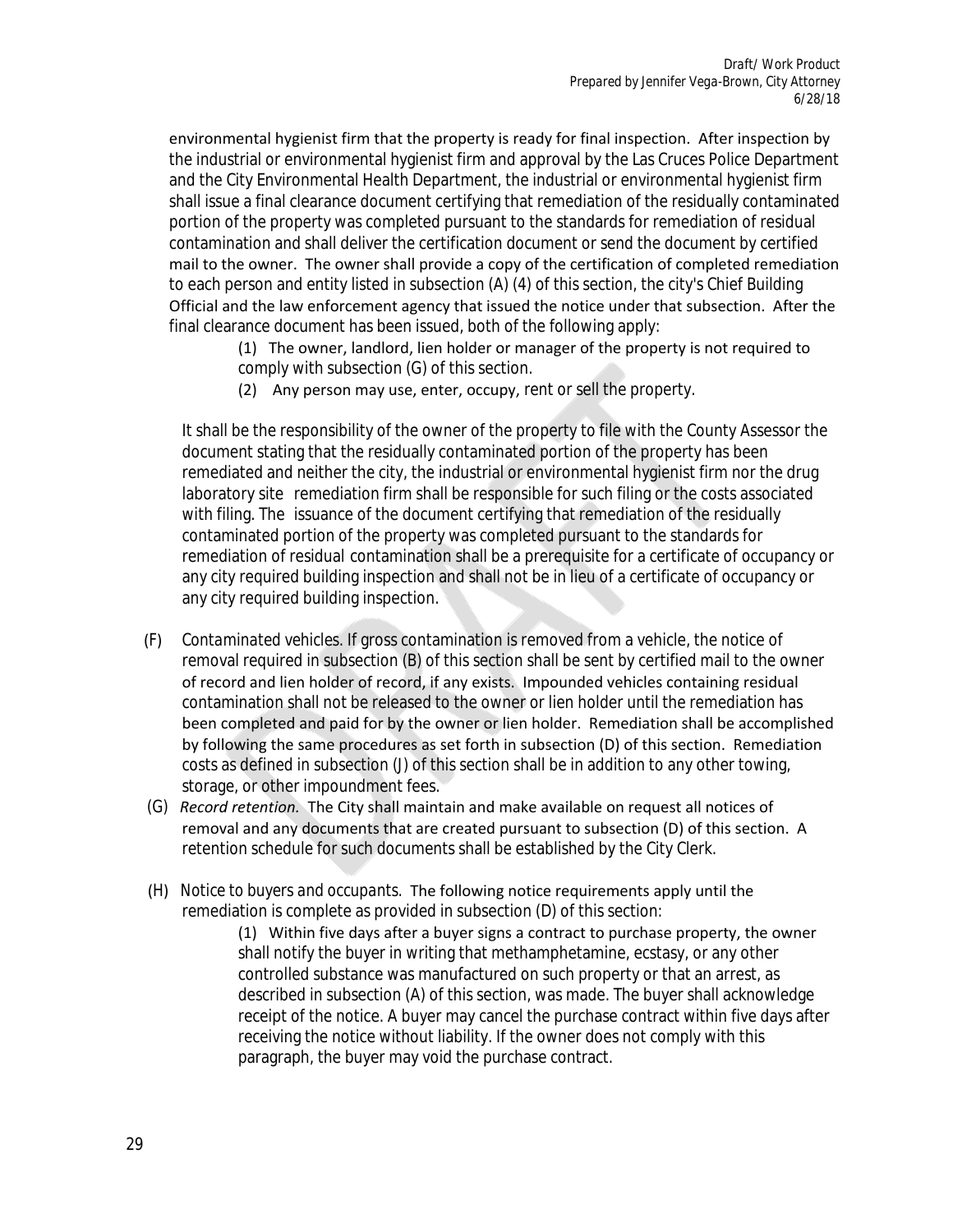(2) Landlords and their agents shall provide written notice to all prospective tenants for dwelling units that the dwelling unit was the subject of a notice of removal, as described in subsections (A) and (B) of this section, that methamphetamine, ecstasy, or any other controlled substance was manufactured on the property or that an arrest, as described in subsection (A) of this section, was made. The tenant shall acknowledge receipt of the notice before taking possession of the property or before signing a rental agreement for the property. The notice shall be attached to the rental agreement. If the landlord or their agent does not comply with this paragraph, the tenant may void the rental agreement. For purposes of this paragraph, "dwelling unit" shall include but not be limited to mobile homes and recreational vehicles.

(3) Before a customer occupies a room that was the subject of the notice of removal, as described in subsection (A) of this section, the owner or manager shall notify the customer in writing the room was the subject of a notice of removal as described in subsection (A) and (B) of this section, that methamphetamine, ecstasy, LSD or any other controlled substance was manufactured in the room or that an arrest, as described in subsection (A) of this section, was made. The customer shall acknowledge receipt of the notice before taking possession of the room and before signing a room rental agreement. If the owner or manager does not comply with this paragraph, the customer may void the agreement.

(4) Owners are required to notify all agents selling, leasing or renting property that is the subject of a notice of removal that such property is the subject of a notice of removal. When a sales, leasing or rental agent is notified that the property is the subject of a notice of removal, such agent shall notify in writing all prospective buyers, tenants or other occupants about the notice of removal and manufacture of methamphetamine, ecstasy, LSD or any other controlled substance on the property or that an arrest, as described in subsection (A) of this section, was made on the property. Notice shall be made in the same manner as required of the owner in this subsection (G).

(5) When a law enforcement officer has ordered the removal of all persons from property pursuant to the Uniform Housing Code, Building Code or Nuisance Abatement Ordinance, owners, landlords and their agents shall continue to be subject to the requirement to not permit people from occupying such property. Compliance with this subsection shall not eliminate the requirement that the property not be occupied.

(I) *Mobile home or recreational vehicle space rental parks.* If a mobile home or recreational vehicle in a space rental park contains a clandestine drug laboratory, the landlord of the park, on receipt of a notice pursuant to subsection (A) of this section, shall notify the owner and lienholder of record of the unit to remove the unit from the park within 30 days. This provision shall not apply when the owner of the contaminated mobile home or recreational vehicle is also the owner of the mobile home or recreational vehicle space rental park in which such contaminated mobile home or recreational vehicle is located. If the unit is not removed within 30 days, the landlord of the park shall remediate the contamination following the requirements set forth in subsections (C) and (D) of this section.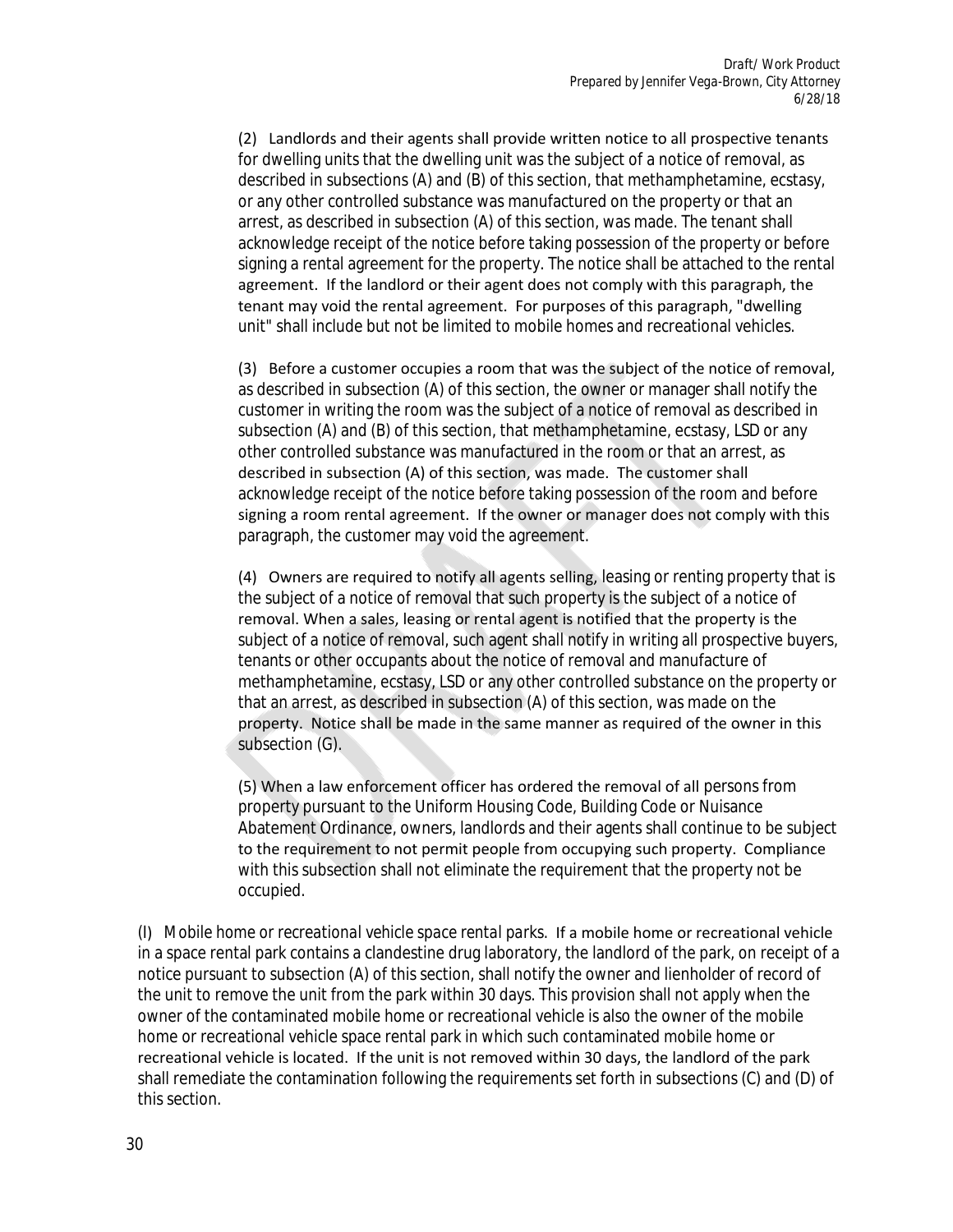(J) *Restitution to owner.* A person who operates a clandestine drug laboratory and who is not the owner of the property shall pay restitution to the owner of the property for all costs that the owner incurred to remediate the property and, in the instance of a mobile home or recreational vehicle, the cost incurred by the owner of a space rental park for moving and/or remediating such property.

(K) *Remediation by city.*  If an owner of property, a vehicle owner, a vehicle lien holder or an owner of a mobile home or recreational vehicle space park, as described under subsection (H) of this section, fails to comply with the remediation of the residually contaminated property or portion of the property as required in this section, the city may remediate of the residually contaminated portion of the property or seek a court order requiring the owner to remediate in the manner required in this section. If the city is unable to locate the owner within ten days after the issuance of the Certificate of Substandard Property, the city may proceed with remediation. If the city remediates the contamination, the owner shall pay to the city all costs related to such remediation. If the owner fails to pay the city for its costs of remediation, the city shall be entitled to file a lien against such property for the costs related to the remediation and bring legal action against the owner for such remediation costs. Remediation costs shall include, but are not limited to the expense for posting, physical security of the contaminated site, notification of affected people, businesses or any other entity, expenses related to the recovery of cost, laboratory fees, cleanup services, costs for testing for residual contamination, removal costs, and cost incurred for an industrial or environmental hygienist firm and a drug laboratory site remediation firm. When a contaminated vehicle is impounded, the vehicle shall not be released to the owner or a lien holder until remediation is completed and paid by the owner or lien holder and impoundment fees are paid by the owner or lien holder. Remediation costs for vehicles in which gross contamination is found shall include the costs for testing for residual contamination regardless of whether residual contamination is actually required to be remediated. The city may charge impoundment fee upon approval from the City Manager. The city or its contractors may remove property as part of its remediation effort.

#### (L) PENALTIES

1. If an owner fails to provide any notice required by this subpart, the owner shall be subject to imprisonment up to 90 days and/or a fine of up to \$500 and is liable for any harm resulting from the owner's failure to comply with the requirements of this subpart.

2. A person who knowingly violates a notice of removal that is issued by a law enforcement officer under this subpart is subject to imprisonment up to 90 days and/or a fine of up to \$500 for each day such person fails to comply with the notice of removal.

3. All other violations of this subpart shall be subject to the penalty provisions of § 10.99.

## 18-16 FERAL PIGEONS.

(A) The following acts are hereby declared a public nuisance and a violation under the ordinance codified in this section:

(1) Intentionally feeding feral pigeons on any property within the city; or